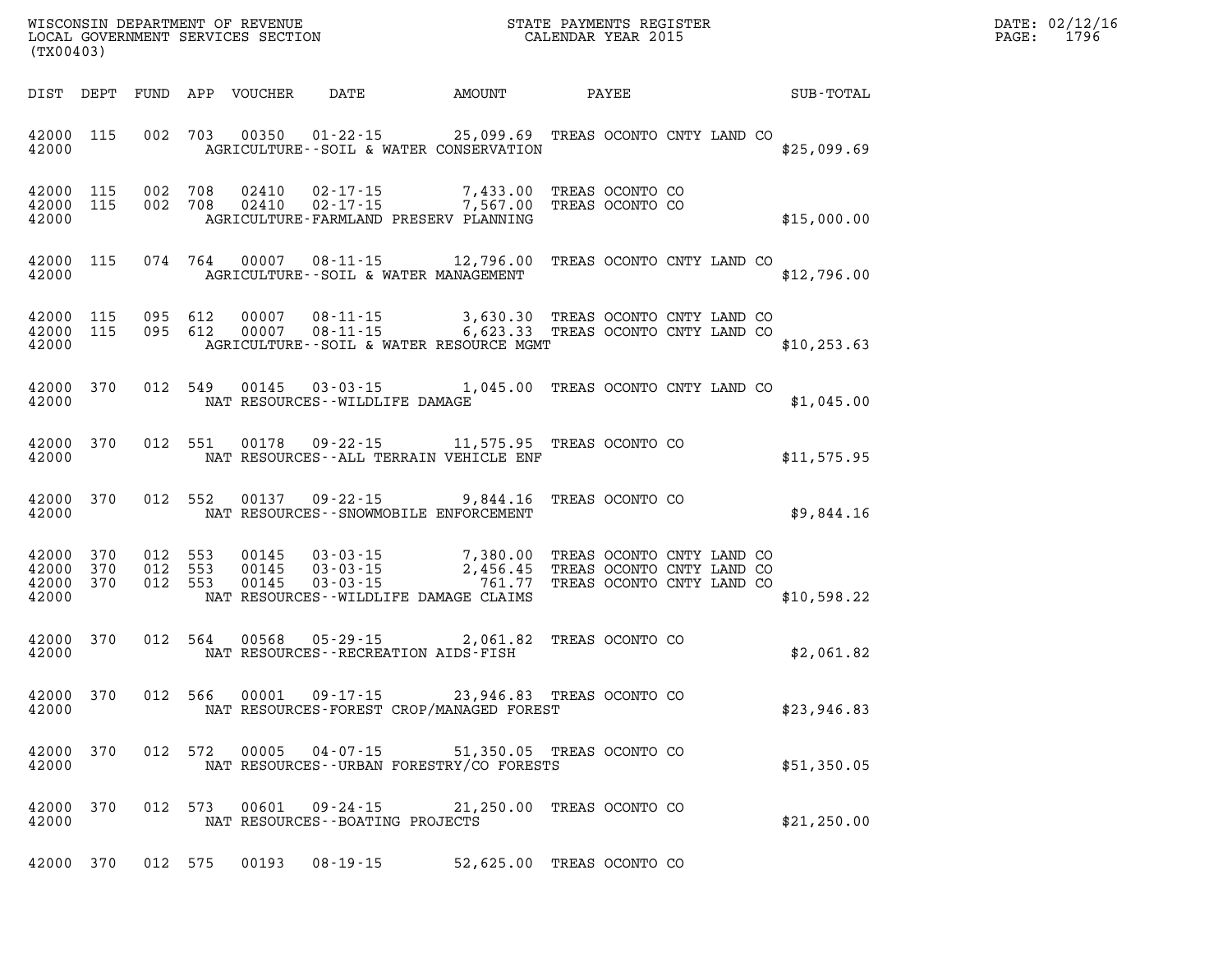| DIST                                      | DEPT                     | FUND                     | APP<br><b>VOUCHER</b>                                        | DATE                                                                                     | <b>AMOUNT</b>                                                                            | PAYEE                                                                    | SUB-TOTAL    |
|-------------------------------------------|--------------------------|--------------------------|--------------------------------------------------------------|------------------------------------------------------------------------------------------|------------------------------------------------------------------------------------------|--------------------------------------------------------------------------|--------------|
| 42000<br>42000<br>42000<br>42000<br>42000 | 370<br>370<br>370<br>370 | 012<br>012<br>012<br>012 | 575<br>00342<br>575<br>00517<br>575<br>01465<br>575<br>01803 | $08 - 28 - 15$<br>$09 - 21 - 15$<br>$01 - 07 - 15$<br>$02 - 17 - 15$                     | 52,625.00<br>54,617.74<br>783.42<br>26,137.91<br>NAT RESOURCES - - SNOWMOBILE TRAIL AIDS | TREAS OCONTO CO<br>TREAS OCONTO CO<br>TREAS OCONTO CO<br>TREAS OCONTO CO | \$186,789.07 |
| 42000<br>42000<br>42000                   | 370<br>370               | 012<br>012               | 576<br>01466<br>576<br>02539                                 | $01 - 07 - 15$<br>$05 - 14 - 15$                                                         | 807.42<br>3,812.50<br>NAT RESOURCES - - ALL - TERRAIN VEHICLE TRAIL                      | TREAS OCONTO CO<br>TREAS OCONTO CO                                       | \$4,619.92   |
| 42000<br>42000<br>42000                   | 370<br>370               | 012<br>012               | 01544<br>577<br>577<br>01734                                 | $01 - 21 - 15$<br>$01 - 21 - 15$ 4,<br>02 - 02 - 15                                      | 4,050.00<br>849.07<br>NAT RESOURCES - - ALL - TERRAIN VEHICLE TRAIL                      | TREAS OCONTO CO<br>TREAS OCONTO CO                                       | \$4,899.07   |
| 42000<br>42000                            | 370                      | 012                      | 582<br>00006                                                 | $06 - 01 - 15$                                                                           | 7,535.89<br>NAT RESOURCES-NATIONAL FOREST INCOME-FED                                     | TREAS OCONTO CO                                                          | \$7,535.89   |
| 42000<br>42000                            | 370                      | 012                      | 584<br>00021                                                 | $09 - 01 - 15$<br>NAT RESOURCES - PMT IN LIEU OF TAXES                                   | 36.49                                                                                    | TREAS OCONTO CO                                                          | \$36.49      |
| 42000<br>42000                            | 370                      | 012                      | 678<br>02125                                                 | $03 - 27 - 15$                                                                           | 4,070.98<br>NAT RESOURCES - - INVASIVE AQUATICE SPECIES                                  | TREAS OCONTO CNTY                                                        | \$4,070.98   |
| 42000<br>42000                            | 370                      | 074                      | 670<br>42907                                                 | $05 - 29 - 15$<br>NAT RESOURCES - - RU RECYCLING GRANT                                   | 197,772.22                                                                               | TREAS OCONTO CO                                                          | \$197,772.22 |
| 42000<br>42000                            | 370                      | 074                      | 673<br>42907                                                 | $05 - 29 - 15$                                                                           | 9,917.41<br>NAT RESOURCES - - RU CONSOLIDATED GRANT                                      | TREAS OCONTO CO                                                          | \$9,917.41   |
| 42000<br>42000<br>42000<br>42000          | 370<br>370<br>370        | 095<br>095<br>095        | 512<br>01922<br>512<br>01933<br>512<br>02042                 | $03 - 02 - 15$<br>$03 - 02 - 15$<br>$03 - 16 - 15$<br>NAT RESOURCES - - STEWARDSHIP 2000 | 12,250.00<br>9,200.00<br>9,000.00                                                        | TREAS OCONTO CO<br>TREAS OCONTO CO<br>TREAS OCONTO CO                    | \$30,450.00  |
| 42000<br>42000                            | 370                      | 095                      | 517<br>02051                                                 | $03 - 16 - 15$<br>NAT RESOURCES - - POLLUTION CONTROL                                    | 145,000.00                                                                               | TREAS OCONTO CNTY LAND CO                                                | \$145,000.00 |
| 42000<br>42000                            | 395                      | 011                      | 168<br>50042                                                 | $06 - 09 - 15$<br>TRANSPORTATION--ELDERLY & DISABLED                                     | 97,063.00                                                                                | COUNTY OF OCONTO                                                         | \$97,063.00  |
| 42000<br>42000                            | 395                      | 011                      | 170<br>40459                                                 | $02 - 24 - 15$                                                                           | TRANSPORTATION -- COUNTY FOREST ROAD AIDS                                                | 11,572.56 TREAS OCONTO CO                                                | \$11,572.56  |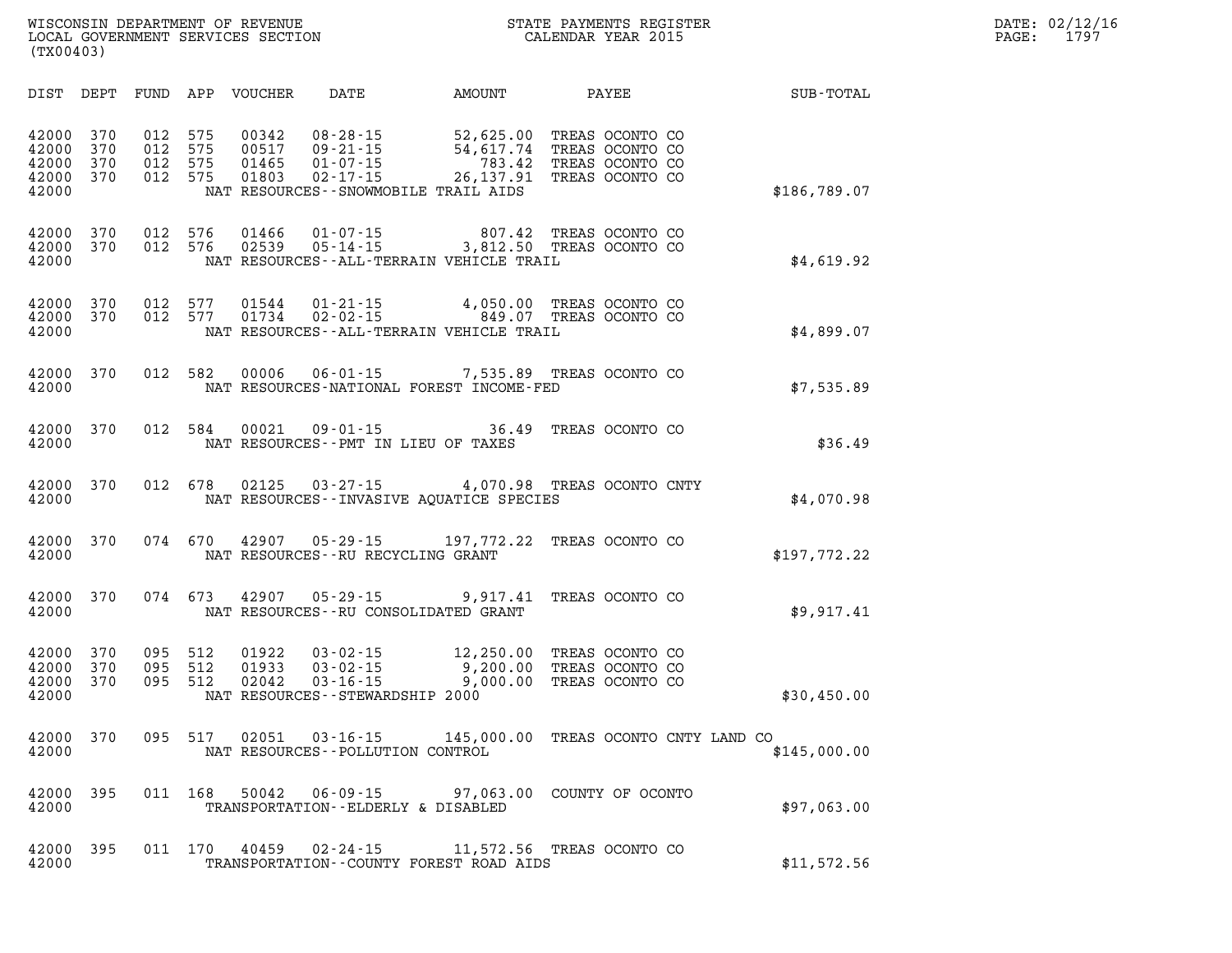| (TX00403)                                                                                                                                                                   |                                                                                                                     |                                                                                                                     |                                                                                                                                | WISCONSIN DEPARTMENT OF REVENUE<br>LOCAL GOVERNMENT SERVICES SECTION                                                                                  |                                                                                                                                                                                                                                                                                                                |                                                                                                                                                                                                                                                                                                           | STATE PAYMENTS REGISTER<br>CALENDAR YEAR 2015                                                                                                                                                                                                                            |                                                                                                                                                                                                                         |
|-----------------------------------------------------------------------------------------------------------------------------------------------------------------------------|---------------------------------------------------------------------------------------------------------------------|---------------------------------------------------------------------------------------------------------------------|--------------------------------------------------------------------------------------------------------------------------------|-------------------------------------------------------------------------------------------------------------------------------------------------------|----------------------------------------------------------------------------------------------------------------------------------------------------------------------------------------------------------------------------------------------------------------------------------------------------------------|-----------------------------------------------------------------------------------------------------------------------------------------------------------------------------------------------------------------------------------------------------------------------------------------------------------|--------------------------------------------------------------------------------------------------------------------------------------------------------------------------------------------------------------------------------------------------------------------------|-------------------------------------------------------------------------------------------------------------------------------------------------------------------------------------------------------------------------|
| DIST                                                                                                                                                                        | DEPT                                                                                                                | FUND                                                                                                                | APP                                                                                                                            | VOUCHER                                                                                                                                               | DATE                                                                                                                                                                                                                                                                                                           | AMOUNT                                                                                                                                                                                                                                                                                                    | PAYEE                                                                                                                                                                                                                                                                    | SUB-TOTAL                                                                                                                                                                                                               |
| 42000<br>42000<br>42000<br>42000                                                                                                                                            | 395<br>395<br>395                                                                                                   | 011<br>011<br>011                                                                                                   | 190<br>190<br>190                                                                                                              | 36042<br>52042<br>64042                                                                                                                               | $01 - 05 - 15$<br>$07 - 06 - 15$<br>$10 - 05 - 15$                                                                                                                                                                                                                                                             | TRANSPORTATION--GENERAL TRANSP AIDS-GTA                                                                                                                                                                                                                                                                   | 243, 286.36 COUNTY OF OCONTO<br>486,572.72 COUNTY OF OCONTO<br>243, 286.36 COUNTY OF OCONTO                                                                                                                                                                              | \$973,145.44                                                                                                                                                                                                            |
| 42000<br>42000                                                                                                                                                              | 395                                                                                                                 | 011                                                                                                                 | 278                                                                                                                            | 68904                                                                                                                                                 | $12 - 14 - 15$<br>TRANSPORTATION--LRIP/TRIP/MSIP GRANTS                                                                                                                                                                                                                                                        | 6,237.09                                                                                                                                                                                                                                                                                                  | TREAS OCONTO CO                                                                                                                                                                                                                                                          | \$6,237.09                                                                                                                                                                                                              |
| 42000<br>42000<br>42000<br>42000<br>42000<br>42000<br>42000<br>42000<br>42000<br>42000<br>42000<br>42000<br>42000                                                           | 435<br>435<br>435<br>435<br>435<br>435<br>435<br>435<br>435<br>435<br>435<br>435                                    | 005<br>005<br>005<br>005<br>005<br>005<br>005<br>005<br>005<br>005<br>005<br>005                                    | 000<br>000<br>000<br>000<br>000<br>000<br>000<br>000<br>000<br>000<br>000<br>000                                               | 90511<br>90514<br>90515<br>90517<br>90518<br>90519<br>90600<br>90601<br>90604<br>90607<br>90609<br>90611                                              | $01 - 01 - 15$<br>$02 - 01 - 15$<br>$03 - 01 - 15$<br>$04 - 01 - 15$<br>$05 - 01 - 15$<br>$06 - 01 - 15$<br>$07 - 01 - 15$<br>$08 - 01 - 15$<br>09-01-15<br>$10 - 01 - 15$<br>$11 - 02 - 15$<br>$12 - 01 - 15$<br>HEALTH SERVICES--STATE/FED AIDS                                                              | 616,034.00<br>427,680.00<br>909,197.00<br>$232,527.00$<br>$1,311,154.00$<br>$462,976.00$<br>$769,496.00$<br>$437,132.00$<br>$1,390,032.00$<br>$332,585.00$<br>1,390,032.00<br>101,496.00<br>33,132.00                                                                                                     | OCONTO CO<br>OCONTO CO<br>OCONTO CO<br>OCONTO CO<br>OCONTO CO<br>OCONTO CO<br>OCONTO CO<br>OCONTO CO<br>OCONTO CO<br>OCONTO CO<br>OCONTO CO<br>OCONTO CO                                                                                                                 | \$7,023,441.00                                                                                                                                                                                                          |
| 42000<br>42000<br>42000<br>42000<br>42000<br>42000<br>42000<br>42000<br>42000<br>42000<br>42000<br>42000<br>42000<br>42000<br>42000<br>42000<br>42000<br>42000 437<br>42000 | 437<br>437<br>437<br>437<br>437<br>437<br>437<br>437<br>437<br>437<br>437<br>437<br>437<br>437<br>437<br>437<br>437 | 005<br>005<br>005<br>005<br>005<br>005<br>005<br>005<br>005<br>005<br>005<br>005<br>005<br>005<br>005<br>005<br>005 | 000<br>000<br>000<br>000<br>000<br>000<br>000<br>000<br>000<br>000<br>000<br>000<br>000<br>000<br>000<br>000<br>000<br>005 000 | 00000<br>00000<br>00000<br>00000<br>00000<br>00000<br>00000<br>00000<br>00000<br>00000<br>00000<br>00000<br>00000<br>00000<br>00000<br>00000<br>00000 | $01 - 05 - 15$<br>$01 - 30 - 15$<br>$02 - 05 - 15$<br>$03 - 05 - 15$<br>$04 - 06 - 15$<br>$04 - 07 - 15$<br>$04 - 17 - 15$<br>$04 - 30 - 15$<br>$05 - 05 - 15$<br>$06 - 05 - 15$<br>$06 - 26 - 15$<br>$07 - 06 - 15$<br>$07 - 30 - 15$<br>$08 - 05 - 15$<br>$08 - 21 - 15$<br>$09 - 08 - 15$<br>$09 - 14 - 15$ | 19,639.15<br>89,562.65<br>17,164.20<br>76,874.02<br>67,167.09<br>4,420.86<br>17,593.54<br>76,158.37<br>23,325.25<br>40,075.37<br>12,000.73<br>30,806.41<br>100,711.62<br>16,492.55<br>2,581.00<br>9,418.60<br>323,676.00<br>00000 10-05-15 19,470.40 OCONTO<br>CHILDREN & FAMILIES - - STATE/FEDERAL AIDS | OCONTO<br>OCONTO CHILD SUPPORT<br><b>OCONTO</b><br>OCONTO<br><b>OCONTO</b><br>OCONTO CHILD SUPPORT<br>OCONTO<br>OCONTO CHILD SUPPORT<br>OCONTO<br>OCONTO<br><b>OCONTO</b><br>OCONTO<br>OCONTO CHILD SUPPORT<br>OCONTO<br>OCONTO CHILD SUPPORT<br><b>OCONTO</b><br>OCONTO | $\star$<br>$\star$<br>$^\star$<br>$\star$<br>$\star$<br>$^\star$<br>$^\star$<br>$\star$<br>$^\star$<br>$\star$<br>$\star$<br>$^\star$<br>$\star$<br>$\star$<br>$\star$<br>$\star$<br>$\star$<br>$\star$<br>\$947,137.81 |
| 42000<br>42000                                                                                                                                                              | 455                                                                                                                 | 002                                                                                                                 | 221                                                                                                                            |                                                                                                                                                       | $07 - 21 - 15$<br>JUSTICE--LAW ENFORCEMENT SERVICES AID                                                                                                                                                                                                                                                        | 690.00                                                                                                                                                                                                                                                                                                    | TREAS OCONTO CNTY                                                                                                                                                                                                                                                        | \$690.00                                                                                                                                                                                                                |
| 42000<br>42000                                                                                                                                                              | 455                                                                                                                 | 002                                                                                                                 | 226                                                                                                                            | 03704                                                                                                                                                 | JUSTICE - - LAW ENFORCEMENT SERVICES                                                                                                                                                                                                                                                                           | $01 - 15 - 15$ 23,760.00                                                                                                                                                                                                                                                                                  | TREAS OCONTO CO                                                                                                                                                                                                                                                          | \$23,760.00                                                                                                                                                                                                             |

**42000 455 002 231 05399 04-02-15 480.00 TREAS OCONTO CNTY** 

**DATE: 02/12/16<br>PAGE: 1798**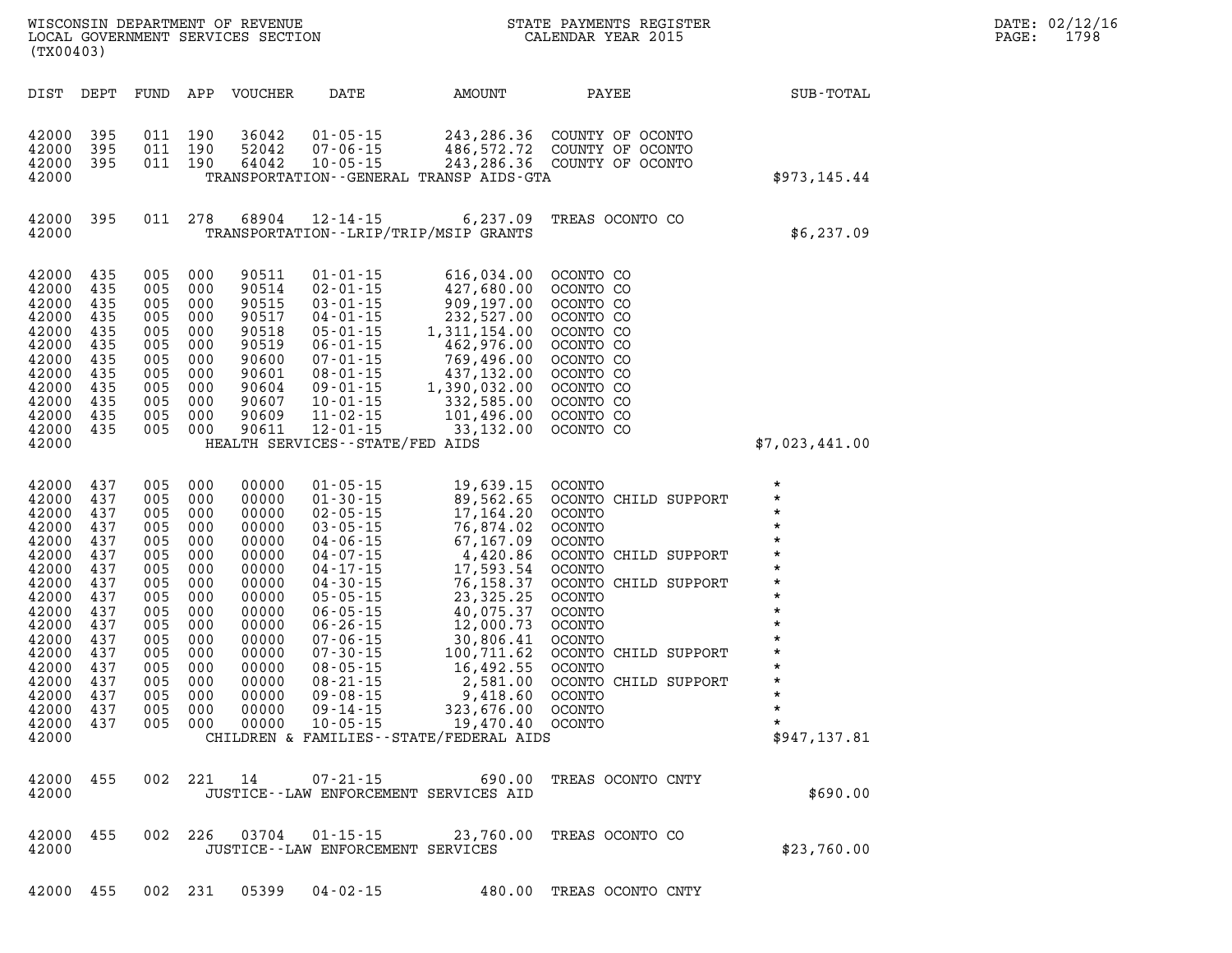| DATE: | 02/12/16 |
|-------|----------|
| PAGE: | 1799     |

| WISCONSIN DEPARTMENT OF REVENUE<br>LOCAL GOVERNMENT SERVICES SECTION<br>CALENDAR YEAR 2015<br>(TX00403) |                               |  |                               |                         |                                                                 |                                                                                                                                                                                                                                                                                                                                                               |                                                       |                                                        | DATE: 02/12/1<br>$\mathtt{PAGE:}$<br>1799 |
|---------------------------------------------------------------------------------------------------------|-------------------------------|--|-------------------------------|-------------------------|-----------------------------------------------------------------|---------------------------------------------------------------------------------------------------------------------------------------------------------------------------------------------------------------------------------------------------------------------------------------------------------------------------------------------------------------|-------------------------------------------------------|--------------------------------------------------------|-------------------------------------------|
|                                                                                                         |                               |  |                               |                         |                                                                 |                                                                                                                                                                                                                                                                                                                                                               |                                                       | DIST DEPT FUND APP VOUCHER DATE AMOUNT PAYEE SUB-TOTAL |                                           |
| 42000                                                                                                   | 42000 455                     |  |                               |                         | JUSTICE -- LAW ENFORCEMENT TRAINING                             | 002 231 12 03-23-15 5,760.00 TREAS OCONTO CNTY                                                                                                                                                                                                                                                                                                                |                                                       | \$6,240.00                                             |                                           |
| 42000                                                                                                   |                               |  |                               |                         |                                                                 | $\begin{array}{cccccc} 42000& 455& 002& 532& 04& 03\cdot 09\cdot 15& 18,312.99 & \text{TREAS OCONTO CO} \\ 42000& 455& 002& 532& 12& 07\cdot 27\cdot 15& 15,707.32 & \text{TREAS OCONTO CO} \end{array}$<br>JUSTICE - VICTIM/WITNESS ASSISTANCE SERV                                                                                                          |                                                       | \$34,020.31                                            |                                           |
| 42000                                                                                                   |                               |  |                               |                         |                                                                 | 42000 465 002 305 00900 04-20-15 2,840.78 TREAS OCONTO CO 42000 465 002 305 01046 01-30-15 3,437.14 TREAS OCONTO CO<br>MILITARY AFFAIRS-EMER MGMT-DISASTER RECO                                                                                                                                                                                               |                                                       | \$6,277.92                                             |                                           |
|                                                                                                         |                               |  |                               |                         |                                                                 | 42000 465 002 337 01360 06-24-15 6,496.50 TREAS OCONTO CO<br>42000 MILITARY AFFAIRS-EMERGENCY MGMT PLANNING                                                                                                                                                                                                                                                   |                                                       | \$6,496.50                                             |                                           |
| 42000                                                                                                   |                               |  |                               |                         |                                                                 | $\begin{tabular}{cccccc} 42000 & 465 & 002 & 342 & 00900 & 04-20-15 & 17,044.66 & \text{TREAS OCONTO CO} \\ 42000 & 465 & 002 & 342 & 00924 & 01-15-15 & 21,601.55 & \text{TREAS OCONTO CO} \\ 42000 & 465 & 002 & 342 & 01046 & 01-30-15 & 20,622.81 & \text{TREAS OCONTO CO} \\ 42000 & 465 & 002 & 342 & 0143$<br>MILITARY AFFAIRS-EMERGENCY MGMT-FED FUND |                                                       | \$80,898.56                                            |                                           |
|                                                                                                         | 42000 465                     |  |                               |                         | 42000 MILITARY AFFAIRS - HOMELAND SEC GRANT                     | 002 350 01162 07-07-15 18,000.00 TREAS OCONTO CO                                                                                                                                                                                                                                                                                                              |                                                       | \$18,000.00                                            |                                           |
|                                                                                                         | 42000 465                     |  |                               |                         |                                                                 | 072 364 01007 01-20-15 5,852.00 TREAS OCONTO CO<br>42000 MILITARY AFFAIRS-EMER MGMT-PLANNING AID                                                                                                                                                                                                                                                              |                                                       | \$5,852.00                                             |                                           |
|                                                                                                         | 42000 485                     |  |                               |                         | 42000 VETERANS AFFAIRS GRANTS                                   | 002 127 06044 06-12-15 1,000.00 TREAS OCONTO CO                                                                                                                                                                                                                                                                                                               |                                                       | \$1,000.00                                             |                                           |
|                                                                                                         | 42000 485                     |  |                               |                         | 42000 VETERANS AFFAIRS - GRANTS TO COUNTIES                     | 082  267  06044  06-12-15  4,500.00  TREAS OCONTO CO                                                                                                                                                                                                                                                                                                          |                                                       | \$4,500.00                                             |                                           |
| 42000                                                                                                   |                               |  |                               |                         | 42000 485 082 280 03002 01-02-15<br>VETERANS AFFAIRS - - GRANTS | 3,079.21 TREAS OCONTO CO                                                                                                                                                                                                                                                                                                                                      |                                                       | \$3,079.21                                             |                                           |
| 42000                                                                                                   | 42000 485                     |  | 083 370                       | 06044                   | $06 - 12 - 15$<br>VETERANS AFFAIRS -- GRANTS TO COUNTIES        | 4,500.00 TREAS OCONTO CO                                                                                                                                                                                                                                                                                                                                      |                                                       | \$4,500.00                                             |                                           |
| 42000                                                                                                   | 505<br>42000 505<br>42000 505 |  | 002 155<br>002 155<br>002 155 | 60038<br>60106<br>60425 | $08 - 06 - 15$<br>$09 - 09 - 15$<br>$01 - 23 - 15$              | 5,209.72<br>7,723.69<br>575.83                                                                                                                                                                                                                                                                                                                                | TREAS OCONTO CO<br>TREAS OCONTO CO<br>TREAS OCONTO CO |                                                        |                                           |

**42000 505 002 155 60425 01-23-15 8,574.44 TREAS OCONTO CO**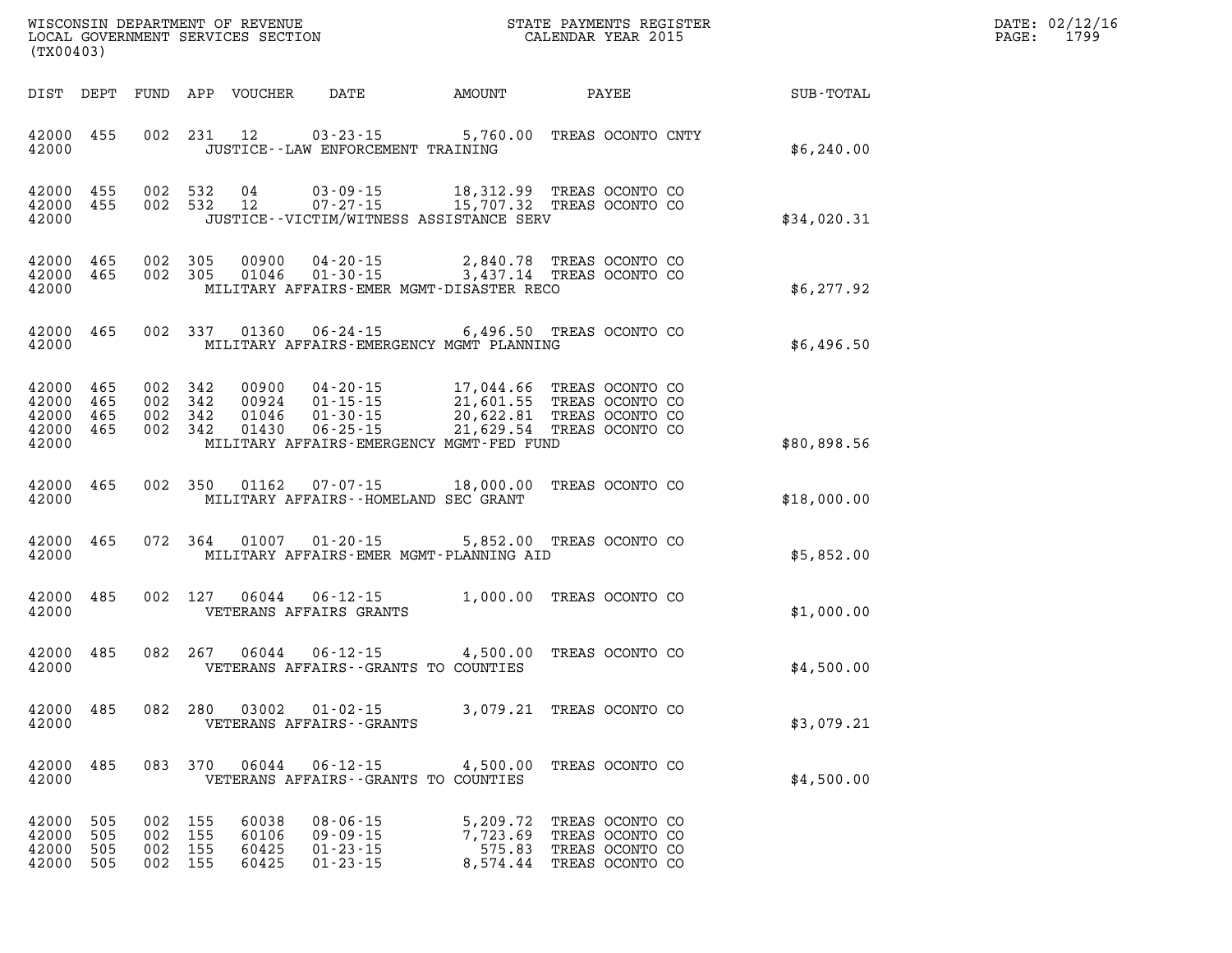| $\mathtt{DATE}$ : | 02/12/16 |
|-------------------|----------|
| PAGE:             | 1800     |

| WISCONSIN DEPARTMENT OF REVENUE   | PAYMENTS REGISTER<br>STATE |       | DATE: 02/12/16 |
|-----------------------------------|----------------------------|-------|----------------|
| LOCAL GOVERNMENT SERVICES SECTION | CALENDAR YEAR 2015         | PAGE. | 1800           |
| (TX00403)                         |                            |       |                |

| DIST                                                                          | DEPT                                                 | FUND                                                 | APP                                                  | VOUCHER                                                              | DATE                                                                                                                                                                      | AMOUNT                                                                                         | PAYEE                                                                                                                                                | SUB-TOTAL       |
|-------------------------------------------------------------------------------|------------------------------------------------------|------------------------------------------------------|------------------------------------------------------|----------------------------------------------------------------------|---------------------------------------------------------------------------------------------------------------------------------------------------------------------------|------------------------------------------------------------------------------------------------|------------------------------------------------------------------------------------------------------------------------------------------------------|-----------------|
| 42000<br>42000<br>42000<br>42000<br>42000<br>42000                            | 505<br>505<br>505<br>505<br>505                      | 002<br>002<br>002<br>002<br>002                      | 155<br>155<br>155<br>155<br>155                      | 60570<br>60631<br>60712<br>60789<br>60824                            | $03 - 10 - 15$<br>$04 - 07 - 15$<br>$05 - 21 - 15$<br>$06 - 08 - 15$<br>$06 - 23 - 15$                                                                                    | 446.38<br>1,248.13<br>2,020.42<br>2,811.92<br>1,835.01<br>DOA-HOUSING ASSISTANCE-FEDERAL FUNDS | TREAS OCONTO CO<br>TREAS OCONTO CO<br>TREAS OCONTO CO<br>TREAS OCONTO CO<br>TREAS OCONTO CO                                                          | \$30,445.54     |
| 42000<br>42000<br>42000<br>42000<br>42000<br>42000<br>42000<br>42000<br>42000 | 505<br>505<br>505<br>505<br>505<br>505<br>505<br>505 | 035<br>035<br>035<br>035<br>035<br>035<br>035<br>035 | 371<br>371<br>371<br>371<br>371<br>371<br>371<br>371 | 60038<br>60106<br>60425<br>60425<br>60570<br>60631<br>60712<br>60824 | $08 - 06 - 15$<br>$09 - 09 - 15$<br>$01 - 23 - 15$<br>$01 - 23 - 15$<br>$03 - 10 - 15$<br>$04 - 07 - 15$<br>$05 - 21 - 15$<br>$06 - 23 - 15$<br>DOA--PUBLIC BENEFITS FUND | 929.22<br>3,909.13<br>3,524.14<br>431.88<br>637.69<br>933.52<br>37.42<br>60.16                 | TREAS OCONTO CO<br>TREAS OCONTO CO<br>TREAS OCONTO CO<br>TREAS OCONTO CO<br>TREAS OCONTO CO<br>TREAS OCONTO CO<br>TREAS OCONTO CO<br>TREAS OCONTO CO | \$10, 463.16    |
| 42000<br>42000<br>42000                                                       | 505<br>505                                           | 089<br>089                                           | 166<br>166                                           | 00245<br>04936                                                       | $07 - 30 - 15$<br>$01 - 21 - 15$<br>DOA--LAND INFORMATION FUND                                                                                                            | 30,488.00<br>1,000.00                                                                          | TREAS OCONTO CNTY<br>TREAS OCONTO CNTY                                                                                                               | \$31,488.00     |
| 42000<br>42000                                                                | 835                                                  | 002                                                  | 105                                                  | 44022                                                                | $07 - 27 - 15$<br>REVENUE - - STATE SHARED REVENUES                                                                                                                       | 92,957.99                                                                                      | TREAS OCONTO CO                                                                                                                                      | \$92,957.99     |
| 42000<br>42000                                                                | 835                                                  | 002                                                  | 109                                                  | 01042                                                                | $07 - 27 - 15$<br>REVENUE - - EXEMPT COMPUTER AID                                                                                                                         | 8,098.00                                                                                       | TREAS OCONTO CO                                                                                                                                      | \$8,098.00      |
| 42000<br>42000<br>42000                                                       | 835<br>835                                           | 002<br>002                                           | 302<br>302                                           | 10081<br>11081                                                       | $07 - 27 - 15$<br>$07 - 27 - 15$                                                                                                                                          | 5,011,345.27<br>1,440,337.65<br>REVENUE-FIRST DOLLAR/SCHOOL LEVY CREDITS                       | TREAS OCONTO CO<br>TREAS OCONTO CO                                                                                                                   | \$6,451,682.92  |
| 42000<br>42000<br>42000                                                       | 835<br>835                                           | 021<br>021                                           | 363<br>363                                           | CR066<br>37220                                                       | $01 - 16 - 15$<br>$03 - 23 - 15$<br>REVENUE--LOTTERY CREDIT -                                                                                                             | 108.58<br>1,295,068.68                                                                         | TREAS OCONTO CO<br>TREAS OCONTO CO                                                                                                                   | \$1,295,177.26  |
| 42000                                                                         |                                                      |                                                      |                                                      |                                                                      | DISTRICT TOTAL APPROPRIATIONS                                                                                                                                             |                                                                                                |                                                                                                                                                      | \$17,960,136.67 |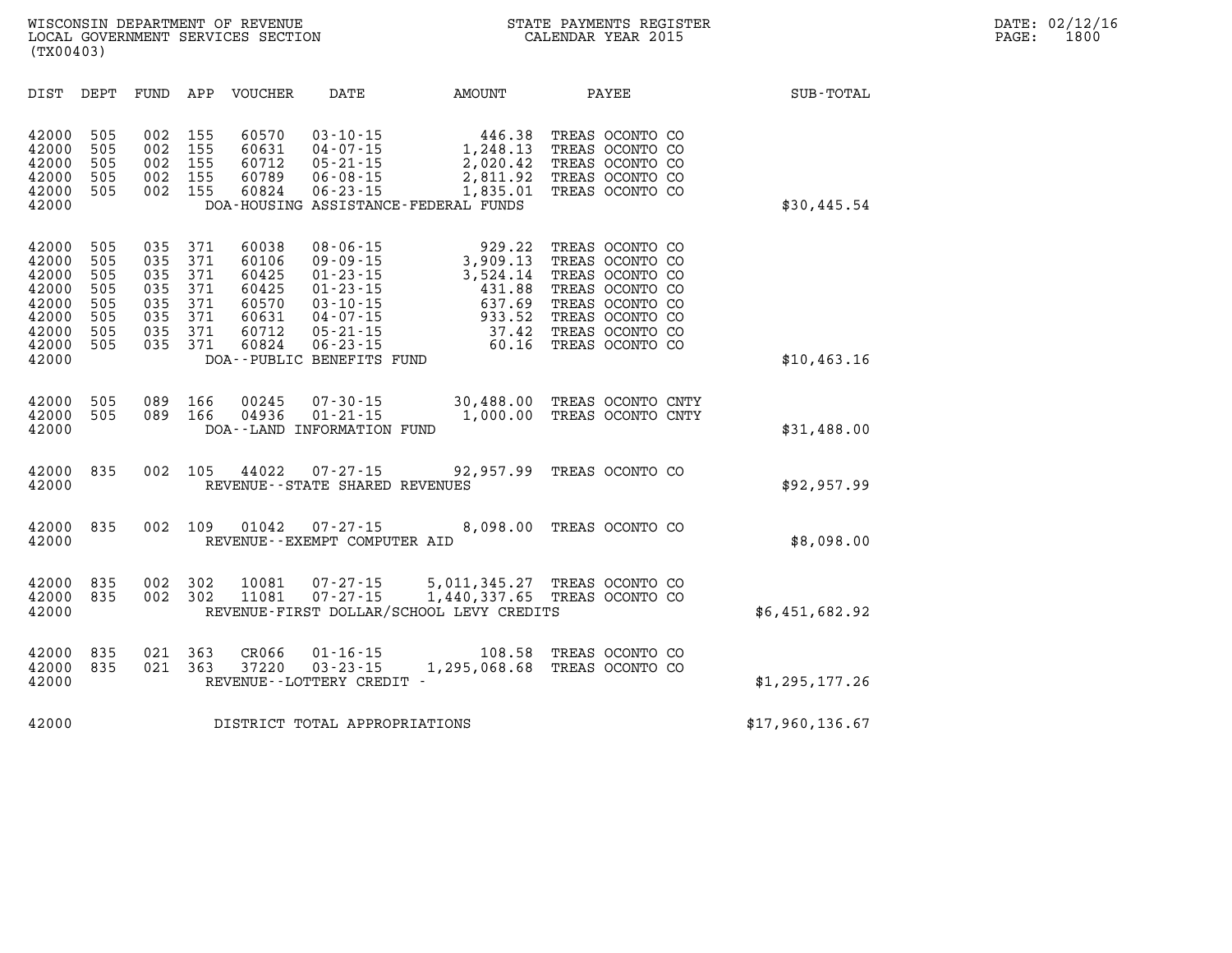| (TX00403)                                     |                   |     |                                          |                                  |                                                          |                                                                                                                                                                                             |                                                 |               | DATE: 02/12/16<br>PAGE:<br>1801 |
|-----------------------------------------------|-------------------|-----|------------------------------------------|----------------------------------|----------------------------------------------------------|---------------------------------------------------------------------------------------------------------------------------------------------------------------------------------------------|-------------------------------------------------|---------------|---------------------------------|
|                                               |                   |     |                                          | DIST DEPT FUND APP VOUCHER       | DATE                                                     | <b>AMOUNT</b>                                                                                                                                                                               | <b>PAYEE</b>                                    | SUB-TOTAL     |                                 |
| 42002 165<br>42002                            |                   |     |                                          |                                  |                                                          | SAFETY/PROF SERV--FIRE INSURANCE DUES                                                                                                                                                       | 002 225 01056 06-25-15 5,690.00 TREAS TN ABRAMS | \$5,690.00    |                                 |
| 42002                                         | 42002 370         |     | 000 001                                  |                                  |                                                          | NAT RESOURCES-SEVERANCE/YIELD/WITHDRAWAL                                                                                                                                                    | 05DNR  09-28-15  706.18 TREAS TOWN ABRAMS       | \$706.18      |                                 |
| 42002<br>42002 370<br>42002                   | 370               | 012 | 012 571                                  |                                  |                                                          | NAT RESOURCES--FOREST CROP/MFL/CO FOREST                                                                                                                                                    |                                                 | \$2,231.37    |                                 |
| 42002<br>42002<br>42002<br>42002 395<br>42002 | 395<br>395<br>395 |     | 011 191<br>011 191<br>011 191<br>011 191 | 39059<br>47059<br>55059<br>67059 |                                                          | 01-05-15 31,543.65 TOWN OF ABRAMS<br>04-06-15 31,543.65 TOWN OF ABRAMS<br>07-06-15 31,543.65 TOWN OF ABRAMS<br>10-05-15 31,543.65 TOWN OF ABRAMS<br>TRANSPORTATION--GENERAL TRANSP AIDS-GTA |                                                 | \$126, 174.60 |                                 |
| 42002 835<br>42002                            |                   |     |                                          |                                  | 002 105 43994 07-27-15<br>REVENUE--STATE SHARED REVENUES |                                                                                                                                                                                             | 5,363.58 TREAS TN ABRAMS                        | \$5,363.58    |                                 |
| 42002 835<br>42002                            |                   |     |                                          |                                  | REVENUE--EXEMPT COMPUTER AID                             |                                                                                                                                                                                             | 002 109 02995 07-27-15 169.00 TREAS TN ABRAMS   | \$169.00      |                                 |
| 42002 835<br>42002                            |                   |     |                                          |                                  | REVENUE - - LOTTERY CREDIT -                             |                                                                                                                                                                                             | 021 363 35778 03-23-15 1,153.00 TREAS TN ABRAMS | \$1,153.00    |                                 |
| 42002                                         |                   |     |                                          |                                  | DISTRICT TOTAL APPROPRIATIONS                            |                                                                                                                                                                                             |                                                 | \$141, 487.73 |                                 |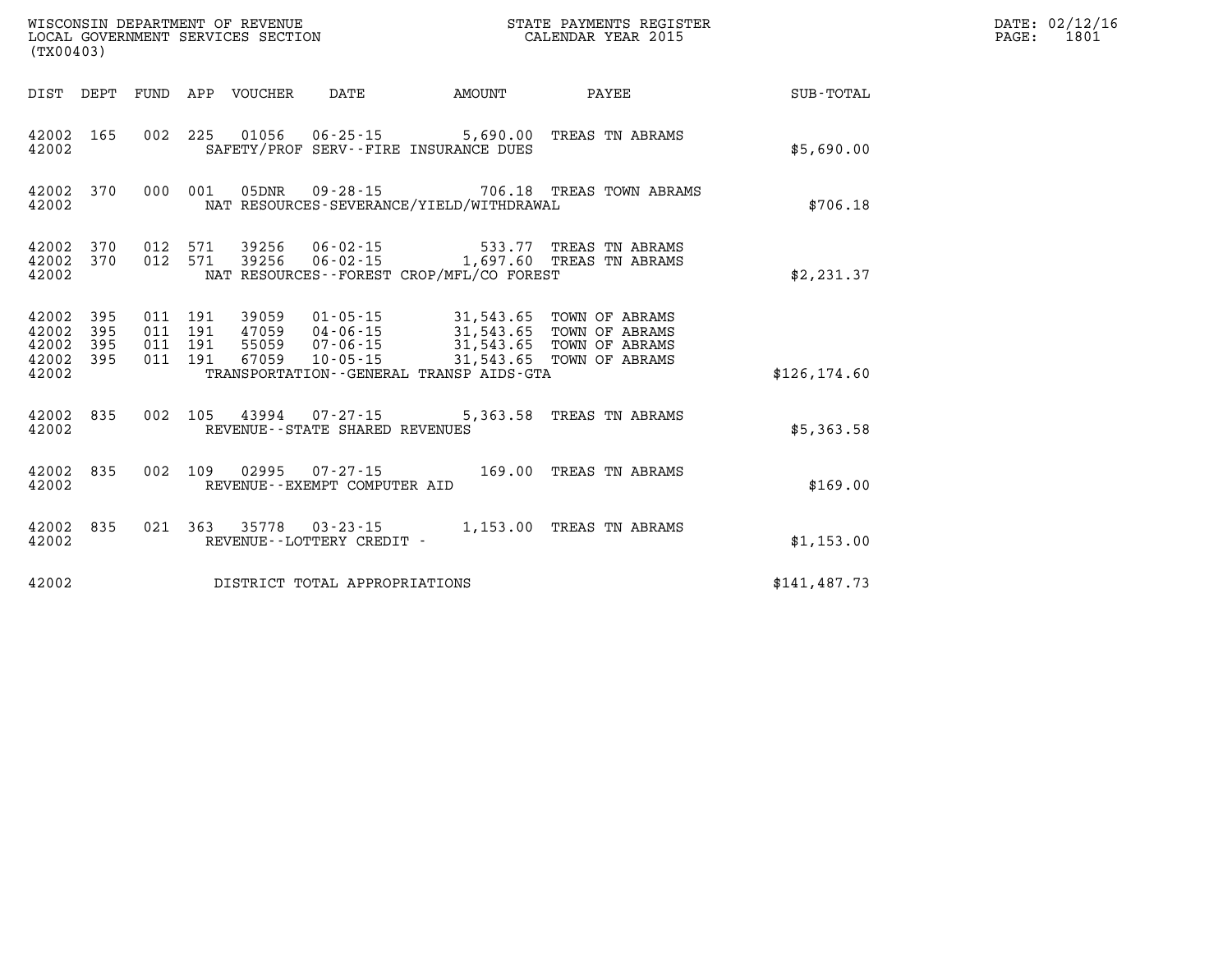| WISCONSIN DEPARTMENT OF REVENUE   | PAYMENTS REGISTER ?<br>STATE | $\mathtt{DATE}$ : | 02/12/16 |
|-----------------------------------|------------------------------|-------------------|----------|
| LOCAL GOVERNMENT SERVICES SECTION | CALENDAR YEAR 2015           | PAGE.             | 1802     |

| (TX00403)                                 |                          |                          |                          |                                  |                                                                      |                                                                                             |                                                                      |                  |
|-------------------------------------------|--------------------------|--------------------------|--------------------------|----------------------------------|----------------------------------------------------------------------|---------------------------------------------------------------------------------------------|----------------------------------------------------------------------|------------------|
| DIST                                      | DEPT                     | FUND                     | APP                      | VOUCHER                          | DATE                                                                 | AMOUNT                                                                                      | PAYEE                                                                | <b>SUB-TOTAL</b> |
| 42006<br>42006                            | 165                      | 002                      | 225                      | 01057                            |                                                                      | $06 - 25 - 15$ 1,300.56<br>SAFETY/PROF SERV--FIRE INSURANCE DUES                            | TREAS TN BAGLEY                                                      | \$1,300.56       |
| 42006<br>42006                            | 370                      | 002                      | 503                      | 17653                            | $01 - 12 - 15$                                                       | 721.81<br>NAT RESOURCES--AIDS IN LIEU OF TAXES                                              | TREAS TN BAGLEY<br>76.04 TOWN SHARE                                  | \$721.81         |
| 42006<br>42006<br>42006                   | 370<br>370               | 012<br>012               | 571<br>571               | 39257<br>39257                   | $06 - 02 - 15$<br>$06 - 02 - 15$                                     | 437.90<br>3,114.06<br>NAT RESOURCES--FOREST CROP/MFL/CO FOREST                              | TREAS TN BAGLEY<br>TREAS TN BAGLEY                                   | \$3,551.96       |
| 42006<br>42006<br>42006                   | 370<br>370               | 012<br>012               | 579<br>579               | 20479<br>20479                   | $04 - 03 - 15$<br>$04 - 03 - 15$                                     | 35.20<br>1,865.60<br>NAT RESOURCES -- AIDS IN LIEU OF TAXES                                 | TREAS TN BAGLEY<br>TREAS TN BAGLEY                                   | \$1,900.80       |
| 42006<br>42006<br>42006<br>42006<br>42006 | 395<br>395<br>395<br>395 | 011<br>011<br>011<br>011 | 191<br>191<br>191<br>191 | 39060<br>47060<br>55060<br>67060 | $01 - 05 - 15$<br>$04 - 06 - 15$<br>$07 - 06 - 15$<br>$10 - 05 - 15$ | 20,620.15<br>20,620.15<br>20,620.15<br>20,620.15<br>TRANSPORTATION--GENERAL TRANSP AIDS-GTA | TOWN OF BAGLEY<br>TOWN OF BAGLEY<br>TOWN OF BAGLEY<br>TOWN OF BAGLEY | \$82,480.60      |
| 42006<br>42006                            | 835                      | 002                      | 105                      | 43995                            | 07-27-15<br>REVENUE - - STATE SHARED REVENUES                        | 1,395.65                                                                                    | TREAS TN BAGLEY                                                      | \$1,395.65       |
| 42006<br>42006                            | 835                      | 002                      | 109                      | 02996                            | $07 - 27 - 15$<br>REVENUE--EXEMPT COMPUTER AID                       | 1.00                                                                                        | TREAS TN BAGLEY                                                      | \$1.00           |
| 42006                                     |                          |                          |                          |                                  | DISTRICT TOTAL APPROPRIATIONS                                        |                                                                                             |                                                                      | \$91,352.38      |

WISCONSIN DEPARTMENT OF REVENUE **STATE PAYMENTS REGISTER**<br>LOCAL GOVERNMENT SERVICES SECTION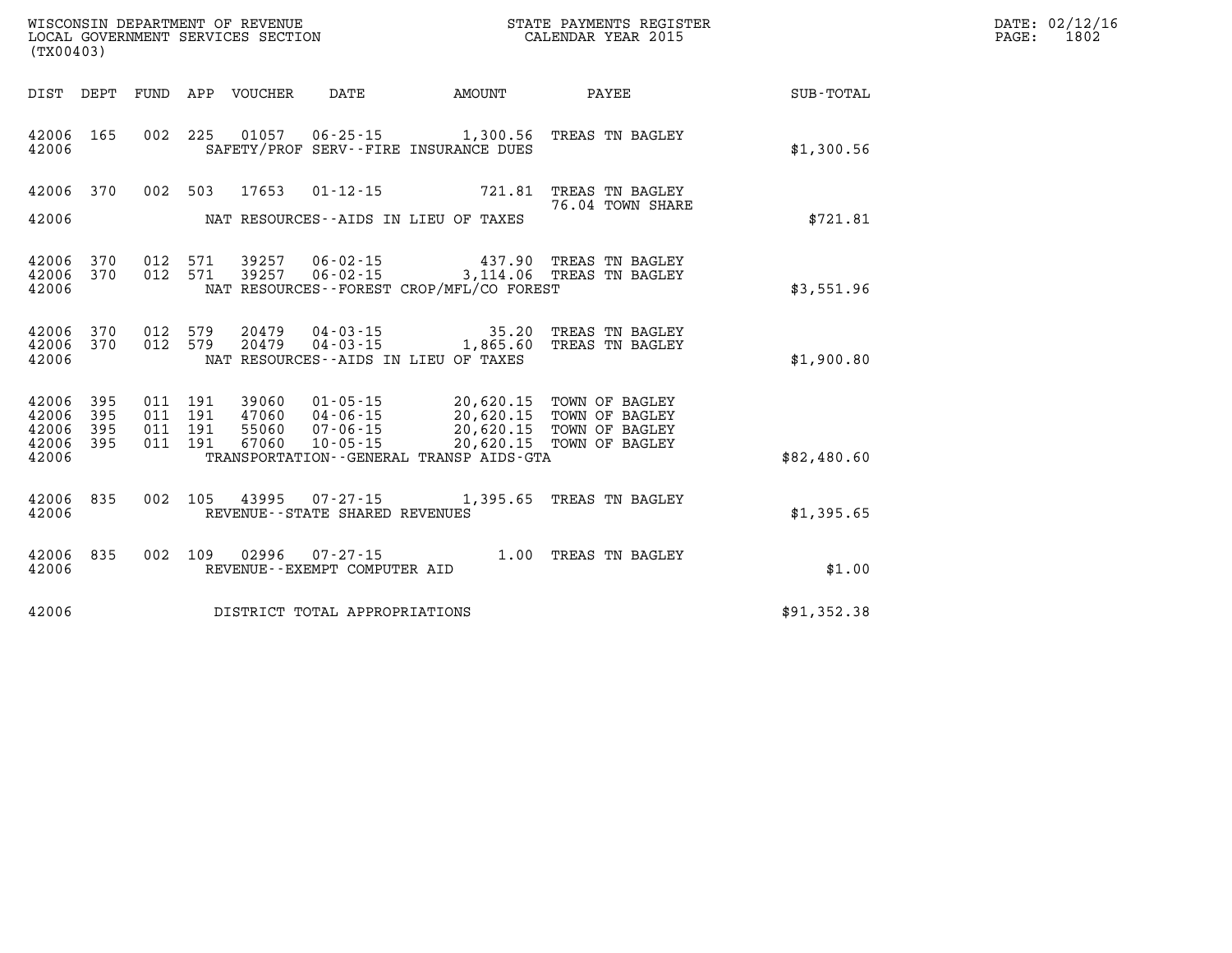| (TX00403)      |                                            |  | WISCONSIN DEPARTMENT OF REVENUE<br>LOCAL GOVERNMENT SERVICES SECTION<br>(TYO0402) |                                             | STATE PAYMENTS REGISTER<br>CALENDAR YEAR 2015                                                                                                                                                                     |                      | DATE: 02/12/16<br>PAGE: 1803 |
|----------------|--------------------------------------------|--|-----------------------------------------------------------------------------------|---------------------------------------------|-------------------------------------------------------------------------------------------------------------------------------------------------------------------------------------------------------------------|----------------------|------------------------------|
|                |                                            |  |                                                                                   | DIST DEPT FUND APP VOUCHER DATE AMOUNT      | PAYEE                                                                                                                                                                                                             | $\texttt{SUB-TOTAL}$ |                              |
| 42008          | 42008 165                                  |  |                                                                                   | SAFETY/PROF SERV--FIRE INSURANCE DUES       | 002 225 01058 06-25-15 6,610.07 TREAS TN BRAZEAU                                                                                                                                                                  | \$6,610.07           |                              |
| 42008          |                                            |  |                                                                                   | NAT RESOURCES-SEVERANCE/YIELD/WITHDRAWAL    | 42008 370 000 001 05DNR 09-28-15 1,048.20 TREAS TOWN BRAZEAU                                                                                                                                                      | \$1,048.20           |                              |
| 42008          |                                            |  |                                                                                   | NAT RESOURCES - - FOREST CROP/MFL/CO FOREST | $\begin{array}{cccccc} 42008 & 370 & 012 & 571 & 39258 & 06-02-15 & & & & 795.46 & \text{TREAS TN BRAZEAU} \\ 42008 & 370 & 012 & 571 & 39258 & 06-02-15 & & & 3,787.10 & \text{TREAS TN BRAZEAU} \end{array}$    | \$4,582.56           |                              |
| 42008<br>42008 | 42008 395<br>395<br>42008 395<br>42008 395 |  |                                                                                   | TRANSPORTATION--GENERAL TRANSP AIDS-GTA     | 011  191  39061  01-05-15  60,819.24  TOWN OF BRAZEAU<br>011 191 27061 04-06-15 60,819.24 TOWN OF BRAZEAU<br>011 191 55061 07-06-15 60,819.24 TOWN OF BRAZEAU<br>011 191 67061 10-05-15 60,819.24 TOWN OF BRAZEAU | \$243, 276.96        |                              |
| 42008          |                                            |  |                                                                                   | HS--AMBULANCE FUNDING ASSISTANCE GRANTS     | 42008 435 005 162 01DHS 09-11-15 4,627.50 TOWN OF BRAZEAU RESCUE                                                                                                                                                  | \$4,627.50           |                              |
| 42008          |                                            |  |                                                                                   | HS--PREPAID MEDICAL TRANSPORT REIMBURSE     | 42008 435 005 163 01LGS 11-16-15 2,000.00 DHS PREPAID MEDICAL TRANSPORT                                                                                                                                           | \$2,000.00           |                              |
| 42008          | 42008 835                                  |  | REVENUE--STATE SHARED REVENUES                                                    |                                             | 002 105 43996 07-27-15 3,506.68 TREAS TN BRAZEAU                                                                                                                                                                  | \$3,506.68           |                              |
| 42008          |                                            |  | REVENUE--EXEMPT COMPUTER AID                                                      |                                             | 42008 835 002 109 02997 07-27-15 4.00 TREAS TN BRAZEAU                                                                                                                                                            | \$4.00               |                              |
| 42008          |                                            |  | DISTRICT TOTAL APPROPRIATIONS                                                     |                                             |                                                                                                                                                                                                                   | \$265,655.97         |                              |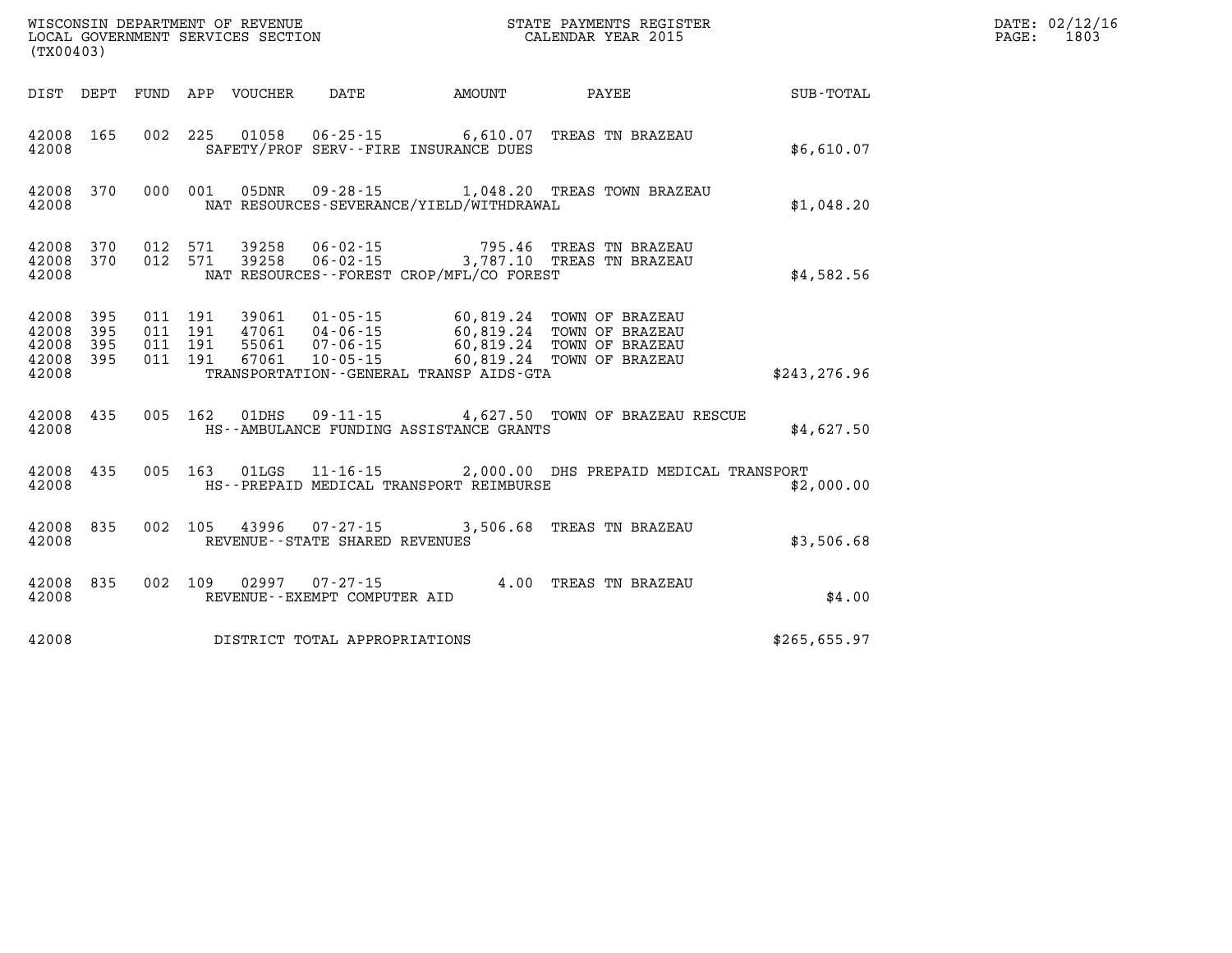| DATE: | 02/12/16 |
|-------|----------|
| PAGE: | 1804     |

| (TX00403)                                                 |           |  |                                       |                                                                                                                                                                                                                                                                                                                               | WISCONSIN DEPARTMENT OF REVENUE<br>LOCAL GOVERNMENT SERVICES SECTION CALENDAR YEAR 2015                              | $\mathbb{R}^n$ | DATE: 02/12/1<br>PAGE: 1804 |
|-----------------------------------------------------------|-----------|--|---------------------------------------|-------------------------------------------------------------------------------------------------------------------------------------------------------------------------------------------------------------------------------------------------------------------------------------------------------------------------------|----------------------------------------------------------------------------------------------------------------------|----------------|-----------------------------|
|                                                           |           |  |                                       |                                                                                                                                                                                                                                                                                                                               | DIST DEPT FUND APP VOUCHER DATE AMOUNT PAYEE TOTAL                                                                   |                |                             |
|                                                           | 42010     |  |                                       | SAFETY/PROF SERV--FIRE INSURANCE DUES                                                                                                                                                                                                                                                                                         | 42010 165 002 225 01059 06-25-15 2,285.25 TREAS TN BREED                                                             | \$2,285.25     |                             |
| 42010                                                     |           |  |                                       | NAT RESOURCES-SEVERANCE/YIELD/WITHDRAWAL                                                                                                                                                                                                                                                                                      | $42010$ 370 000 001 04DNR 06-03-15 22.12 TREAS TOWN BREED 42010 370 000 001 05DNR 09-28-15 1,429.41 TREAS TOWN BREED | \$1,451.53     |                             |
| 42010 370                                                 | 42010 370 |  |                                       | 002 503 17654 01-12-15 6,809.21 TREAS TN BREED<br>002 503 17654 01-12-15 2,304.13 TREAS TN BREED                                                                                                                                                                                                                              |                                                                                                                      |                |                             |
|                                                           |           |  |                                       | 42010 NAT RESOURCES--AIDS IN LIEU OF TAXES                                                                                                                                                                                                                                                                                    | 1465.97 TOWN SHARE                                                                                                   | \$9,113.34     |                             |
| 42010                                                     |           |  |                                       | $42010$ 370 012 571 39259 06-02-15 423.91 TREAS TN BREED<br>42010 370 012 571 39259 06-02-15 2,080.93 TREAS TN BREED<br>NAT RESOURCES--FOREST CROP/MFL/CO FOREST                                                                                                                                                              |                                                                                                                      | \$2,504.84     |                             |
| 42010                                                     |           |  |                                       | NAT RESOURCES - AIDS IN LIEU OF TAXES                                                                                                                                                                                                                                                                                         | $42010$ 370 012 579 20480 04-03-15 52.08 TREAS TN BREED 42010 370 012 579 20480 04-03-15 283.44 TREAS TN BREED       | \$335.52       |                             |
| 42010 395<br>42010 395<br>42010 395<br>42010 395<br>42010 |           |  |                                       | $\begin{tabular}{cccc} 011 & 191 & 39062 & 01-05-15 & 22,827.81 & TOWN OF BREED \\ 011 & 191 & 47062 & 04-06-15 & 22,827.81 & TOWN OF BREED \\ 011 & 191 & 55062 & 07-06-15 & 22,827.81 & TOWN OF BREED \\ 011 & 191 & 67062 & 10-05-15 & 22,827.82 & TOWN OF BREED \end{tabular}$<br>TRANSPORTATION--GENERAL TRANSP AIDS-GTA |                                                                                                                      | \$91,311.25    |                             |
| 42010                                                     |           |  |                                       | 42010 395 011 278 61313 09-25-15 17,452.92 TREAS TN BREED                                                                                                                                                                                                                                                                     | TRANSPORTATION - - LRIP/TRIP/MSIP GRANTS                                                                             | \$17,452.92    |                             |
|                                                           |           |  |                                       | 42010 835 002 105 43997 07-27-15 1,661.26 TREAS TN BREED<br>42010 REVENUE - STATE SHARED REVENUES                                                                                                                                                                                                                             |                                                                                                                      | \$1,661.26     |                             |
|                                                           |           |  | 42010 REVENUE - - EXEMPT COMPUTER AID | 42010 835 002 109 02998 07-27-15 10.00 TREAS TN BREED                                                                                                                                                                                                                                                                         |                                                                                                                      | \$10.00        |                             |
|                                                           |           |  | 42010 DISTRICT TOTAL APPROPRIATIONS   |                                                                                                                                                                                                                                                                                                                               |                                                                                                                      | \$126, 125.91  |                             |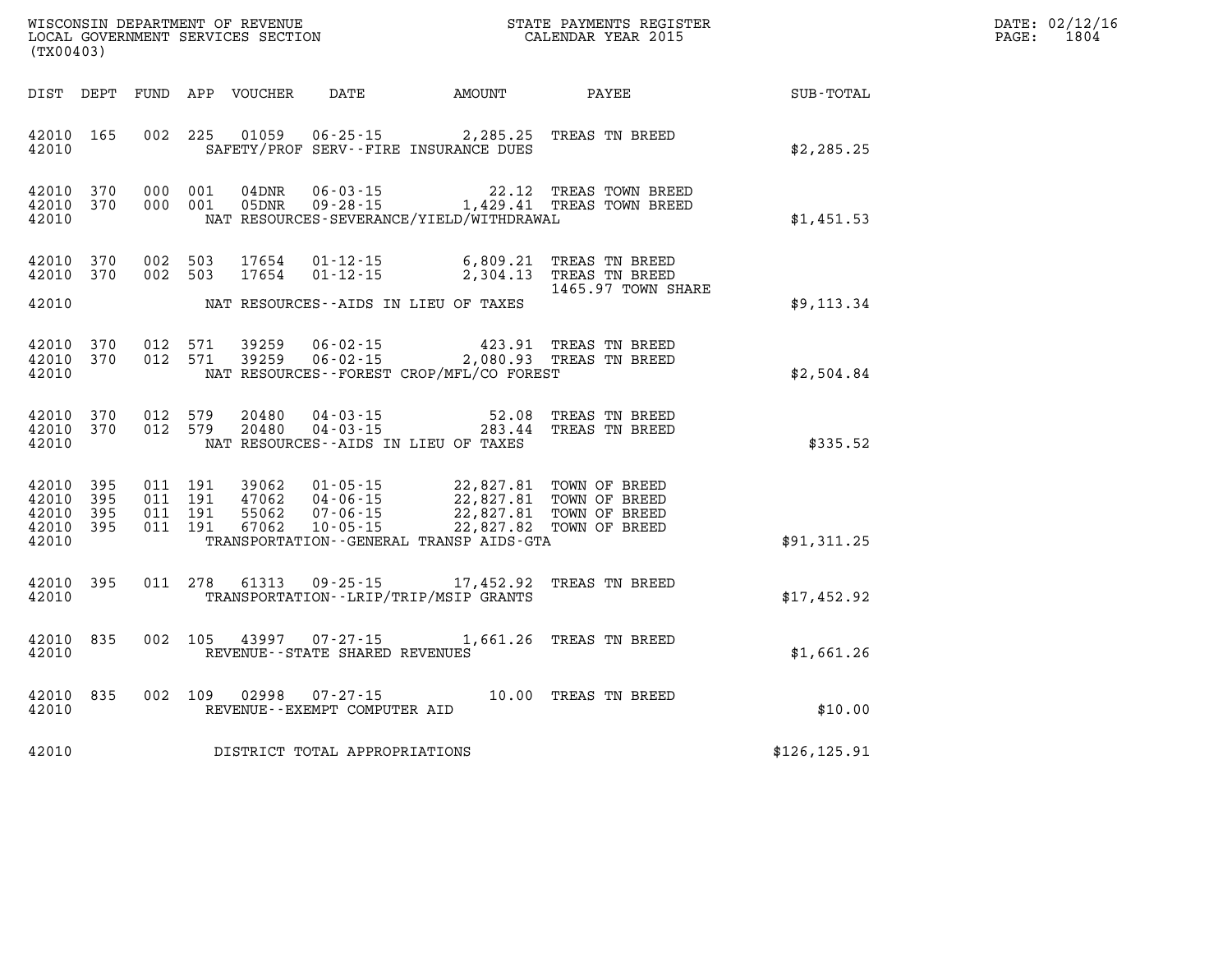| (TX00403)                                             |           |  |                                 | WISCONSIN DEPARTMENT OF REVENUE<br>LOCAL GOVERNMENT SERVICES SECTION |                                                                                                                                                                                                                                                                                                                                                                                   | STATE PAYMENTS REGISTER<br>CALENDAR YEAR 2015            |              | DATE: 02/12/16<br>PAGE: 1805 |
|-------------------------------------------------------|-----------|--|---------------------------------|----------------------------------------------------------------------|-----------------------------------------------------------------------------------------------------------------------------------------------------------------------------------------------------------------------------------------------------------------------------------------------------------------------------------------------------------------------------------|----------------------------------------------------------|--------------|------------------------------|
|                                                       |           |  | DIST DEPT FUND APP VOUCHER DATE |                                                                      | <b>AMOUNT</b>                                                                                                                                                                                                                                                                                                                                                                     | <b>PAYEE</b> FOR THE PAYEE                               | SUB-TOTAL    |                              |
| 42012 165<br>42012                                    |           |  |                                 |                                                                      | 002 225 01060 06-25-15 8,834.96 TREAS TN CHASE<br>SAFETY/PROF SERV--FIRE INSURANCE DUES                                                                                                                                                                                                                                                                                           |                                                          | \$8,834.96   |                              |
| 42012                                                 |           |  |                                 |                                                                      | NAT RESOURCES-SEVERANCE/YIELD/WITHDRAWAL                                                                                                                                                                                                                                                                                                                                          | 42012 370 000 001 01DNR 04-09-15 723.35 TREAS TOWN CHASE | \$723.35     |                              |
| 42012                                                 | 42012 370 |  |                                 |                                                                      | 012 571 39260 06-02-15 293.64 TREAS TN CHASE<br>NAT RESOURCES--FOREST CROP/MFL/CO FOREST                                                                                                                                                                                                                                                                                          |                                                          | \$293.64     |                              |
| 42012 395<br>42012<br>42012 395<br>42012 395<br>42012 | 395       |  |                                 |                                                                      | $\begin{array}{cccc} 011 & 191 & 39063 & 01\cdot 05\cdot 15 & 33\, , 200\, .65 & \text{TOWN OF CHASE} \\ 011 & 191 & 47063 & 04\cdot 06\cdot 15 & 33\, , 200\, .65 & \text{TOWN OF CHASE} \\ 011 & 191 & 55063 & 07\cdot 06\cdot 15 & 33\, , 200\, .65 & \text{TOWN OF CHASE} \\ 011 & 191 & 67063 & 10\cdot 05\cdot 15 & 33\, , 200\$<br>TRANSPORTATION--GENERAL TRANSP AIDS-GTA |                                                          | \$132,802.62 |                              |
| 42012                                                 |           |  |                                 | REVENUE--STATE SHARED REVENUES                                       | 42012 835 002 105 43998 07-27-15 5,130.66 TREAS TN CHASE                                                                                                                                                                                                                                                                                                                          |                                                          | \$5,130.66   |                              |
| 42012 835<br>42012                                    |           |  |                                 | REVENUE--EXEMPT COMPUTER AID                                         | 002 109 02999 07-27-15 20.00 TREAS TN CHASE                                                                                                                                                                                                                                                                                                                                       |                                                          | \$20.00      |                              |
| 42012 835<br>42012                                    |           |  |                                 | REVENUE--LOTTERY CREDIT -                                            | 021 363 35779 03-23-15 1,182.48 TREAS TN CHASE                                                                                                                                                                                                                                                                                                                                    |                                                          | \$1,182.48   |                              |
| 42012                                                 |           |  |                                 | DISTRICT TOTAL APPROPRIATIONS                                        |                                                                                                                                                                                                                                                                                                                                                                                   |                                                          | \$148,987.71 |                              |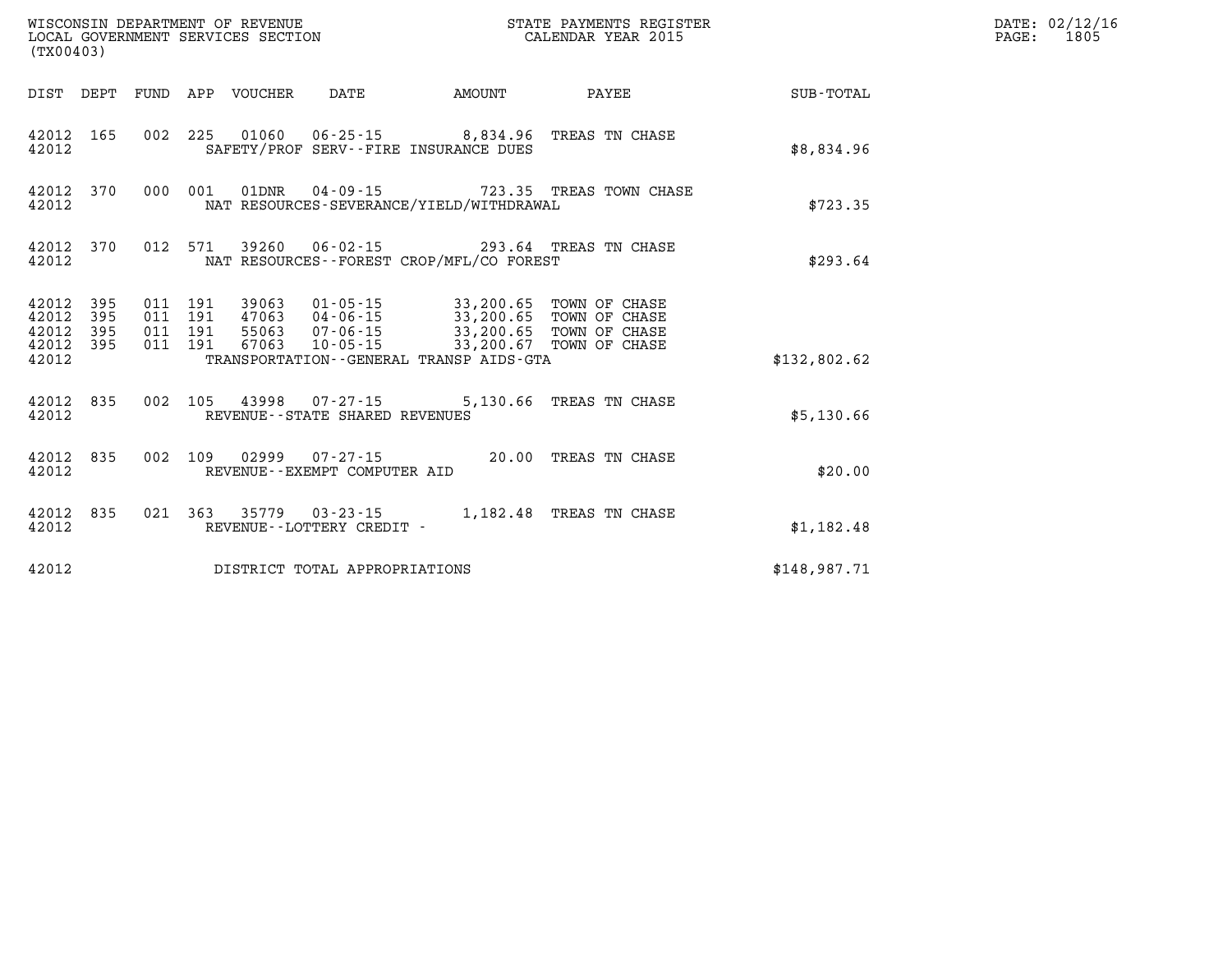| (TX00403)                                              |                                          | WISCONSIN DEPARTMENT OF REVENUE<br>LOCAL GOVERNMENT SERVICES SECTION |                                                                                                                                              |        | STATE PAYMENTS REGISTER<br>CALENDAR YEAR 2015 |              | DATE: 02/12/16<br>$\mathtt{PAGE}$ :<br>1806 |
|--------------------------------------------------------|------------------------------------------|----------------------------------------------------------------------|----------------------------------------------------------------------------------------------------------------------------------------------|--------|-----------------------------------------------|--------------|---------------------------------------------|
|                                                        |                                          | DIST DEPT FUND APP VOUCHER                                           | DATE                                                                                                                                         | AMOUNT | PAYEE                                         | SUB-TOTAL    |                                             |
| 42014 165<br>42014                                     |                                          | 002 225 01061 06-25-15 2,929.22 TREAS TN DOTY                        | SAFETY/PROF SERV--FIRE INSURANCE DUES                                                                                                        |        |                                               | \$2,929.22   |                                             |
| 42014 370<br>42014                                     | 000 001                                  | $04\mathtt{DNR}$                                                     | NAT RESOURCES-SEVERANCE/YIELD/WITHDRAWAL                                                                                                     |        | 06-03-15 357.76 TREAS TOWN DOTY               | \$357.76     |                                             |
| 42014 370<br>42014                                     |                                          | 012 571 39261                                                        | 06-02-15 621.15 TREAS TN DOTY<br>NAT RESOURCES - - FOREST CROP/MFL/CO FOREST                                                                 |        |                                               | \$621.15     |                                             |
| 42014 370<br>42014                                     | 012 584                                  |                                                                      | 00074  09-01-15  41,405.73  TREAS TN DOTY<br>NAT RESOURCES -- PMT IN LIEU OF TAXES                                                           |        |                                               | \$41,405.73  |                                             |
| 42014 395<br>42014<br>395<br>395<br>42014<br>42014 395 | 011 191<br>011 191<br>011 191<br>011 191 | 67064                                                                | 39064  01-05-15  33,652.06  TOWN OF DOTY<br>47064  04-06-15  33,652.06  TOWN OF DOTY<br>55064  07-06-15  33,652.06  TOWN OF DOTY<br>10-05-15 |        | 33,652.08 TOWN OF DOTY                        |              |                                             |
| 42014                                                  |                                          |                                                                      | TRANSPORTATION--GENERAL TRANSP AIDS-GTA                                                                                                      |        |                                               | \$134,608.26 |                                             |
| 42014 835<br>42014                                     |                                          | 002 105 43999 07-27-15 473.94 TREAS TN DOTY                          | REVENUE - - STATE SHARED REVENUES                                                                                                            |        |                                               | \$473.94     |                                             |
| 42014 835<br>42014                                     |                                          | 002 109 03000 07-27-15 1.00 TREAS TN DOTY                            | REVENUE--EXEMPT COMPUTER AID                                                                                                                 |        |                                               | \$1.00       |                                             |
| 42014                                                  |                                          |                                                                      | DISTRICT TOTAL APPROPRIATIONS                                                                                                                |        |                                               | \$180,397.06 |                                             |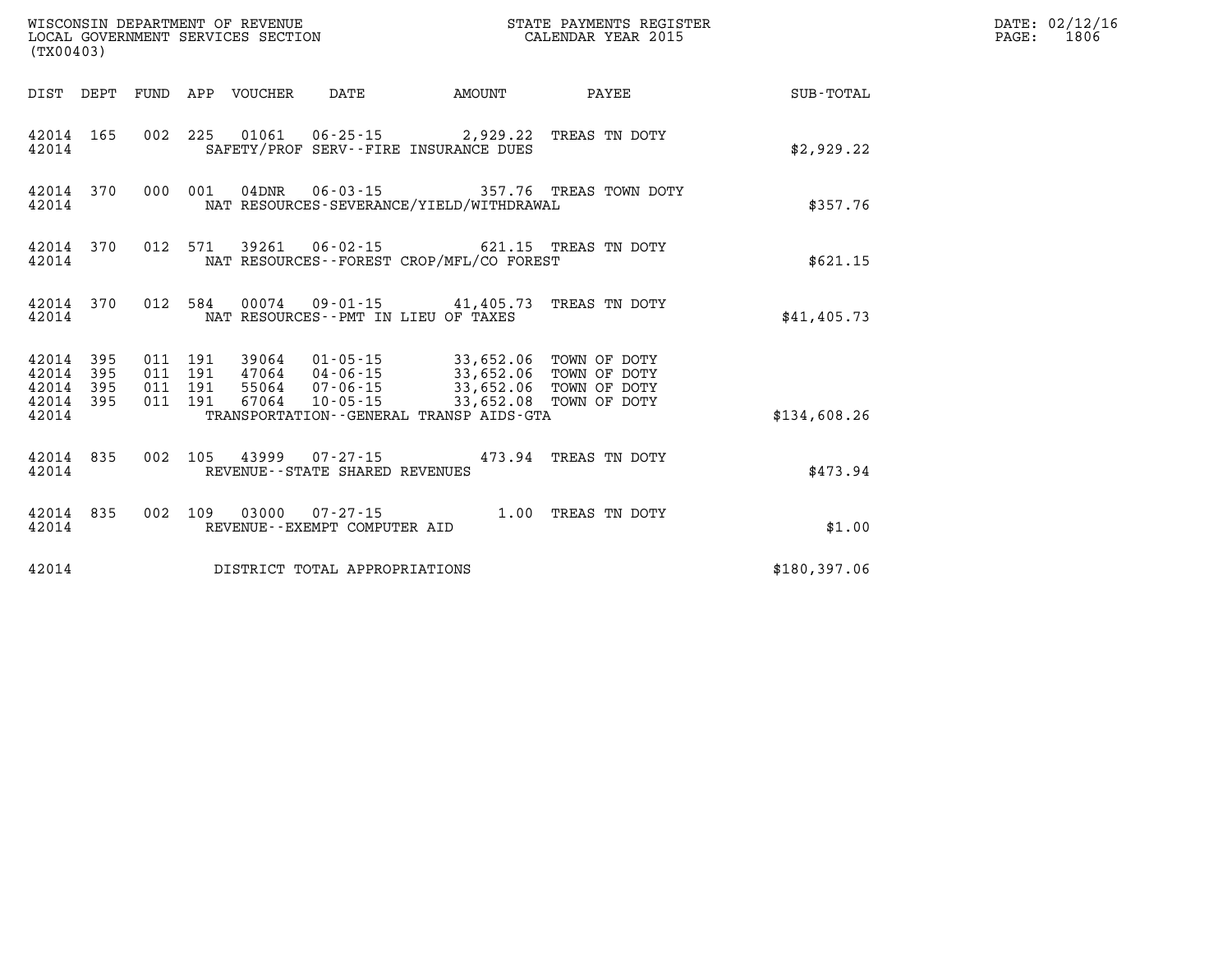| (TX00403)      |            |            |            | WISCONSIN DEPARTMENT OF REVENUE<br>LOCAL GOVERNMENT SERVICES SECTION |                                                     |                                                   | STATE PAYMENTS REGISTER<br>CALENDAR YEAR 2015 |                  |
|----------------|------------|------------|------------|----------------------------------------------------------------------|-----------------------------------------------------|---------------------------------------------------|-----------------------------------------------|------------------|
| DIST           | DEPT       | FUND       | APP        | <b>VOUCHER</b>                                                       | DATE                                                | AMOUNT                                            | PAYEE                                         | <b>SUB-TOTAL</b> |
| 42016<br>42016 | 165        | 002        | 225        | 01062                                                                | 06-25-15                                            | 2,623.89<br>SAFETY/PROF SERV--FIRE INSURANCE DUES | TREAS TN GILLETT                              | \$2,623.89       |
| 42016<br>42016 | 370        | 012        | 571        | 39262                                                                | 06-02-15                                            | NAT RESOURCES - - FOREST CROP/MFL/CO FOREST       | 260.39 TREAS TN GILLETT                       | \$260.39         |
| 42016<br>42016 | 395<br>395 | 011<br>011 | 191<br>191 | 39065<br>47065                                                       | $01 - 05 - 15$<br>04-06-15                          | 25,212.90<br>25,212.90                            | TOWN OF GILLETT<br>TOWN OF<br>GILLETT         |                  |
| 42016<br>42016 | 395<br>395 | 011<br>011 | 191<br>191 | 55065<br>67065                                                       | 07-06-15<br>$10 - 05 - 15$                          | 25,212.90<br>25,212.90                            | TOWN OF GILLETT<br>TOWN OF GILLETT            |                  |
| 42016          |            |            |            |                                                                      |                                                     | TRANSPORTATION - - GENERAL TRANSP AIDS - GTA      |                                               | \$100,851.60     |
| 42016<br>42016 | 835        | 002        | 105        | 44000                                                                | $07 - 27 - 15$<br>REVENUE - - STATE SHARED REVENUES | 7,318.13                                          | TREAS TN GILLETT                              | \$7,318.13       |
| 42016<br>42016 | 835        | 002        | 109        | 03001                                                                | $07 - 27 - 15$<br>REVENUE - - EXEMPT COMPUTER AID   | 169.00                                            | TREAS TN GILLETT                              | \$169.00         |
| 42016          |            |            |            |                                                                      | DISTRICT TOTAL APPROPRIATIONS                       |                                                   |                                               | \$111, 223.01    |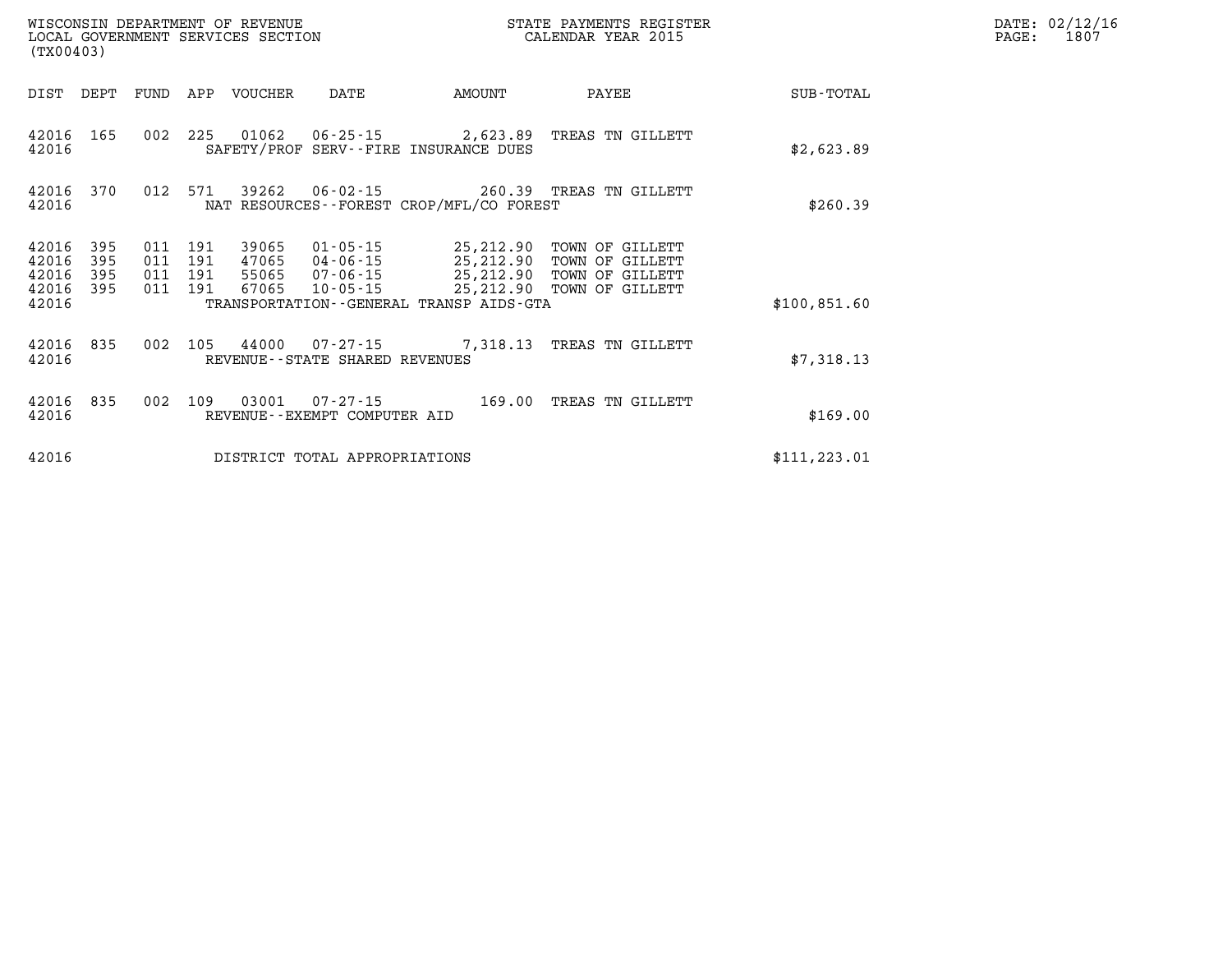| DATE: | 02/12/16 |
|-------|----------|
| PAGE: | 1808     |

| (TX00403)                                     |                   |                                          | LOCAL GOVERNMENT SERVICES SECTION |                                                             | CALENDAR YEAR 2015                                                                                                                                                                                           |                       |                             | PAGE: | 1808 |
|-----------------------------------------------|-------------------|------------------------------------------|-----------------------------------|-------------------------------------------------------------|--------------------------------------------------------------------------------------------------------------------------------------------------------------------------------------------------------------|-----------------------|-----------------------------|-------|------|
| DIST DEPT                                     |                   |                                          | FUND APP VOUCHER                  |                                                             |                                                                                                                                                                                                              |                       | DATE AMOUNT PAYEE SUB-TOTAL |       |      |
| 42018 165<br>42018                            |                   | 002 225                                  | 01063                             |                                                             | 06-25-15 1,183.66 TREAS TN HOW<br>SAFETY/PROF SERV--FIRE INSURANCE DUES                                                                                                                                      |                       | \$1,183.66                  |       |      |
| 42018 370<br>42018<br>42018                   | 370               | 000 001<br>000 001                       | 04DNR                             |                                                             | 06-03-15 41.90 TREAS TOWN HOW<br>05DNR 09-28-15 6,756.92 TREAS TOWN HOW<br>NAT RESOURCES-SEVERANCE/YIELD/WITHDRAWAL                                                                                          |                       | \$6,798.82                  |       |      |
| 42018                                         | 370               | 002 503                                  | 17655                             |                                                             | 01-12-15 4,785.70 TREAS TN HOW                                                                                                                                                                               | 1050.53 TOWN SHARE    |                             |       |      |
| 42018<br>42018                                | 370               | 002 503                                  |                                   |                                                             | 17655  01-12-15  554.16  TREAS  TN HOW<br>NAT RESOURCES--AIDS IN LIEU OF TAXES                                                                                                                               |                       | \$5,339.86                  |       |      |
| 42018<br>42018 370<br>42018                   | 370               | 012 571<br>012 571                       | 39263<br>39263                    |                                                             | 06-02-15 1,039.47 TREAS TN HOW<br>06-02-15 120.00 TREAS TN HOW<br>NAT RESOURCES--FOREST CROP/MFL/CO FOREST                                                                                                   |                       | \$1,159.47                  |       |      |
| 42018 370<br>42018 370<br>42018               |                   | 012 579<br>012 579                       | 20481<br>20481                    |                                                             | 04-03-15 6.81 TREAS TN HOW 04-03-15 181.26 TREAS TN HOW<br>NAT RESOURCES -- AIDS IN LIEU OF TAXES                                                                                                            |                       | \$188.07                    |       |      |
| 42018 395<br>42018<br>42018<br>42018<br>42018 | 395<br>395<br>395 | 011 191<br>011 191<br>011 191<br>011 191 |                                   |                                                             | 39066 01-05-15 23,946.75 TOWN OF HOW<br>47066 04-06-15 23,946.75 TOWN OF HOW<br>55066 07-06-15 23,946.75 TOWN OF HOW<br>67066 10-05-15 23,946.75 TOWN OF HOW<br>TRANSPORTATION - - GENERAL TRANSP AIDS - GTA |                       | \$95,787.00                 |       |      |
| 42018<br>42018                                | 835               |                                          |                                   | 002 105 44001 07-27-15<br>REVENUE - - STATE SHARED REVENUES |                                                                                                                                                                                                              | 5,991.55 TREAS TN HOW | \$5,991.55                  |       |      |
| 42018<br>42018                                | 835               | 002 109                                  |                                   | REVENUE--EXEMPT COMPUTER AID                                | 03002  07-27-15  12.00 TREAS TN HOW                                                                                                                                                                          |                       | \$12.00                     |       |      |
| 42018                                         |                   |                                          |                                   | DISTRICT TOTAL APPROPRIATIONS                               |                                                                                                                                                                                                              |                       | \$116, 460.43               |       |      |
|                                               |                   |                                          |                                   |                                                             |                                                                                                                                                                                                              |                       |                             |       |      |

WISCONSIN DEPARTMENT OF REVENUE **STATE PAYMENTS REGISTER**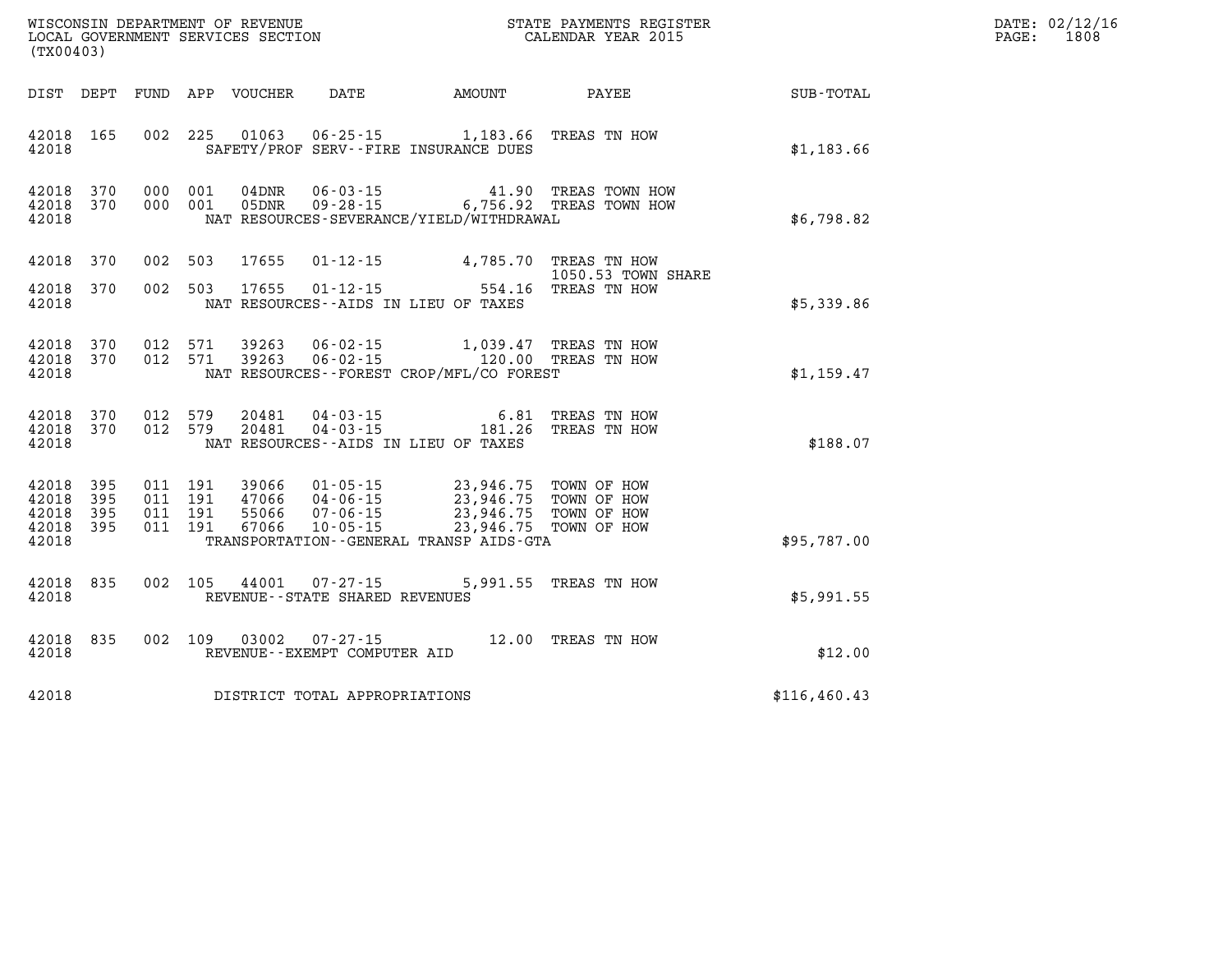| DATE: | 02/12/16 |
|-------|----------|
| PAGE: | 1809     |

| (TX00403)                                 |                          |         |                               |                |                                                      |                                              | WISCONSIN DEPARTMENT OF REVENUE<br>LOCAL GOVERNMENT SERVICES SECTION CALENDAR YEAR 2015    |               | DATE: 02/12/1<br>1809<br>$\mathtt{PAGE:}$ |
|-------------------------------------------|--------------------------|---------|-------------------------------|----------------|------------------------------------------------------|----------------------------------------------|--------------------------------------------------------------------------------------------|---------------|-------------------------------------------|
|                                           |                          |         |                               |                |                                                      |                                              | DIST DEPT FUND APP VOUCHER DATE AMOUNT PAYEE TO SUB-TOTAL                                  |               |                                           |
| 42019                                     | 42019 165                |         |                               |                |                                                      | SAFETY/PROF SERV--FIRE INSURANCE DUES        | 002 225 01064 06-25-15 6,517.24 TREAS TN LAKEWOOD                                          | \$6,517.24    |                                           |
| 42019 370<br>42019                        | 42019 370                |         | 000 001<br>000 001            |                |                                                      | NAT RESOURCES-SEVERANCE/YIELD/WITHDRAWAL     | 01DNR  04-09-15  523.60 TREAS TOWN LAKEWOOD<br>05DNR  09-28-15  552.30 TREAS TOWN LAKEWOOD | \$1,075.90    |                                           |
| 42019 370                                 |                          |         | 002 503                       | 17656          |                                                      |                                              | 01-12-15 49,290.22 TREAS TN LAKEWOOD<br>6613.20 TOWN SHARE                                 |               |                                           |
| 42019 370<br>42019                        |                          |         |                               | 002 503 17656  |                                                      | NAT RESOURCES -- AIDS IN LIEU OF TAXES       | 6613.20 TOWN SHARE<br>01-12-15 820.16 TREAS TN LAKEWOOD                                    | \$50,110.38   |                                           |
| 42019                                     | 42019 370                |         |                               | 012 571 39264  | $06 - 02 - 15$                                       | NAT RESOURCES - - FOREST CROP/MFL/CO FOREST  | 504.55 TREAS TN LAKEWOOD                                                                   | \$504.55      |                                           |
| 42019                                     | 42019 370                |         |                               | 012 573 02758  | $06 - 05 - 15$<br>NAT RESOURCES - - BOATING PROJECTS |                                              | 5,393.25 TREAS TN LAKEWOOD                                                                 | \$5,393.25    |                                           |
| 42019 370<br>42019                        | 42019 370                |         | 012 579<br>012 579            | 20482<br>20482 |                                                      | NAT RESOURCES -- AIDS IN LIEU OF TAXES       | 04-03-15 143.08 TREAS TN LAKEWOOD 04-03-15 39.92 TREAS TN LAKEWOOD                         | \$183.00      |                                           |
| 42019                                     | 42019 370                |         |                               |                |                                                      | NAT RESOURCES -- PMT IN LIEU OF TAXES        | 012 584 00075 09-01-15 67,490.70 TREAS TN LAKEWOOD                                         | \$67,490.70   |                                           |
| 42019                                     | 42019 370                |         |                               | 012 678 02419  |                                                      | NAT RESOURCES -- INVASIVE AOUATICE SPECIES   | 04-28-15 7,424.79 TREAS TN LAKEWOOD                                                        | \$7,424.79    |                                           |
| 42019<br>42019<br>42019<br>42019<br>42019 | 395<br>395<br>395<br>395 | 011 191 | 011 191<br>011 191<br>011 191 |                |                                                      | TRANSPORTATION - - GENERAL TRANSP AIDS - GTA |                                                                                            | \$226, 277.52 |                                           |
| 42019                                     | 42019 835                |         |                               | 002 105 44002  | REVENUE - - STATE SHARED REVENUES                    |                                              | 07-27-15 2,822.06 TREAS TN LAKEWOOD                                                        | \$2,822.06    |                                           |
| 42019<br>42019                            | 835                      |         |                               |                | REVENUE--EXEMPT COMPUTER AID                         |                                              | 002 109 03003 07-27-15 146.00 TREAS TN LAKEWOOD                                            | \$146.00      |                                           |
| 42019<br>42019                            | 835                      |         | 002 501                       | 00003          |                                                      | DOA-PAYMENT FOR MUNICIPAL SERVICES AID       | 02-02-15 70.40 TREAS TN LAKEWOOD                                                           | \$70.40       |                                           |

**42019 DISTRICT TOTAL APPROPRIATIONS \$368,015.79**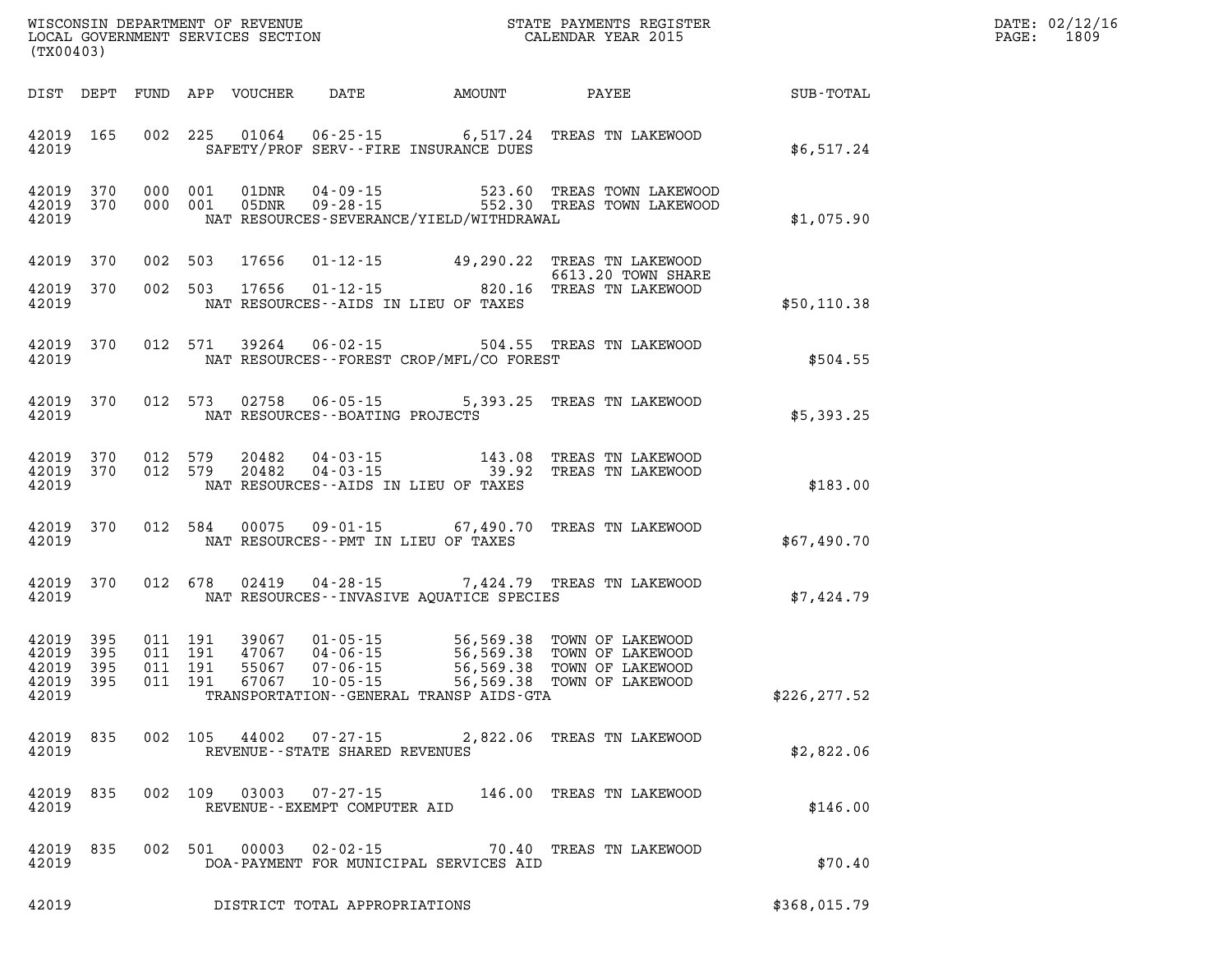| (TX00403)                                         |            |         |                  |                                |                                                                                                                                                                                                                                                  | STATE PAYMENTS REGISTER                                                                       |              | DATE: 02/12/16<br>$\mathtt{PAGE}$ :<br>1810 |
|---------------------------------------------------|------------|---------|------------------|--------------------------------|--------------------------------------------------------------------------------------------------------------------------------------------------------------------------------------------------------------------------------------------------|-----------------------------------------------------------------------------------------------|--------------|---------------------------------------------|
| DIST DEPT                                         |            |         | FUND APP VOUCHER | DATE                           | AMOUNT                                                                                                                                                                                                                                           | <b>PAYEE</b>                                                                                  | SUB-TOTAL    |                                             |
| 42020 165<br>42020                                |            |         |                  |                                | 002 225 01065 06-25-15 1,833.33 TREAS TN LENA<br>SAFETY/PROF SERV--FIRE INSURANCE DUES                                                                                                                                                           |                                                                                               | \$1,833.33   |                                             |
| 42020 370<br>42020<br>42020                       | 370        | 000 001 |                  |                                | NAT RESOURCES-SEVERANCE/YIELD/WITHDRAWAL                                                                                                                                                                                                         | 01DNR  04-09-15    199.95    TREAS TOWN LENA<br>000 001 05DNR 09-28-15 365.49 TREAS TOWN LENA | \$565.44     |                                             |
| 42020 370<br>42020                                |            |         |                  |                                | 012 571 39265 06-02-15 215.53 TREAS TN LENA<br>NAT RESOURCES--FOREST CROP/MFL/CO FOREST                                                                                                                                                          |                                                                                               | \$215.53     |                                             |
| 42020 395<br>42020<br>42020<br>42020 395<br>42020 | 395<br>395 |         |                  |                                | 011 191 39068 01-05-15 26,253.34 TOWN OF LENA<br>011 191 47068 04-06-15 26,253.34 TOWN OF LENA<br>011 191 55068 07-06-15 26,253.34 TOWN OF LENA<br>011 191 67068 10-05-15 26,253.36 TOWN OF LENA<br>TRANSPORTATION - - GENERAL TRANSP AIDS - GTA |                                                                                               | \$105.013.38 |                                             |
| 42020 835<br>42020                                |            |         |                  | REVENUE--STATE SHARED REVENUES | 002 105 44003 07-27-15 8,048.52 TREAS TN LENA                                                                                                                                                                                                    |                                                                                               | \$8,048.52   |                                             |
| 42020 835<br>42020                                |            |         |                  | REVENUE--EXEMPT COMPUTER AID   | 002 109 03004 07-27-15 19.00 TREAS TN LENA                                                                                                                                                                                                       |                                                                                               | \$19.00      |                                             |
| 42020                                             |            |         |                  | DISTRICT TOTAL APPROPRIATIONS  |                                                                                                                                                                                                                                                  |                                                                                               | \$115,695.20 |                                             |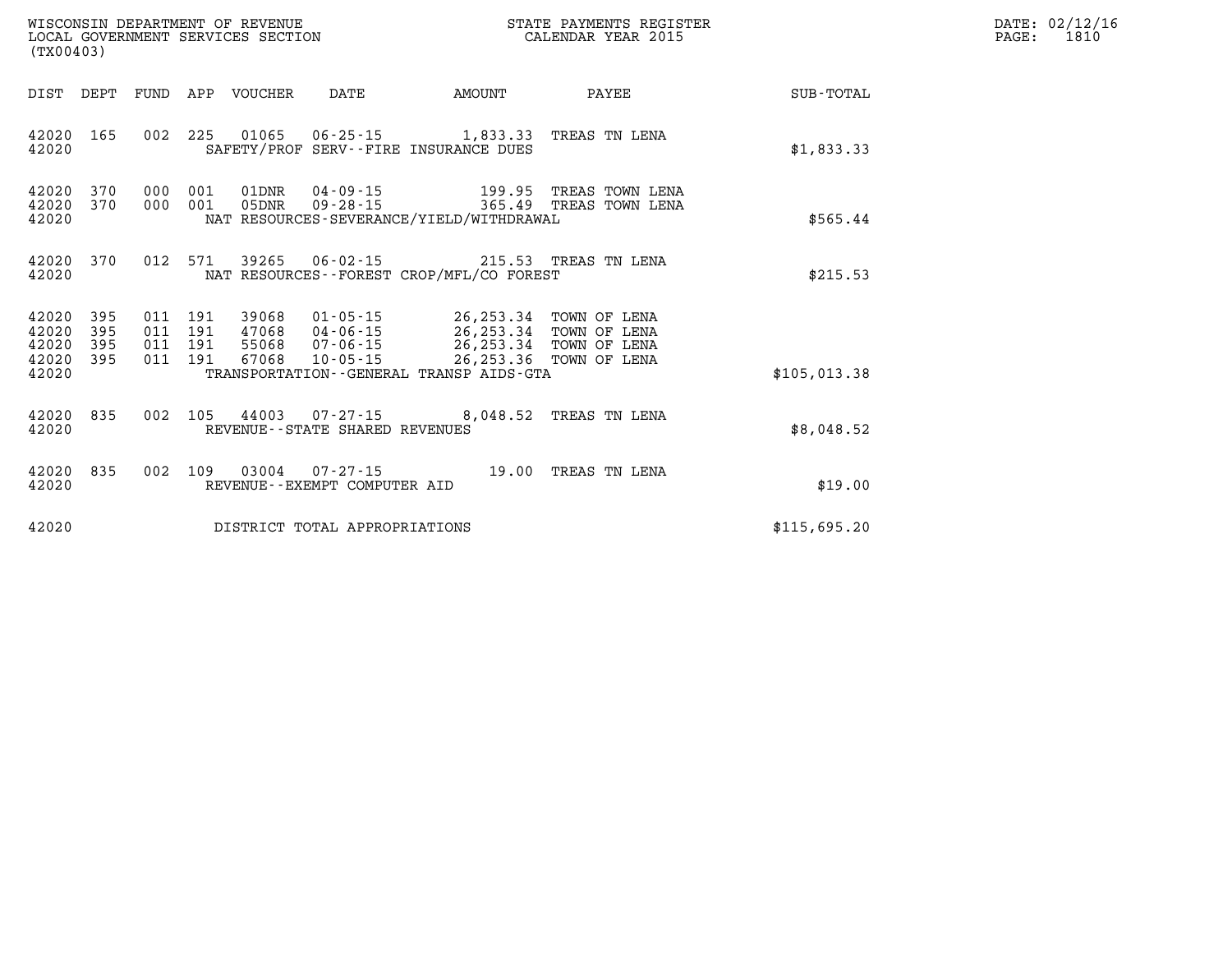| (TX00403)      |            |             |            | WISCONSIN DEPARTMENT OF REVENUE<br>LOCAL GOVERNMENT SERVICES SECTION |                                                     |                                                                  | STATE PAYMENTS REGISTER<br>CALENDAR YEAR 2015         |              |
|----------------|------------|-------------|------------|----------------------------------------------------------------------|-----------------------------------------------------|------------------------------------------------------------------|-------------------------------------------------------|--------------|
| DIST           | DEPT       | <b>FUND</b> | APP        | VOUCHER                                                              | DATE                                                | AMOUNT                                                           | PAYEE                                                 | SUB-TOTAL    |
| 42022<br>42022 | 165        | 002         | 225        | 01066                                                                |                                                     | $06 - 25 - 15$ 2,471.82<br>SAFETY/PROF SERV--FIRE INSURANCE DUES | TREAS TN LITTLE RIVER                                 | \$2,471.82   |
| 42022          | 370        | 002         | 503        | 17657                                                                | $01 - 12 - 15$                                      | 10,348.35                                                        | TREAS TN LITTLE RIVER<br>1294.75 TOWN SHARE           |              |
| 42022          |            |             |            |                                                                      |                                                     | NAT RESOURCES -- AIDS IN LIEU OF TAXES                           |                                                       | \$10,348.35  |
| 42022<br>42022 | 370<br>370 | 012<br>012  | 571<br>571 | 39266<br>39266                                                       | $06 - 02 - 15$<br>$06 - 02 - 15$                    | 736.89                                                           | TREAS TN LITTLE RIVER<br>768.11 TREAS TN LITTLE RIVER |              |
| 42022          |            |             |            |                                                                      |                                                     | NAT RESOURCES - - FOREST CROP/MFL/CO FOREST                      |                                                       | \$1,505.00   |
| 42022<br>42022 | 370<br>370 | 012<br>012  | 579<br>579 | 20483<br>20483                                                       | $04 - 03 - 15$<br>$04 - 03 - 15$                    | 22.36<br>510.41                                                  | TREAS TN LITTLE RIVER<br>TREAS TN LITTLE RIVER        |              |
| 42022          |            |             |            |                                                                      |                                                     | NAT RESOURCES - AIDS IN LIEU OF TAXES                            |                                                       | \$532.77     |
| 42022<br>42022 | 395<br>395 | 011<br>011  | 191<br>191 | 39069<br>47069                                                       | $01 - 05 - 15$<br>$04 - 06 - 15$                    | 33,756.66<br>33,756.66                                           | TOWN OF LITTLE RIVER<br>TOWN OF LITTLE RIVER          |              |
| 42022<br>42022 | 395<br>395 | 011<br>011  | 191<br>191 | 55069<br>67069                                                       | $07 - 06 - 15$<br>$10 - 05 - 15$                    | 33,756.66<br>33,756.66                                           | TOWN OF LITTLE RIVER<br>TOWN OF LITTLE RIVER          |              |
| 42022          |            |             |            |                                                                      |                                                     | TRANSPORTATION--GENERAL TRANSP AIDS-GTA                          |                                                       | \$135,026.64 |
| 42022<br>42022 | 835        | 002         | 105        | 44004                                                                | $07 - 27 - 15$<br>REVENUE - - STATE SHARED REVENUES | 6,632.81                                                         | TREAS TN LITTLE RIVER                                 | \$6,632.81   |
|                |            |             |            |                                                                      |                                                     |                                                                  |                                                       |              |
| 42022<br>42022 | 835        | 002         | 109        | 03005                                                                | $07 - 27 - 15$<br>REVENUE - - EXEMPT COMPUTER AID   | 9.00                                                             | TREAS TN LITTLE RIVER                                 | \$9.00       |
| 42022          |            |             |            |                                                                      | DISTRICT TOTAL APPROPRIATIONS                       |                                                                  |                                                       | \$156,526.39 |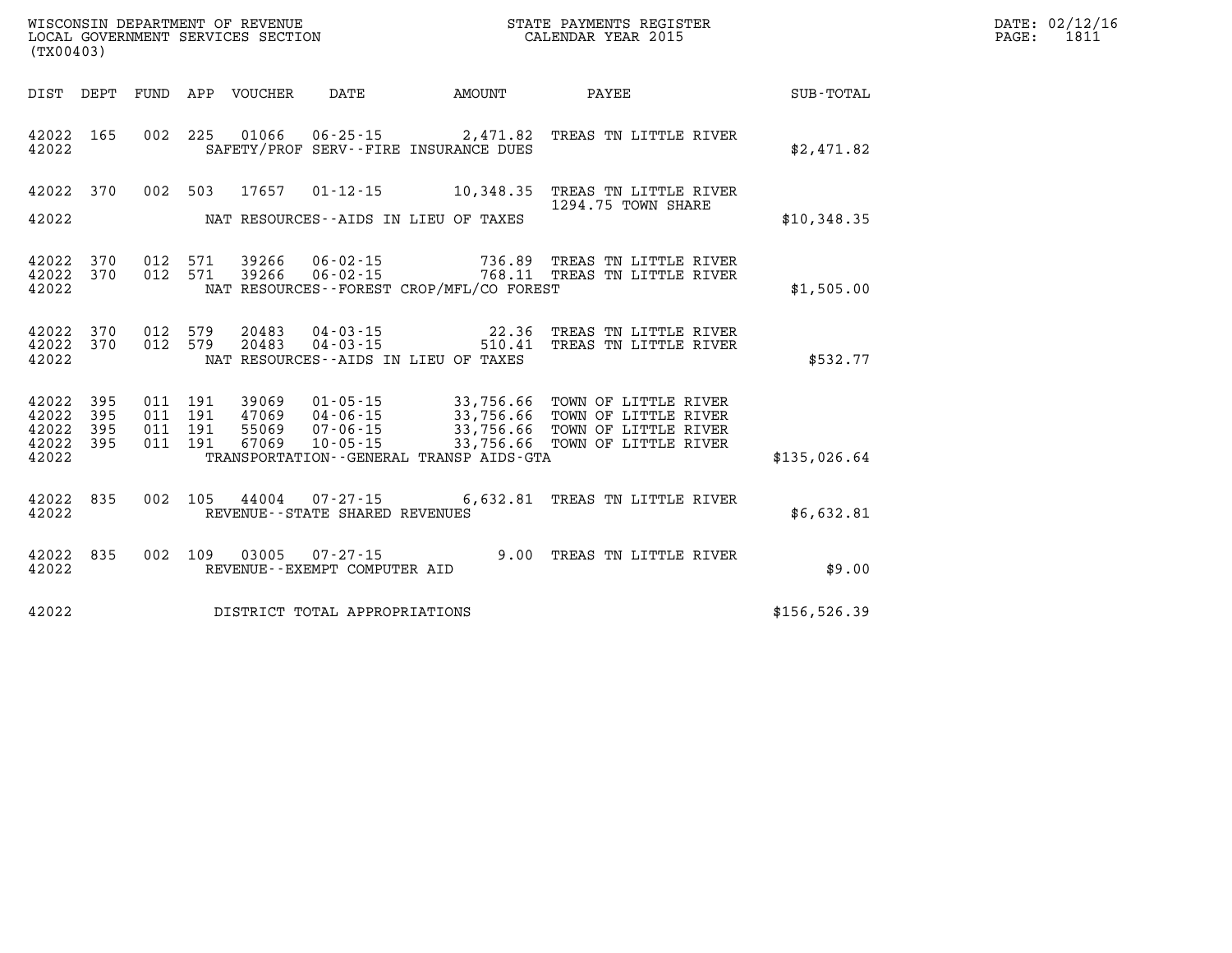| DATE: | 02/12/16 |
|-------|----------|
| PAGE: | 1812     |

| WISCONSIN DEPARTMENT OF REVENUE<br>LOCAL GOVERNMENT SERVICES SECTION<br>(TW00403)<br>(TX00403) |  |  |  |                                |                                       |                                                |                                                                                                                                                                                                                                         |              | DATE: 02/12/1<br>1812<br>$\mathtt{PAGE}$ : |
|------------------------------------------------------------------------------------------------|--|--|--|--------------------------------|---------------------------------------|------------------------------------------------|-----------------------------------------------------------------------------------------------------------------------------------------------------------------------------------------------------------------------------------------|--------------|--------------------------------------------|
|                                                                                                |  |  |  |                                |                                       |                                                | DIST DEPT FUND APP VOUCHER DATE AMOUNT PAYEE PAYER SUB-TOTAL                                                                                                                                                                            |              |                                            |
| 42024 165<br>42024                                                                             |  |  |  |                                |                                       | SAFETY/PROF SERV--FIRE INSURANCE DUES          | 002 225 01067 06-25-15 15, 210.31 TREAS TN LITTLE SUAMICO                                                                                                                                                                               | \$15, 210.31 |                                            |
| 42024 370<br>42024 370<br>42024                                                                |  |  |  |                                |                                       | NAT RESOURCES-SEVERANCE/YIELD/WITHDRAWAL       | 000 001 04DNR 06-03-15 145.25 TREAS TOWN LITTLE SUAMICO<br>000 001 05DNR 09-28-15 31,682.02 TREAS TOWN LITTLE SUAMICO                                                                                                                   | \$31,827.27  |                                            |
| 42024 370<br>42024 370<br>42024                                                                |  |  |  | 002 503 17658<br>002 503 17658 |                                       | NAT RESOURCES--AIDS IN LIEU OF TAXES           | 01-12-15 9,074.03 TREAS TN LITTLE SUAMICO<br>01-12-15 7,782.56 TREAS TN LITTLE SUAMICO<br>1536.14 TOWN SHARE                                                                                                                            | \$16,856.59  |                                            |
|                                                                                                |  |  |  |                                |                                       | 42024 NAT RESOURCES--FOREST CROP/MFL/CO FOREST | 42024 370 012 571 39267 06-02-15 406.20 TREAS TN LITTLE SUAMICO                                                                                                                                                                         | \$406.20     |                                            |
|                                                                                                |  |  |  |                                |                                       | 42024 NAT RESOURCES--AIDS IN LIEU OF TAXES     | 42024 370 012 579 20484 04-03-15 62.40 TREAS TN LITTLE SUAMICO                                                                                                                                                                          | \$62.40      |                                            |
| 42024 395<br>42024 395<br>42024 395<br>42024 395<br>42024                                      |  |  |  |                                |                                       | TRANSPORTATION - GENERAL TRANSP AIDS GTA       | 011 191 39070 01-05-15 50,299.18 TOWN OF LITTLE SUAMICO<br>011 191 47070 04-06-15 50,299.18 TOWN OF LITTLE SUAMICO<br>011 191 55070 07-06-15 50,299.18 TOWN OF LITTLE SUAMICO<br>011 191 67070 10-05-15 50,299.20 TOWN OF LITTLE SUAMIC | \$201,196.74 |                                            |
| 42024 835                                                                                      |  |  |  |                                | 42024 REVENUE - STATE SHARED REVENUES |                                                | 002 105 44005 07-27-15 9,456.98 TREAS TN LITTLE SUAMICO                                                                                                                                                                                 | \$9,456.98   |                                            |
|                                                                                                |  |  |  |                                |                                       |                                                | $42024$ 835 002 109 03006 07-27-15 79.00 TREAS TN LITTLE SUAMICO 42024 REVENUE--EXEMPT COMPUTER AID                                                                                                                                     | \$79.00      |                                            |
| 42024                                                                                          |  |  |  |                                | REVENUE--LOTTERY CREDIT -             |                                                | 42024 835 021 363 35780 03-23-15 6,855.60 TREAS TN LITTLE SUAMICO                                                                                                                                                                       | \$6,855.60   |                                            |
|                                                                                                |  |  |  |                                | 42024 DISTRICT TOTAL APPROPRIATIONS   |                                                |                                                                                                                                                                                                                                         | \$281,951.09 |                                            |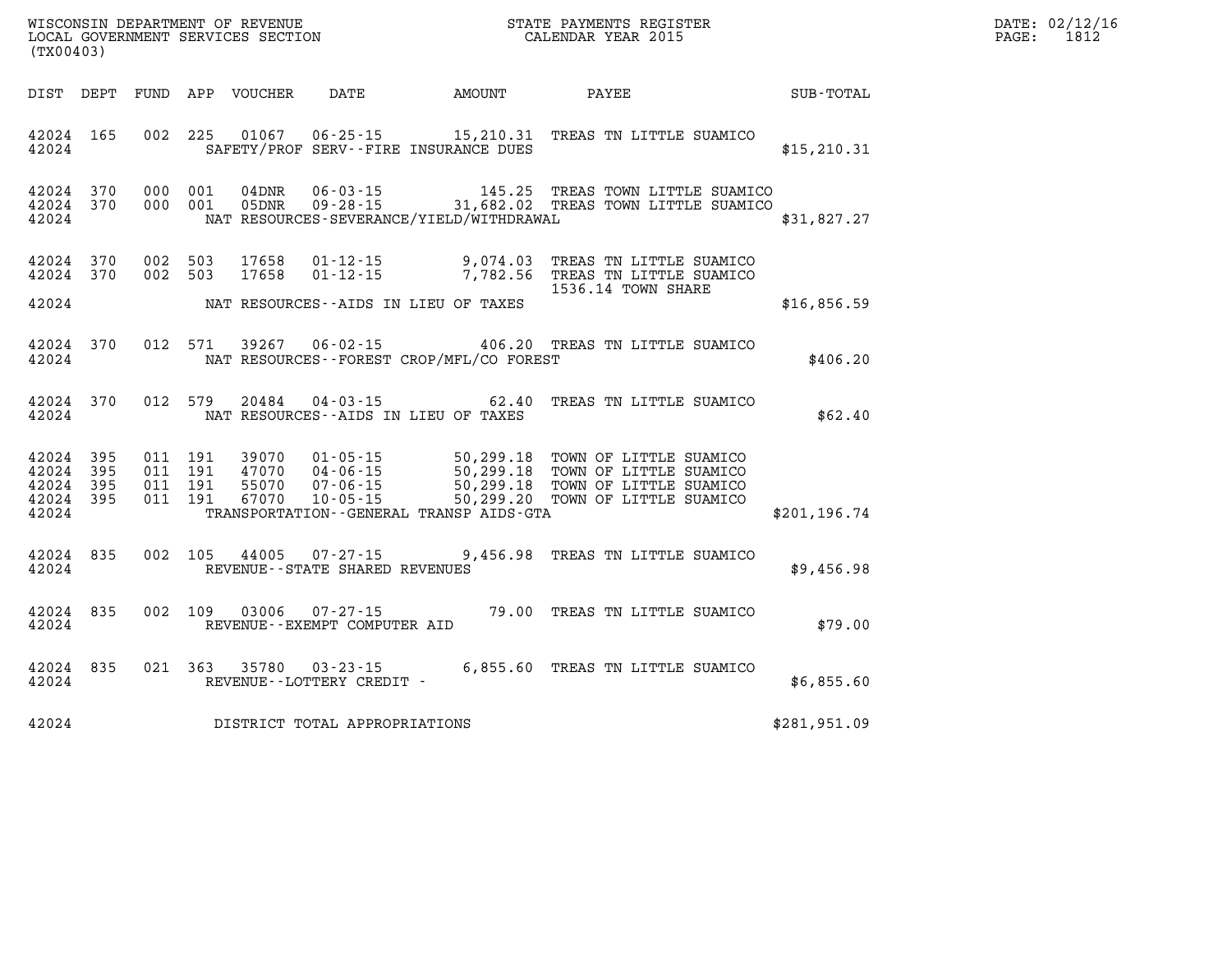| LOCAL GOVERNMENT SERVICES SECTION<br>(TX00403) |                         |                               |         |                                  |                                |                                          | CALENDAR YEAR 2015                                                                                                                                                                                  |             | PAGE: | 1813 |
|------------------------------------------------|-------------------------|-------------------------------|---------|----------------------------------|--------------------------------|------------------------------------------|-----------------------------------------------------------------------------------------------------------------------------------------------------------------------------------------------------|-------------|-------|------|
|                                                |                         |                               |         | DIST DEPT FUND APP VOUCHER       | DATE                           | AMOUNT                                   | $\mathtt{PAYEE}$                                                                                                                                                                                    | SUB-TOTAL   |       |      |
| 42026                                          | 42026 165               |                               |         |                                  |                                | SAFETY/PROF SERV--FIRE INSURANCE DUES    | 002 225 01068 06-25-15 1,604.38 TREAS TN MAPLE VALLEY                                                                                                                                               | \$1,604.38  |       |      |
| 42026                                          |                         |                               |         |                                  |                                | NAT RESOURCES--AIDS IN LIEU OF TAXES     | 42026 370 002 503 17659 01-12-15 1,020.68 TREAS TN MAPLE VALLEY<br>73.40 TOWN SHARE                                                                                                                 | \$1,020.68  |       |      |
| 42026                                          | 42026 370               | 012 571                       |         | 42026 370 012 571 39268<br>39268 |                                | NAT RESOURCES--FOREST CROP/MFL/CO FOREST | 06-02-15 611.04 TREAS TN MAPLE VALLEY<br>06-02-15 8.38 TREAS TN MAPLE VALLEY                                                                                                                        | \$619.42    |       |      |
| 42026 395<br>42026<br>42026<br>42026           | 395<br>395<br>42026 395 | 011 191<br>011 191<br>011 191 | 011 191 |                                  |                                | TRANSPORTATION--GENERAL TRANSP AIDS-GTA  | 39071  01-05-15  20,247.39  TOWN OF MAPLE VALLEY<br>47071 04-06-15 20,247.39 TOWN OF MAPLE VALLEY<br>55071 07-06-15 20,247.39 TOWN OF MAPLE VALLEY<br>67071 10-05-15 20,247.39 TOWN OF MAPLE VALLEY | \$80,989.56 |       |      |
| 42026                                          | 42026 835               |                               |         |                                  | REVENUE--STATE SHARED REVENUES |                                          | 002 105 44006 07-27-15 5,171.04 TREAS TN MAPLE VALLEY                                                                                                                                               | \$5,171.04  |       |      |
| 42026                                          | 42026 835               |                               | 002 109 | 03007                            | REVENUE--EXEMPT COMPUTER AID   |                                          | 07-27-15 3.00 TREAS TN MAPLE VALLEY                                                                                                                                                                 | \$3.00      |       |      |
| 42026                                          |                         |                               |         |                                  | DISTRICT TOTAL APPROPRIATIONS  |                                          |                                                                                                                                                                                                     | \$89,408.08 |       |      |

**WISCONSIN DEPARTMENT OF REVENUE STATE PAYMENTS REGISTER DATE: 02/12/16**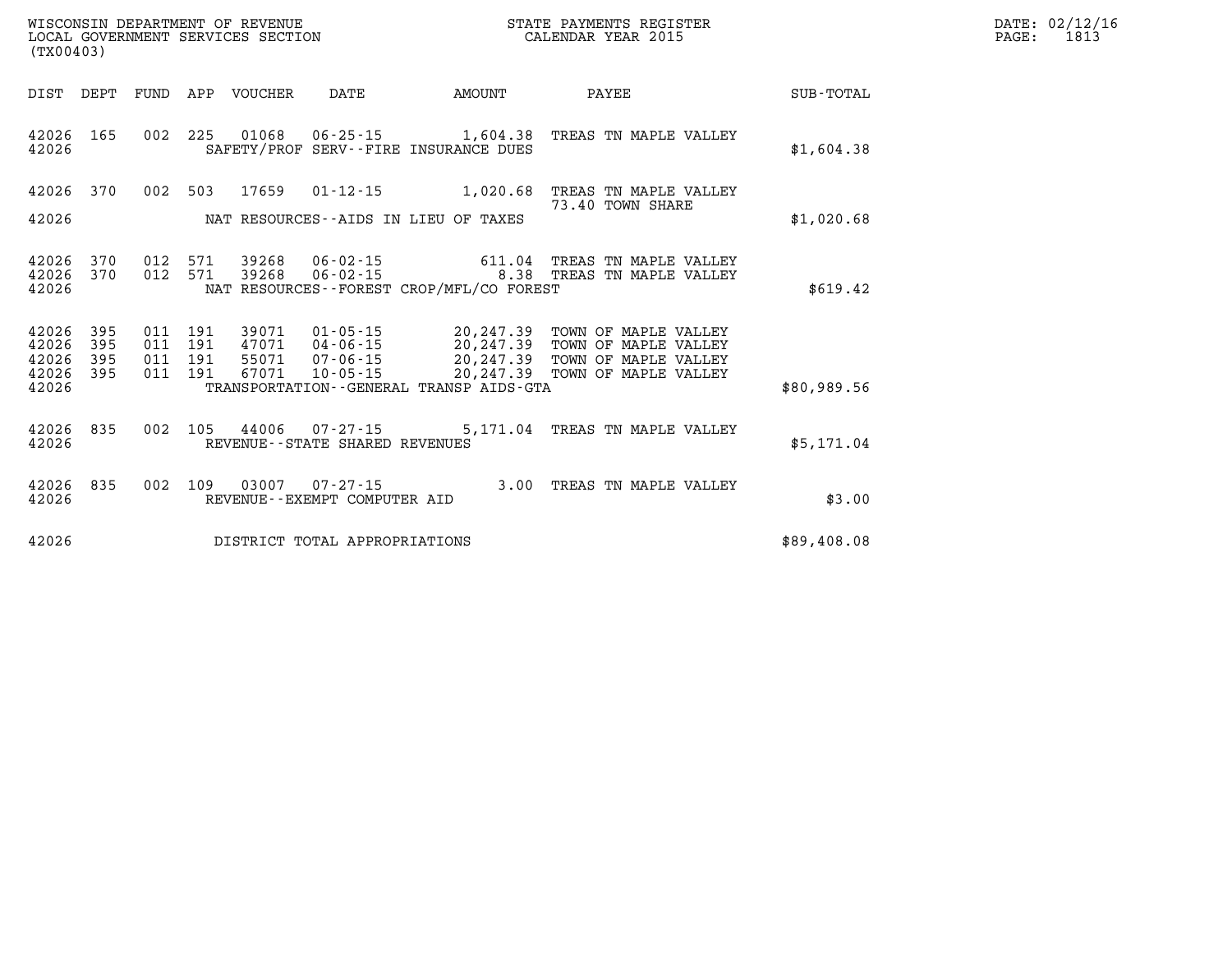| DATE: | 02/12/16 |
|-------|----------|
| PAGE: | 1814     |

| (TX00403)                                 |                          |                   |                              | WISCONSIN DEPARTMENT OF REVENUE<br>LOCAL GOVERNMENT SERVICES SECTION |                                                        |                                                                                                                | STATE PAYMENTS REGISTER<br>CALENDAR YEAR 2015                                                    |                  |
|-------------------------------------------|--------------------------|-------------------|------------------------------|----------------------------------------------------------------------|--------------------------------------------------------|----------------------------------------------------------------------------------------------------------------|--------------------------------------------------------------------------------------------------|------------------|
| DIST                                      | DEPT                     | FUND              | APP                          | VOUCHER                                                              | DATE                                                   | AMOUNT                                                                                                         | <b>PAYEE</b>                                                                                     | <b>SUB-TOTAL</b> |
| 42028<br>42028                            | 165                      | 002               | 225                          |                                                                      |                                                        | SAFETY/PROF SERV--FIRE INSURANCE DUES                                                                          | 01069  06-25-15  2,689.05  TREAS TN MORGAN                                                       | \$2,689.05       |
| 42028<br>42028<br>42028                   | 370<br>370               | 012               | 012 571<br>571               |                                                                      | 39269 06-02-15                                         | 660.00<br>NAT RESOURCES - - FOREST CROP/MFL/CO FOREST                                                          | 347.80 TREAS TN MORGAN<br>TREAS TN MORGAN                                                        | \$1,007.80       |
| 42028<br>42028<br>42028<br>42028<br>42028 | 395<br>395<br>395<br>395 | 011<br>011<br>011 | 011 191<br>191<br>191<br>191 | 55072<br>67072                                                       | 10-05-15                                               | 47072  04-06-15  27,976.41<br>$07 - 06 - 15$ 27,976.41<br>27,976.41<br>TRANSPORTATION--GENERAL TRANSP AIDS-GTA | 39072  01-05-15  27,976.41  TOWN OF MORGAN<br>TOWN OF MORGAN<br>TOWN OF MORGAN<br>TOWN OF MORGAN | \$111,905.64     |
| 42028<br>42028                            | 505                      | 002               | 174                          |                                                                      |                                                        | DOA--TRANSMISSION LINE FEE DISTRIBUTION                                                                        | 58240  04-30-15  24,189.00  TREAS TN MORGAN                                                      | \$24,189.00      |
| 42028<br>42028                            | 835                      | 002               | 105                          |                                                                      | REVENUE--STATE SHARED REVENUES                         |                                                                                                                | 44007 07-27-15 6,961.25 TREAS TN MORGAN                                                          | \$6,961.25       |
| 42028<br>42028                            | 835                      | 002               | 109                          |                                                                      | $03008$ $07 - 27 - 15$<br>REVENUE--EXEMPT COMPUTER AID | 8.00                                                                                                           | TREAS TN MORGAN                                                                                  | \$8.00           |
| 42028                                     |                          |                   |                              |                                                                      | DISTRICT TOTAL APPROPRIATIONS                          |                                                                                                                |                                                                                                  | \$146,760.74     |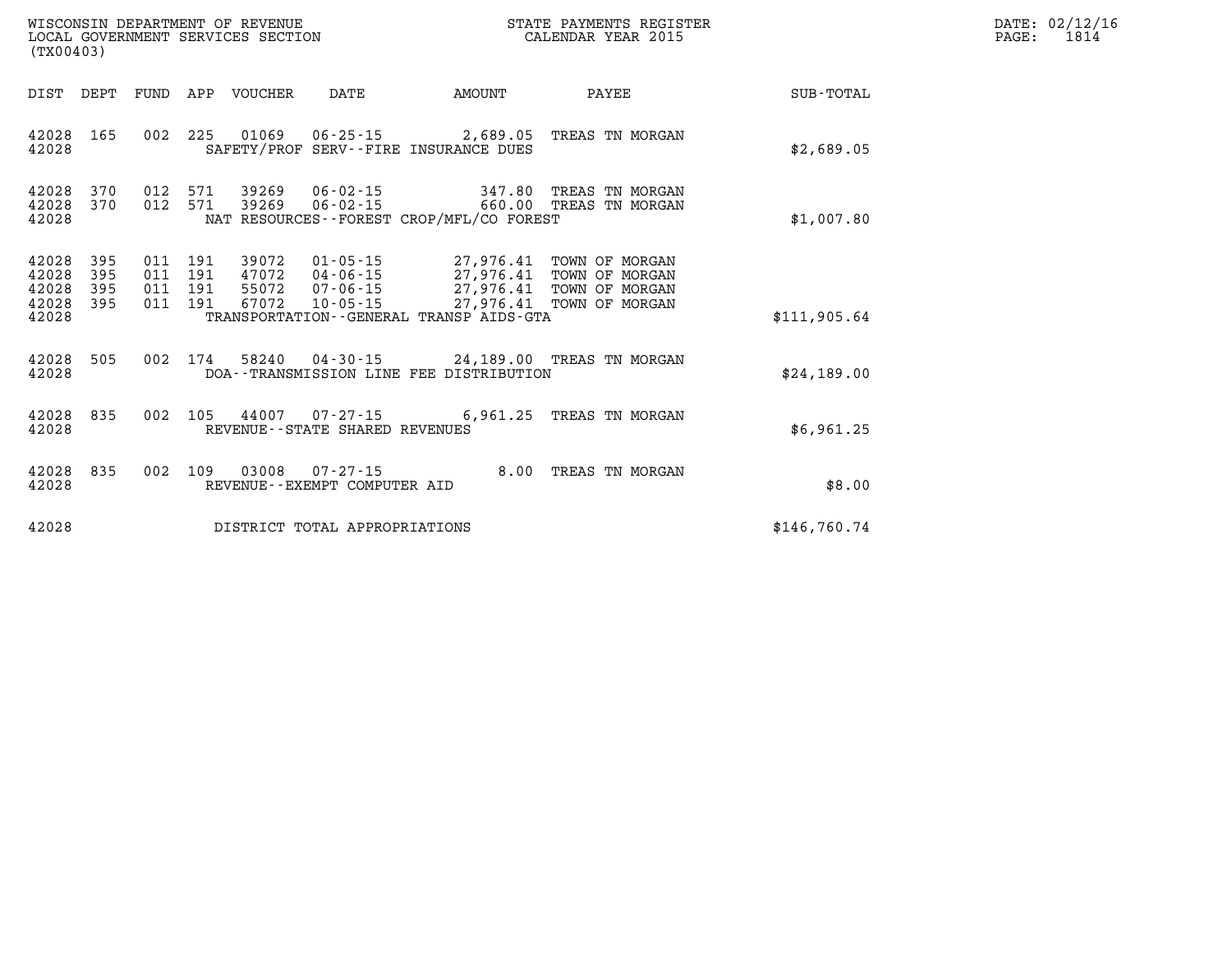|                         | WISCONSIN DEPARTMENT OF REVENUE<br>STATE PAYMENTS REGISTER<br>LOCAL GOVERNMENT SERVICES SECTION<br>CALENDAR YEAR 2015<br>(TX00403) |                   |                   |                         |                                                     |                                                      |                                                             |              |  |  |
|-------------------------|------------------------------------------------------------------------------------------------------------------------------------|-------------------|-------------------|-------------------------|-----------------------------------------------------|------------------------------------------------------|-------------------------------------------------------------|--------------|--|--|
| DIST                    | DEPT                                                                                                                               | FUND              | APP               | VOUCHER                 | DATE                                                | AMOUNT                                               | PAYEE                                                       | SUB-TOTAL    |  |  |
| 42029<br>42029          | 165                                                                                                                                | 002               | 225               | 01070                   | $06 - 25 - 15$                                      | 4,581.88<br>SAFETY/PROF SERV--FIRE INSURANCE DUES    | TREAS TN MOUNTAIN                                           | \$4,581.88   |  |  |
| 42029<br>42029          | 370                                                                                                                                | 000               | 001               | 01DNR                   | $04 - 09 - 15$                                      | NAT RESOURCES-SEVERANCE/YIELD/WITHDRAWAL             | 1,511.24 TREAS TOWN MOUNTAIN                                | \$1,511.24   |  |  |
| 42029<br>42029          | 370<br>370                                                                                                                         | 002<br>002        | 503<br>503        | 17660<br>17660          | $01 - 12 - 15$<br>$01 - 12 - 15$                    | 148.51<br>2,837.35                                   | TREAS TN MOUNTAIN<br>TREAS TN MOUNTAIN<br>406.91 TOWN SHARE |              |  |  |
| 42029                   |                                                                                                                                    |                   |                   |                         |                                                     | NAT RESOURCES -- AIDS IN LIEU OF TAXES               |                                                             | \$2,985.86   |  |  |
| 42029<br>42029          | 370                                                                                                                                | 012               | 571               | 39270                   | $06 - 02 - 15$                                      | NAT RESOURCES - - FOREST CROP/MFL/CO FOREST          | 426.74 TREAS TN MOUNTAIN                                    | \$426.74     |  |  |
| 42029<br>42029          | 370                                                                                                                                | 012               | 584               | 00076                   | 09-01-15                                            | 55,187.11<br>NAT RESOURCES - PMT IN LIEU OF TAXES    | TREAS TN MOUNTAIN                                           | \$55,187.11  |  |  |
| 42029<br>42029<br>42029 | 395<br>395<br>395                                                                                                                  | 011<br>011<br>011 | 191<br>191<br>191 | 39073<br>47073<br>55073 | $01 - 05 - 15$<br>$04 - 06 - 15$<br>$07 - 06 - 15$  | 50,623.98<br>50,623.98<br>50,623.98                  | TOWN OF MOUNTAIN<br>TOWN OF MOUNTAIN<br>TOWN OF MOUNTAIN    |              |  |  |
| 42029<br>42029          | 395                                                                                                                                | 011               | 191               | 67073                   | 10-05-15                                            | 50,623.98<br>TRANSPORTATION--GENERAL TRANSP AIDS-GTA | TOWN OF MOUNTAIN                                            | \$202,495.92 |  |  |
| 42029<br>42029          | 835                                                                                                                                | 002               | 105               | 44008                   | $07 - 27 - 15$<br>REVENUE - - STATE SHARED REVENUES | 3,125.70                                             | TREAS TN MOUNTAIN                                           | \$3,125.70   |  |  |
| 42029<br>42029          | 835                                                                                                                                | 002               | 109               | 03009                   | $07 - 27 - 15$<br>REVENUE--EXEMPT COMPUTER AID      | 47.00                                                | TREAS TN MOUNTAIN                                           | \$47.00      |  |  |
| 42029                   |                                                                                                                                    |                   |                   |                         | DISTRICT TOTAL APPROPRIATIONS                       |                                                      |                                                             | \$270,361.45 |  |  |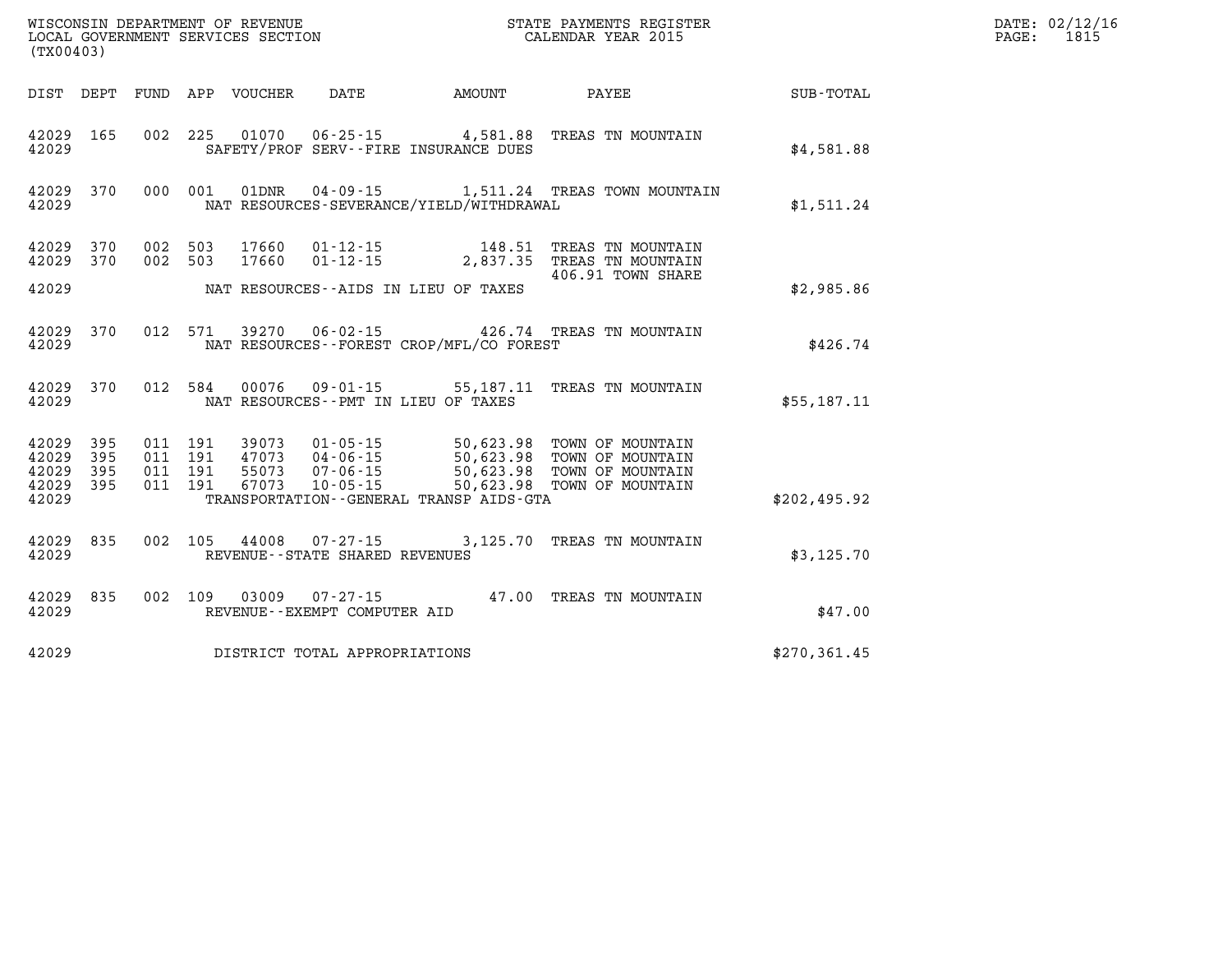| WISCONSIN DEPARTMENT OF REVENUE      | PAYMENTS REGISTER<br>3TATE | DATE: | 02/12/16 |
|--------------------------------------|----------------------------|-------|----------|
| GOVERNMENT SERVICES SECTION<br>LOCAL | CALENDAR YEAR 2015         | PAGE  | 1816     |

| (TX00403)                                                          | LOCAL GOVERNMENT SERVICES SECTION                                                                                                                                                                                                                                       | CALENDAR YEAR 2015                                                   | 1816<br>PAGE: |
|--------------------------------------------------------------------|-------------------------------------------------------------------------------------------------------------------------------------------------------------------------------------------------------------------------------------------------------------------------|----------------------------------------------------------------------|---------------|
|                                                                    | DIST DEPT FUND APP VOUCHER DATE      AMOUNT      PAYEE                                                                                                                                                                                                                  | $\texttt{SUB-TOTAL}$                                                 |               |
| 42030 165<br>42030                                                 | 002 225 01071 06-25-15 3,570.41 TREAS TN OCONTO<br>SAFETY/PROF SERV--FIRE INSURANCE DUES                                                                                                                                                                                |                                                                      | \$3,570.41    |
| 42030 370<br>42030                                                 | 002 503 17661 01-12-15 1,788.14 TREAS TN OCONTO<br>NAT RESOURCES--AIDS IN LIEU OF TAXES                                                                                                                                                                                 | 213.14 TOWN SHARE                                                    | \$1,788.14    |
| 42030 370<br>42030 370<br>42030                                    | 012 571 39271 06-02-15 314.02 TREAS TN OCONTO<br>39271     06-02-15     421.59     TREAS TN OCONTO<br>012 571<br>NAT RESOURCES--FOREST CROP/MFL/CO FOREST                                                                                                               |                                                                      | \$735.61      |
| 42030 370<br>42030 370<br>42030                                    | 012 579<br>20485<br>012 579<br>20485<br>NAT RESOURCES--AIDS IN LIEU OF TAXES                                                                                                                                                                                            | 04 - 03 - 15 .20 TREAS TN OCONTO<br>04 - 03 - 15 .00 TREAS TN OCONTO | \$2.20        |
| 42030<br>395<br>42030<br>395<br>42030<br>395<br>42030 395<br>42030 | 011 191<br>39074  01-05-15  31,059.21 TOWN OF OCONTO<br>47074  04-06-15  31,059.21 TOWN OF OCONTO<br>55074  07-06-15  31,059.21 TOWN OF OCONTO<br>67074  10-05-15  31,059.21 TOWN OF OCONTO<br>011 191<br>011 191<br>011 191<br>TRANSPORTATION--GENERAL TRANSP AIDS-GTA |                                                                      | \$124, 236.84 |
| 835<br>42030<br>42030                                              | 002 105 44009 07-27-15 8,081.49 TREAS TN OCONTO<br>REVENUE--STATE SHARED REVENUES                                                                                                                                                                                       |                                                                      | \$8.081.49    |
| 835<br>42030<br>42030                                              | 002 109 03010<br>REVENUE--EXEMPT COMPUTER AID                                                                                                                                                                                                                           | 07-27-15 18.00 TREAS TN OCONTO                                       | \$18.00       |
| 42030                                                              | DISTRICT TOTAL APPROPRIATIONS                                                                                                                                                                                                                                           |                                                                      | \$138,432.69  |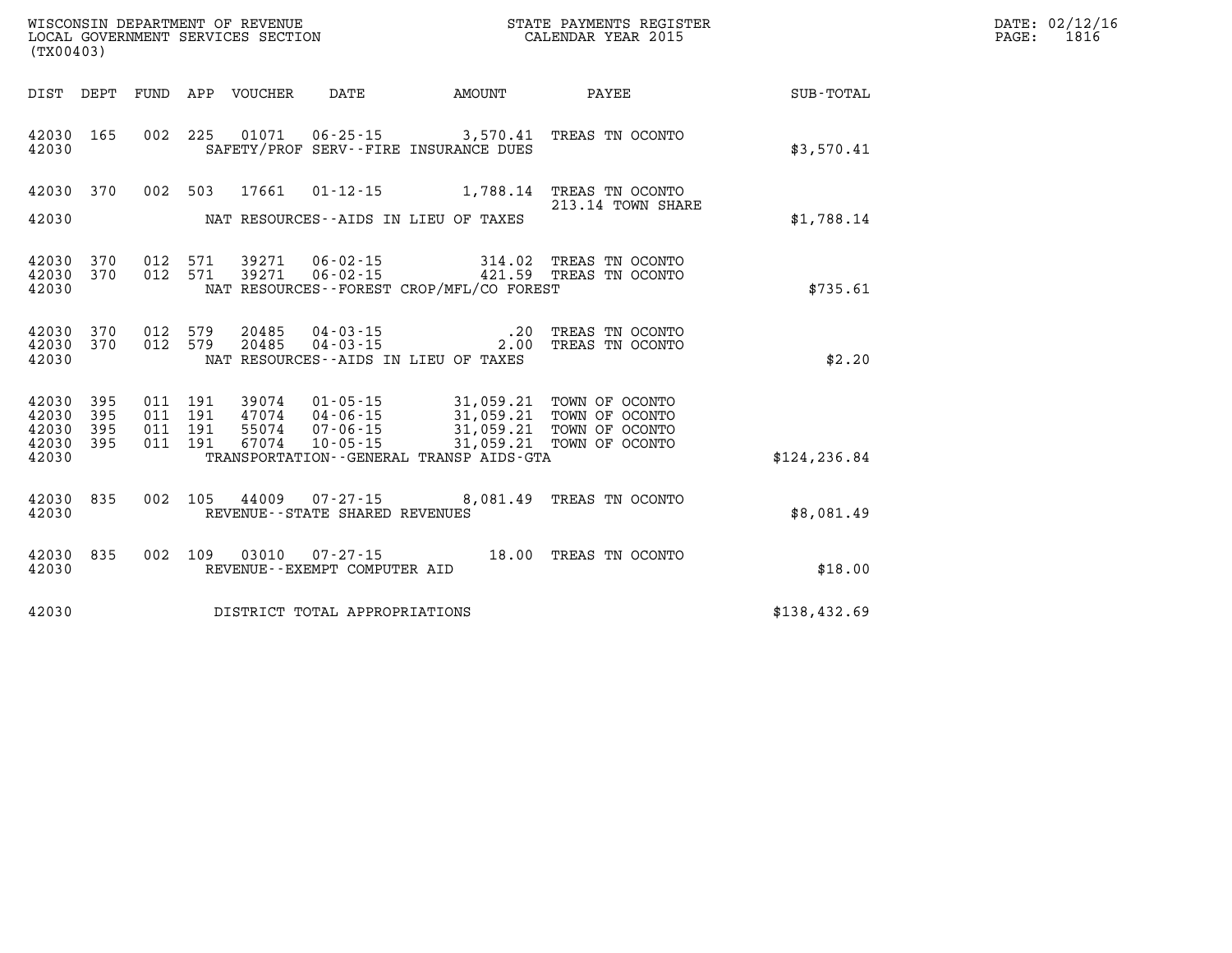|                                           | LOCAL GOVERNMENT SERVICES SECTION<br>(TX00403) |  |  |                                 |                                | CALENDAR YEAR 2015                           |                                                                                                                                                                                                                                                                                                                                                      | PAGE:        | 1817 |  |
|-------------------------------------------|------------------------------------------------|--|--|---------------------------------|--------------------------------|----------------------------------------------|------------------------------------------------------------------------------------------------------------------------------------------------------------------------------------------------------------------------------------------------------------------------------------------------------------------------------------------------------|--------------|------|--|
|                                           |                                                |  |  | DIST DEPT FUND APP VOUCHER DATE |                                | AMOUNT                                       | PAYEE                                                                                                                                                                                                                                                                                                                                                | SUB-TOTAL    |      |  |
| 42032                                     |                                                |  |  |                                 |                                | SAFETY/PROF SERV--FIRE INSURANCE DUES        | 42032 165 002 225 01072 06-25-15 3,249.25 TREAS TN OCONTO FALLS                                                                                                                                                                                                                                                                                      | \$3,249.25   |      |  |
| 42032                                     | 42032 370                                      |  |  |                                 |                                | NAT RESOURCES--FOREST CROP/MFL/CO FOREST     | 012 571 39272 06-02-15 235.89 TREAS TN OCONTO FALLS                                                                                                                                                                                                                                                                                                  | \$235.89     |      |  |
| 42032<br>42032<br>42032<br>42032<br>42032 | 395<br>395<br>395<br>395                       |  |  |                                 |                                | TRANSPORTATION - - GENERAL TRANSP AIDS - GTA | $\begin{array}{cccc} 011 & 191 & 39075 & 01\cdot 05\cdot 15 & 27,436.92 & \text{TOWN OF OCONTO FALLS} \\ 011 & 191 & 47075 & 04\cdot 06\cdot 15 & 27,436.92 & \text{TOWN OF OCONTO FALLS} \\ 011 & 191 & 55075 & 07\cdot 06\cdot 15 & 27,436.92 & \text{TOWN OF OCONTO FALLS} \\ 011 & 191 & 67075 & 10\cdot 05\cdot 15 & 27,436.92 & \text{TOWN OF$ | \$109,747.68 |      |  |
| 42032                                     | 42032 395                                      |  |  |                                 |                                | TRANSPORTATION--LRIP/TRIP/MSIP GRANTS        | 011  278  61924  10-02-15  17,452.95  TREAS TN OCONTO FALLS                                                                                                                                                                                                                                                                                          | \$17,452.95  |      |  |
| 42032                                     | 42032 835                                      |  |  |                                 | REVENUE--STATE SHARED REVENUES |                                              | 002 105 44010 07-27-15 5,355.87 TREAS TN OCONTO FALLS                                                                                                                                                                                                                                                                                                | \$5,355.87   |      |  |
| 42032                                     | 42032 835                                      |  |  |                                 | REVENUE--EXEMPT COMPUTER AID   |                                              | 002 109 03011 07-27-15 19.00 TREAS TN OCONTO FALLS                                                                                                                                                                                                                                                                                                   | \$19.00      |      |  |
| 42032                                     |                                                |  |  |                                 | DISTRICT TOTAL APPROPRIATIONS  |                                              |                                                                                                                                                                                                                                                                                                                                                      | \$136,060.64 |      |  |

**WISCONSIN DEPARTMENT OF REVENUE STATE PAYMENTS REGISTER DATE: 02/12/16**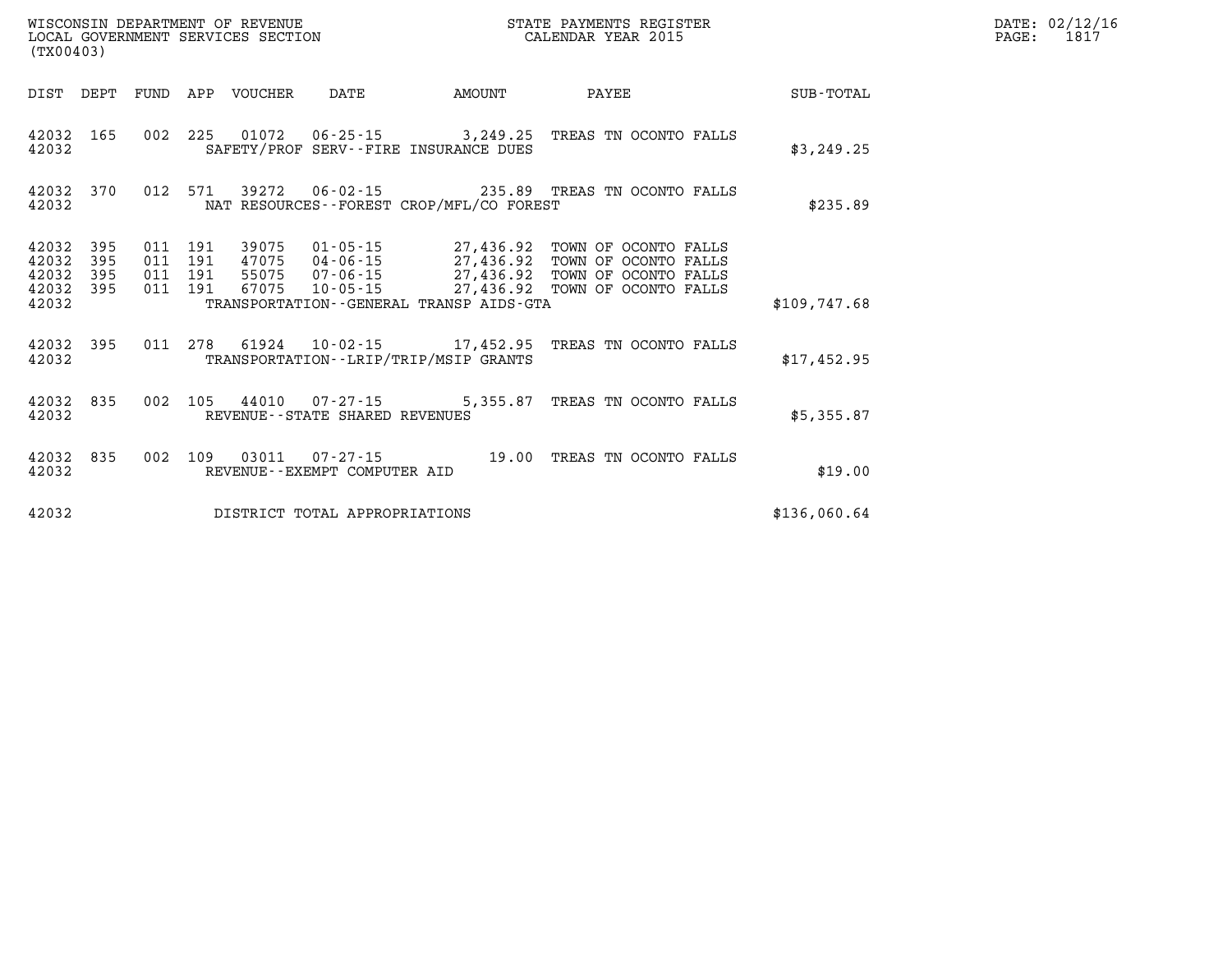| (TX00403)                                             |                        |                                         |         |                         |                                                     |                                          | WISCONSIN DEPARTMENT OF REVENUE<br>LOCAL GOVERNMENT SERVICES SECTION<br>(TYO0403)                             |              | DATE: 02/12/16<br>$\mathtt{PAGE}$ :<br>1818 |
|-------------------------------------------------------|------------------------|-----------------------------------------|---------|-------------------------|-----------------------------------------------------|------------------------------------------|---------------------------------------------------------------------------------------------------------------|--------------|---------------------------------------------|
| DIST DEPT                                             |                        |                                         |         | FUND APP VOUCHER        |                                                     |                                          | DATE AMOUNT PAYEE                                                                                             | SUB-TOTAL    |                                             |
| 42034 165<br>42034                                    |                        |                                         |         |                         |                                                     | SAFETY/PROF SERV--FIRE INSURANCE DUES    | 002 225 01073 06-25-15 3,750.89 TREAS TN PENSAUKEE                                                            | \$3,750.89   |                                             |
| 42034                                                 | 42034 370              |                                         | 000 001 |                         |                                                     | NAT RESOURCES-SEVERANCE/YIELD/WITHDRAWAL | 01DNR  04-09-15   1,047.81 TREAS TOWN PENSAUKEE                                                               | \$1,047.81   |                                             |
| 42034 370                                             |                        | 002 503                                 |         | 17990                   |                                                     |                                          | 01-30-15 6,869.37 TREAS TN PENSAUKEE<br>1151.57 TOWN SHARE                                                    |              |                                             |
| 42034 370<br>42034                                    |                        | 002 503                                 |         |                         |                                                     | NAT RESOURCES--AIDS IN LIEU OF TAXES     |                                                                                                               | \$9,293.64   |                                             |
| 42034                                                 | 42034 370<br>42034 370 |                                         | 012 571 | 39273<br>012 571 39273  |                                                     | NAT RESOURCES--FOREST CROP/MFL/CO FOREST | 06-02-15 568.50 TREAS TN PENSAUKEE<br>06-02-15 163.30 TREAS TN PENSAUKEE                                      | \$731.80     |                                             |
| 42034                                                 | 42034 370<br>42034 370 | 42034 370 012 579<br>012 579<br>012 579 |         | 20486<br>20486<br>20486 |                                                     | NAT RESOURCES--AIDS IN LIEU OF TAXES     | 04-03-15 229.19 TREAS TN PENSAUKEE<br>04-03-15 255.17 TREAS TN PENSAUKEE<br>04-03-15 48.69 TREAS TN PENSAUKEE | \$533.05     |                                             |
| 42034 395<br>42034<br>42034 395<br>42034 395<br>42034 | 395                    |                                         |         |                         |                                                     | TRANSPORTATION--GENERAL TRANSP AIDS-GTA  |                                                                                                               | \$128,552.76 |                                             |
| 42034 835<br>42034                                    |                        |                                         | 002 105 |                         | 44011 07-27-15<br>REVENUE - - STATE SHARED REVENUES |                                          | 3,625.13 TREAS TN PENSAUKEE                                                                                   | \$3,625.13   |                                             |
| 42034                                                 | 42034 835              |                                         | 002 109 | 03012                   | 07-27-15<br>REVENUE--EXEMPT COMPUTER AID            |                                          | 14.00 TREAS TN PENSAUKEE                                                                                      | \$14.00      |                                             |
| 42034                                                 |                        |                                         |         |                         | DISTRICT TOTAL APPROPRIATIONS                       |                                          |                                                                                                               | \$147,549.08 |                                             |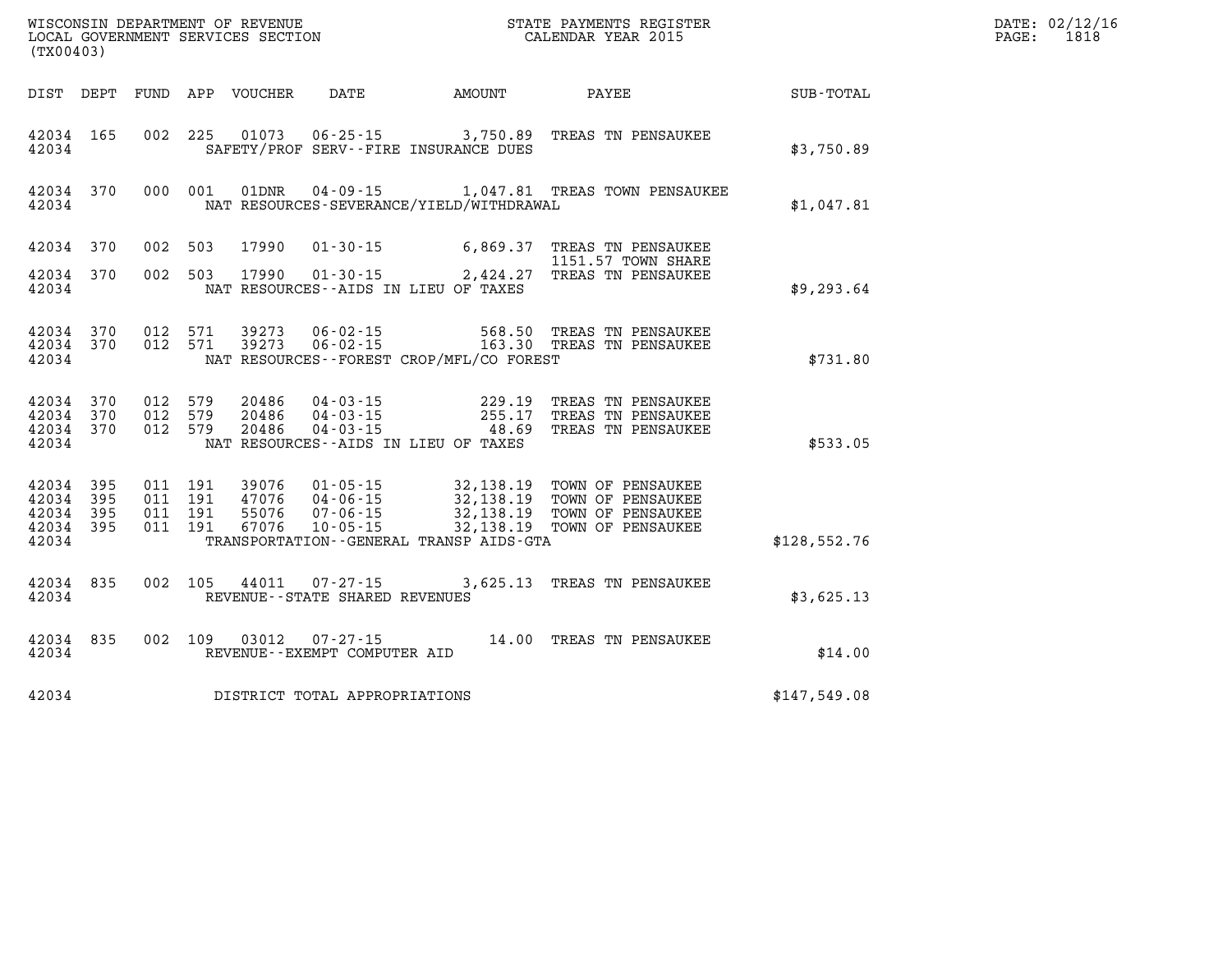| (TX00403)                       |                        |  |  |                         |                                                                        |                                                |                                                                                                                                                                                                                      | $\mathbb{R}^n$   | DATE: 02/12/16<br>$\mathtt{PAGE:}$<br>1819 |
|---------------------------------|------------------------|--|--|-------------------------|------------------------------------------------------------------------|------------------------------------------------|----------------------------------------------------------------------------------------------------------------------------------------------------------------------------------------------------------------------|------------------|--------------------------------------------|
|                                 |                        |  |  |                         |                                                                        | DIST DEPT FUND APP VOUCHER DATE AMOUNT PAYEE   |                                                                                                                                                                                                                      | <b>SUB-TOTAL</b> |                                            |
| 42036                           | 42036 165              |  |  |                         |                                                                        | SAFETY/PROF SERV--FIRE INSURANCE DUES          | 002 225 01074 06-25-15 6,895.88 TREAS TN RIVERVIEW                                                                                                                                                                   | \$6,895.88       |                                            |
| 42036                           |                        |  |  | 42036 370 000 001 05DNR |                                                                        | NAT RESOURCES-SEVERANCE/YIELD/WITHDRAWAL       | 09-28-15 568.53 TREAS TOWN RIVERVIEW                                                                                                                                                                                 | \$568.53         |                                            |
| 42036                           |                        |  |  |                         |                                                                        | NAT RESOURCES--AIDS IN LIEU OF TAXES           | 42036 370 002 503 17662 01-12-15 1,659.41 TREAS TN RIVERVIEW<br>167.27 TOWN SHARE                                                                                                                                    | \$1,659.41       |                                            |
|                                 |                        |  |  |                         |                                                                        | 42036 MAT RESOURCES--FOREST CROP/MFL/CO FOREST | 42036 370 012 571 39274 06-02-15 659.67 TREAS TN RIVERVIEW                                                                                                                                                           | \$659.67         |                                            |
| 42036                           |                        |  |  |                         |                                                                        | NAT RESOURCES--PMT IN LIEU OF TAXES            | 42036 370 012 584 00077 09-01-15 50,521.10 TREAS TN RIVERVIEW                                                                                                                                                        | \$50,521.10      |                                            |
| 42036 395<br>42036 395<br>42036 | 42036 395<br>42036 395 |  |  |                         |                                                                        | TRANSPORTATION--GENERAL TRANSP AIDS-GTA        | 011 191 39077 01-05-15 54,427.93 TOWN OF RIVERVIEW<br>011 191 47077 04-06-15 54,427.93 TOWN OF RIVERVIEW<br>011 191 55077 07-06-15 54,427.93 TOWN OF RIVERVIEW<br>011 191 67077 10-05-15 54,427.95 TOWN OF RIVERVIEW | \$217,711.74     |                                            |
| 42036                           | 42036 435              |  |  | 005 162 01DHS           |                                                                        | HS--AMBULANCE FUNDING ASSISTANCE GRANTS        | 09-11-15 4,902.99 MOUNTAIN AMBULANCE SERVICE                                                                                                                                                                         | \$4,902.99       |                                            |
| 42036                           | 42036 435              |  |  |                         |                                                                        | HS--PREPAID MEDICAL TRANSPORT REIMBURSE        | 005 163 01LGS 11-16-15 2,000.00 DHS PREPAID MEDICAL TRANSPORT                                                                                                                                                        | \$2,000.00       |                                            |
|                                 | 42036 835              |  |  |                         | 42036 REVENUE - STATE SHARED REVENUES                                  |                                                | 002 105 44012 07-27-15 2,475.45 TREAS TN RIVERVIEW                                                                                                                                                                   | \$2,475.45       |                                            |
|                                 |                        |  |  |                         | 42036 835 002 109 03013 07-27-15<br>42036 REVENUE--EXEMPT COMPUTER AID |                                                | 218.00 TREAS TN RIVERVIEW                                                                                                                                                                                            | \$218.00         |                                            |
| 42036                           |                        |  |  |                         | DISTRICT TOTAL APPROPRIATIONS                                          |                                                |                                                                                                                                                                                                                      | \$287,612.77     |                                            |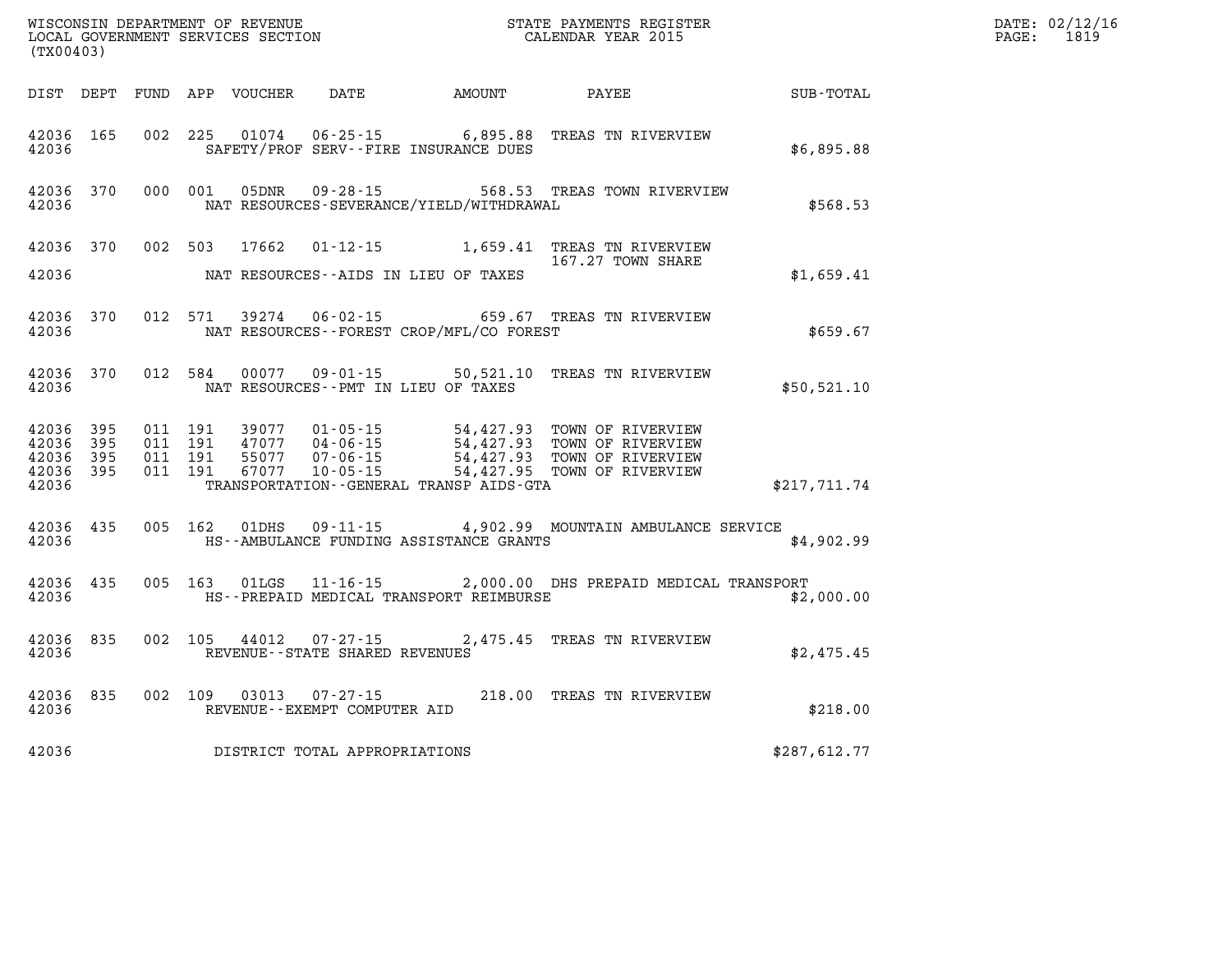| WISCONSIN DEPARTMENT OF REVENUE<br>LOCAL GOVERNMENT SERVICES SECTION<br>(TX00403) |                   |                                          |  |                            |                                |                                          | STATE PAYMENTS REGISTER<br>CALENDAR YEAR 2015                                                                                                                               |              | DATE: 02/12/16<br>1820<br>$\mathtt{PAGE:}$ |
|-----------------------------------------------------------------------------------|-------------------|------------------------------------------|--|----------------------------|--------------------------------|------------------------------------------|-----------------------------------------------------------------------------------------------------------------------------------------------------------------------------|--------------|--------------------------------------------|
|                                                                                   |                   |                                          |  | DIST DEPT FUND APP VOUCHER | DATE                           | AMOUNT                                   | PAYEE                                                                                                                                                                       | SUB-TOTAL    |                                            |
| 42038 165<br>42038                                                                |                   |                                          |  |                            |                                | SAFETY/PROF SERV--FIRE INSURANCE DUES    | 002 225 01075 06-25-15 2,996.99 TREAS TN SPRUCE                                                                                                                             | \$2,996.99   |                                            |
| 42038 370<br>42038                                                                |                   | 000 001                                  |  |                            |                                | NAT RESOURCES-SEVERANCE/YIELD/WITHDRAWAL | 5,018.68 TREAS TOWN SPRUCE                                                                                                                                                  | \$5,018.68   |                                            |
| 42038 370<br>42038                                                                |                   |                                          |  |                            |                                | NAT RESOURCES--FOREST CROP/MFL/CO FOREST | 012 571 39275 06-02-15 399.96 TREAS TN SPRUCE                                                                                                                               | \$399.96     |                                            |
| 42038<br>42038<br>42038<br>42038 395                                              | 395<br>395<br>395 | 011 191<br>011 191<br>011 191<br>011 191 |  |                            |                                |                                          | 39078  01-05-15  23,688.01  TOWN OF SPRUCE<br>47078 04-06-15 23,688.01 TOWN OF SPRUCE<br>55078 07-06-15 23,688.01 TOWN OF SPRUCE<br>67078 10-05-15 23,688.03 TOWN OF SPRUCE |              |                                            |
| 42038                                                                             |                   |                                          |  |                            |                                | TRANSPORTATION--GENERAL TRANSP AIDS-GTA  |                                                                                                                                                                             | \$94,752.06  |                                            |
| 42038 835<br>42038                                                                |                   | 002                                      |  |                            | REVENUE--STATE SHARED REVENUES |                                          | 105 44013 07-27-15 1,512.69 TREAS TN SPRUCE                                                                                                                                 | \$1,512.69   |                                            |
| 42038 835<br>42038                                                                |                   | 002 109                                  |  |                            | REVENUE--EXEMPT COMPUTER AID   |                                          | 03014  07-27-15  6.00 TREAS TN SPRUCE                                                                                                                                       | \$6.00       |                                            |
| 42038                                                                             |                   |                                          |  |                            | DISTRICT TOTAL APPROPRIATIONS  |                                          |                                                                                                                                                                             | \$104,686.38 |                                            |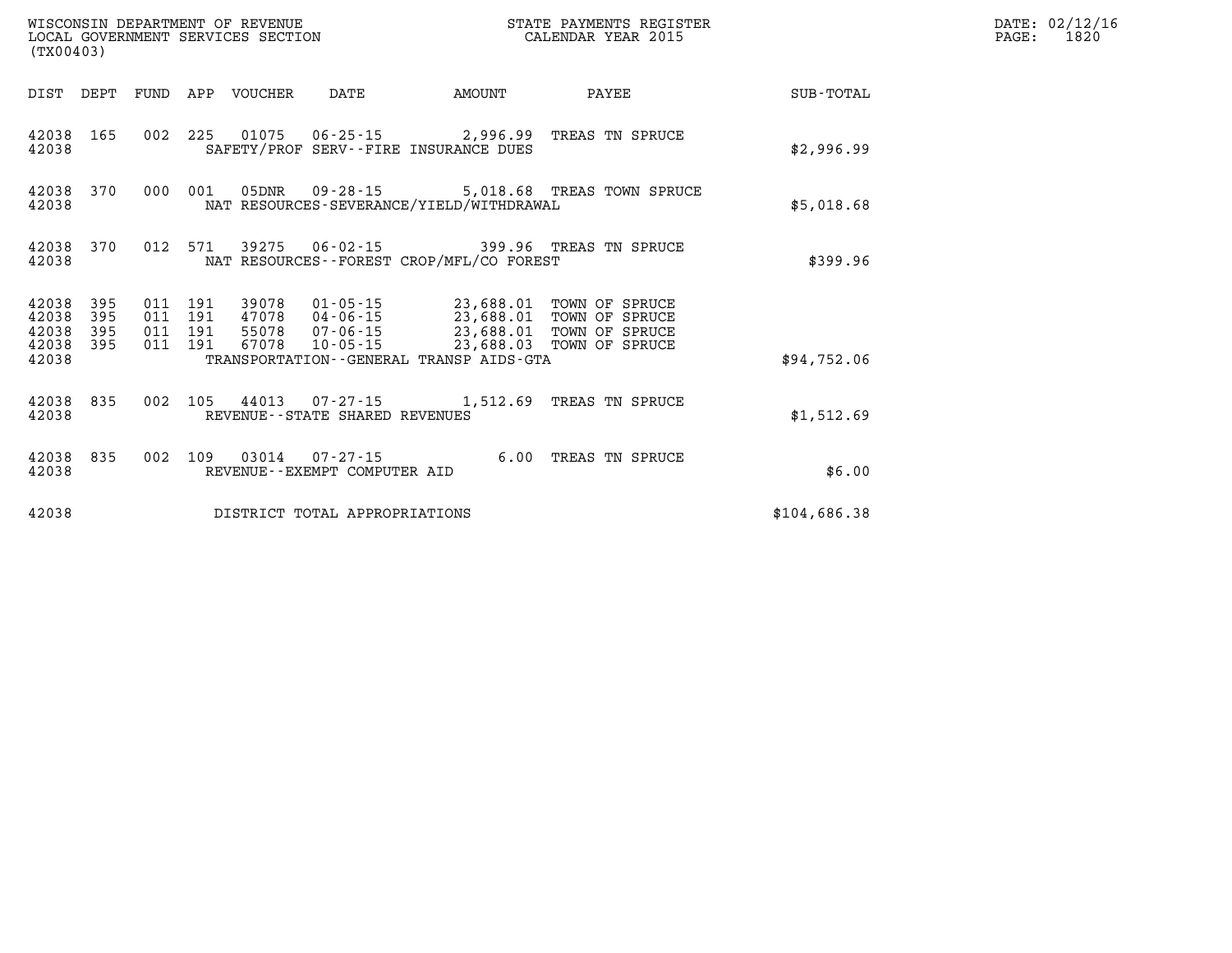| WISCONSIN DEPARTMENT OF REVENUE<br>LOCAL GOVERNMENT SERVICES SECTION<br>CALENDAR YEAR 2015<br>(TX00403)                                                                                                                                                                                                                                                                                                      | STATE PAYMENTS REGISTER |              | DATE: 02/12/16<br>PAGE: 1821 |
|--------------------------------------------------------------------------------------------------------------------------------------------------------------------------------------------------------------------------------------------------------------------------------------------------------------------------------------------------------------------------------------------------------------|-------------------------|--------------|------------------------------|
| DIST DEPT FUND APP VOUCHER DATE AMOUNT                                                                                                                                                                                                                                                                                                                                                                       | <b>PAYEE</b>            | SUB-TOTAL    |                              |
| 002 225 01076 06-25-15 4,253.25 TREAS TN STILES<br>42040 165<br>42040<br>SAFETY/PROF SERV--FIRE INSURANCE DUES                                                                                                                                                                                                                                                                                               |                         | \$4, 253.25  |                              |
| 42040 370<br>002 503 17663 01-12-15 1,139.41 TREAS TN STILES                                                                                                                                                                                                                                                                                                                                                 | 111.60 TOWN SHARE       |              |                              |
| NAT RESOURCES--AIDS IN LIEU OF TAXES<br>42040                                                                                                                                                                                                                                                                                                                                                                |                         | \$1,139.41   |                              |
| 012 571 39276 06-02-15 534.86 TREAS TN STILES<br>012 571 39276 06-02-15 280.36 TREAS TN STILES<br>42040 370<br>42040 370<br>42040<br>NAT RESOURCES - - FOREST CROP/MFL/CO FOREST                                                                                                                                                                                                                             |                         | \$815.22     |                              |
| $\begin{array}{cccc} 011 & 191 & 39079 & 01\cdot 05\cdot 15 & 27,398.38 & \text{TOWN OF STILES} \\ 011 & 191 & 47079 & 04\cdot 06\cdot 15 & 27,398.38 & \text{TOWN OF STILES} \\ 011 & 191 & 55079 & 07\cdot 06\cdot 15 & 27,398.38 & \text{TOWN OF STILES} \\ 011 & 191 & 67079 & 10\cdot 05\cdot 15 & 27,398.40 & \text{TOWN OF STILES} \\ \end{array$<br>42040 395<br>42040 395<br>42040 395<br>42040 395 |                         |              |                              |
| TRANSPORTATION--GENERAL TRANSP AIDS-GTA<br>42040                                                                                                                                                                                                                                                                                                                                                             |                         | \$109,593.54 |                              |
| 42040 835<br>002 105 44014 07-27-15 9,721.18 TREAS TN STILES<br>42040<br>REVENUE--STATE SHARED REVENUES                                                                                                                                                                                                                                                                                                      |                         | \$9,721.18   |                              |
| 002 109 03015 07-27-15 77.00 TREAS TN STILES<br>42040 835<br>42040<br>REVENUE--EXEMPT COMPUTER AID                                                                                                                                                                                                                                                                                                           |                         | \$77.00      |                              |
| 42040 835<br>021 363 35781 03-23-15 2,061.29 TREAS TN STILES<br>42040<br>REVENUE--LOTTERY CREDIT -                                                                                                                                                                                                                                                                                                           |                         | \$2,061.29   |                              |
| DISTRICT TOTAL APPROPRIATIONS<br>42040                                                                                                                                                                                                                                                                                                                                                                       |                         | \$127,660.89 |                              |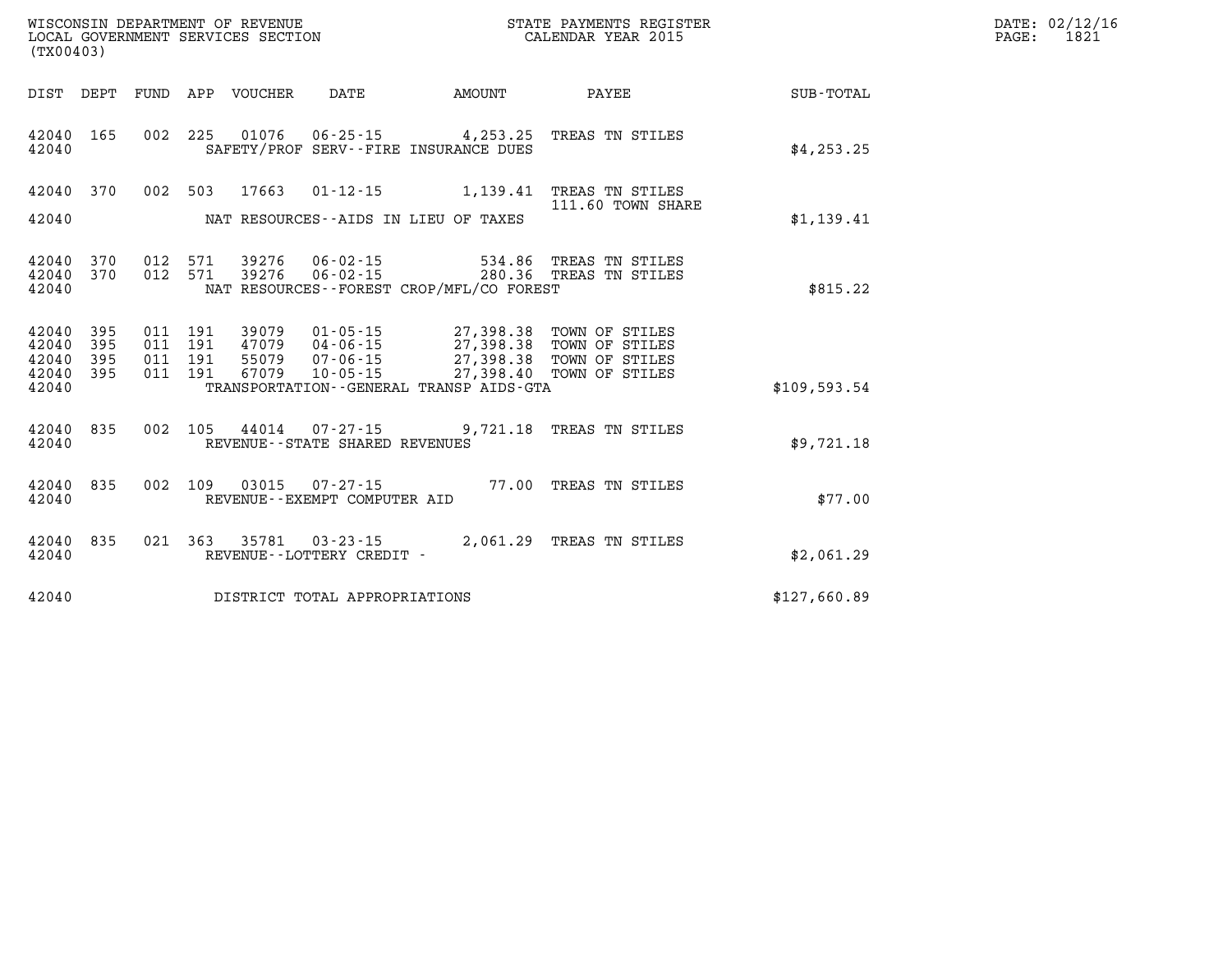| CONDIN DEFARTMENT OF REVENUE<br>LOCAL GOVERNMENT SERVICES SECTION<br>(TX00403) |                   |  |         |                  |                                                |                                          | STATE PAYMENTS REGISTER<br>CALENDAR YEAR 2015                                                                                                                                                                                                                                                                                          |               | DATE: 02/12/16<br>$\mathtt{PAGE:}$<br>1822 |
|--------------------------------------------------------------------------------|-------------------|--|---------|------------------|------------------------------------------------|------------------------------------------|----------------------------------------------------------------------------------------------------------------------------------------------------------------------------------------------------------------------------------------------------------------------------------------------------------------------------------------|---------------|--------------------------------------------|
| DIST DEPT                                                                      |                   |  |         | FUND APP VOUCHER |                                                |                                          | DATE AMOUNT PAYEE                                                                                                                                                                                                                                                                                                                      | SUB-TOTAL     |                                            |
| 42042 165<br>42042                                                             |                   |  |         |                  | SAFETY/PROF SERV--FIRE INSURANCE DUES          |                                          | 002 225 01077 06-25-15 7,151.90 TREAS TN TOWNSEND                                                                                                                                                                                                                                                                                      | \$7,151.90    |                                            |
| 42042 370<br>42042                                                             |                   |  | 000 001 | 01DNR            |                                                | NAT RESOURCES-SEVERANCE/YIELD/WITHDRAWAL | 04-09-15    164.80    TREAS TOWN TOWNSEND                                                                                                                                                                                                                                                                                              | \$164.80      |                                            |
| 42042                                                                          |                   |  |         |                  | NAT RESOURCES--AIDS IN LIEU OF TAXES           |                                          | 42042 370 002 503 17664 01-12-15 1,975.17 TREAS TN TOWNSEND<br>268.44 TOWN SHARE                                                                                                                                                                                                                                                       | \$1,975.17    |                                            |
| 42042 370<br>42042                                                             |                   |  | 012 571 |                  |                                                | NAT RESOURCES--FOREST CROP/MFL/CO FOREST | 39277  06-02-15  300.99  TREAS TN TOWNSEND                                                                                                                                                                                                                                                                                             | \$300.99      |                                            |
| 42042 370<br>42042                                                             |                   |  | 012 584 |                  | NAT RESOURCES -- PMT IN LIEU OF TAXES          |                                          | 00078  09-01-15  28,969.87  TREAS TN TOWNSEND                                                                                                                                                                                                                                                                                          | \$28,969.87   |                                            |
| 42042<br>42042<br>42042<br>42042 395<br>42042                                  | 395<br>395<br>395 |  |         |                  |                                                | TRANSPORTATION--GENERAL TRANSP AIDS-GTA  | $\begin{array}{cccc} 011 & 191 & 39080 & 01\cdot 05\cdot 15 & 53\, ,\, 822\, .\, 38 & \text{TOWN OF TOWNSEND} \\ 011 & 191 & 47080 & 04\cdot 06\cdot 15 & 53\, ,\, 822\, .\, 38 & \text{TOWN OF TOWNSEND} \\ 011 & 191 & 55080 & 07\cdot 06\cdot 15 & 53\, ,\, 822\, .\, 38 & \text{TOWN OF TOWNSEND} \\ 011 & 191 & 67080 & 10\cdot $ | \$215, 289.54 |                                            |
| 42042 835<br>42042                                                             |                   |  |         |                  | REVENUE - - STATE SHARED REVENUES              |                                          | 002 105 44015 07-27-15 1,574.53 TREAS TN TOWNSEND                                                                                                                                                                                                                                                                                      | \$1,574.53    |                                            |
| 42042 835<br>42042                                                             |                   |  | 002 109 |                  | 03016 07-27-15<br>REVENUE--EXEMPT COMPUTER AID |                                          | 86.00 TREAS TN TOWNSEND                                                                                                                                                                                                                                                                                                                | \$86.00       |                                            |
| 42042 835<br>42042                                                             |                   |  |         | 021 363 35782    | REVENUE--LOTTERY CREDIT -                      |                                          | 03-23-15 322.72 TREAS TN TOWNSEND                                                                                                                                                                                                                                                                                                      | \$322.72      |                                            |
| 42042                                                                          |                   |  |         |                  | DISTRICT TOTAL APPROPRIATIONS                  |                                          |                                                                                                                                                                                                                                                                                                                                        | \$255,835.52  |                                            |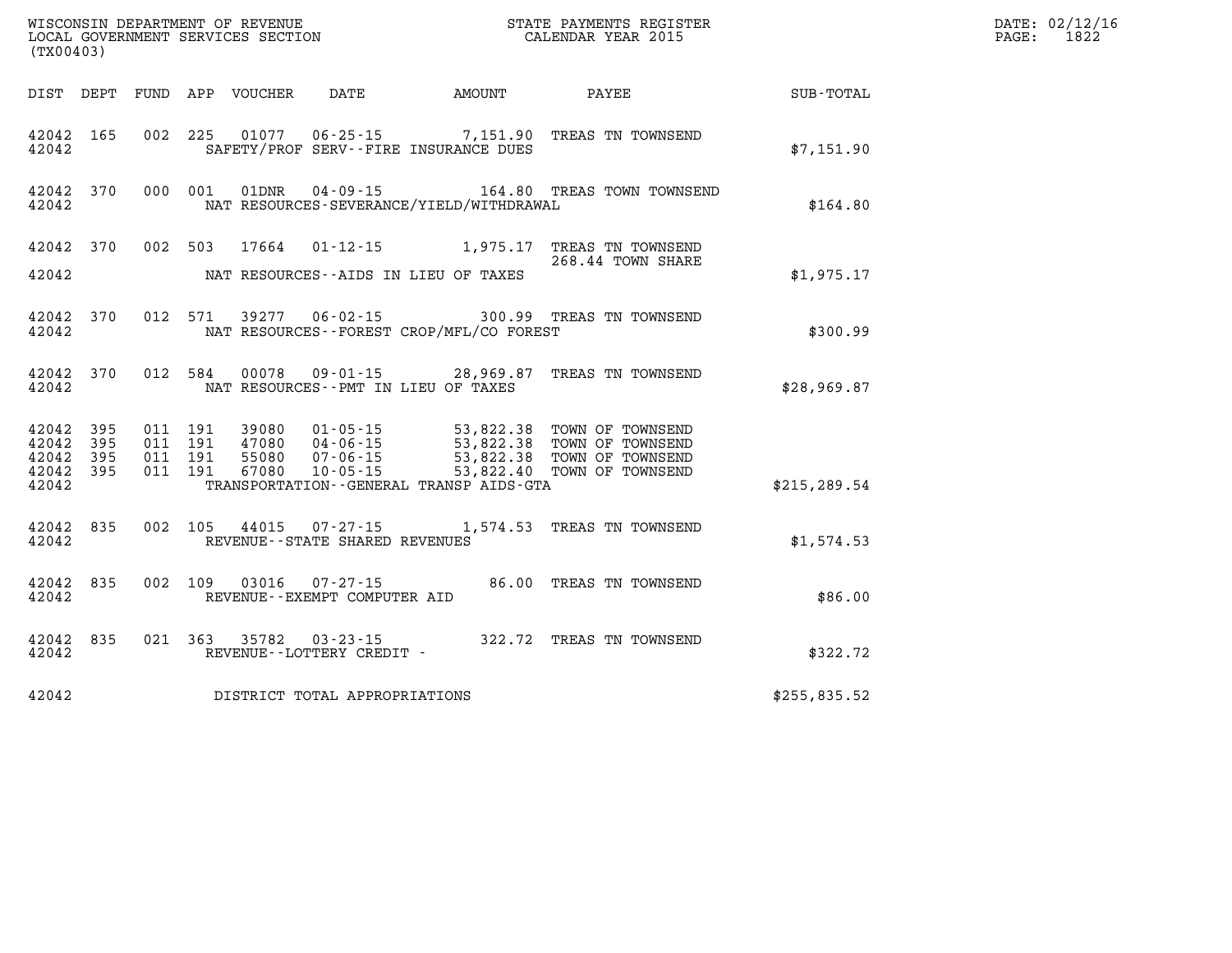| $\mathtt{DATE}$ : | 02/12/16 |
|-------------------|----------|
| $\mathtt{PAGE}$ : | 1823     |

| WISCONSIN DEPARTMENT OF REVENUE<br>LOCAL GOVERNMENT SERVICES SECTION<br>(TX00403)                 |                                                                                                                                                                                      | STATE PAYMENTS REGISTER<br>CALENDAR YEAR 2015 |                                                                                                      |                  |  |
|---------------------------------------------------------------------------------------------------|--------------------------------------------------------------------------------------------------------------------------------------------------------------------------------------|-----------------------------------------------|------------------------------------------------------------------------------------------------------|------------------|--|
| DIST<br>DEPT<br>FUND                                                                              | APP<br>VOUCHER<br>DATE                                                                                                                                                               | <b>AMOUNT</b>                                 | PAYEE                                                                                                | <b>SUB-TOTAL</b> |  |
| 002<br>42044<br>165<br>42044                                                                      | 225<br>01078<br>$06 - 25 - 15$<br>SAFETY/PROF SERV--FIRE INSURANCE DUES                                                                                                              | 2,241.59                                      | TREAS TN UNDERHILL                                                                                   | \$2,241.59       |  |
| 370<br>42044<br>000<br>370<br>000<br>42044<br>42044<br>370<br>000<br>42044                        | 001<br>01DNR<br>$04 - 09 - 15$<br>001<br>$04$ DNR<br>$06 - 03 - 15$<br>$09 - 28 - 15$<br>001<br>05DNR<br>NAT RESOURCES-SEVERANCE/YIELD/WITHDRAWAL                                    | 690.26<br>701.26                              | TREAS TOWN UNDERHILL<br>TREAS TOWN UNDERHILL<br>416.73 TREAS TOWN UNDERHILL                          | \$1,808.25       |  |
| 370<br>002<br>42044<br>42044                                                                      | 503<br>17665<br>$01 - 12 - 15$<br>NAT RESOURCES -- AIDS IN LIEU OF TAXES                                                                                                             | 731.63                                        | TREAS TN UNDERHILL<br>101.01 TOWN SHARE                                                              | \$731.63         |  |
| 012<br>42044<br>370<br>012<br>42044<br>370<br>42044                                               | $06 - 02 - 15$<br>571<br>39278<br>571<br>39278<br>$06 - 02 - 15$<br>NAT RESOURCES - - FOREST CROP/MFL/CO FOREST                                                                      | 10.62<br>820.98                               | TREAS TN UNDERHILL<br>TREAS TN UNDERHILL                                                             | \$831.60         |  |
| 42044<br>395<br>011<br>011<br>42044<br>395<br>42044<br>395<br>011<br>42044<br>011<br>395<br>42044 | 191<br>39081<br>$01 - 05 - 15$<br>191<br>$04 - 06 - 15$<br>47081<br>191<br>55081<br>$07 - 06 - 15$<br>$10 - 05 - 15$<br>191<br>67081<br>TRANSPORTATION - - GENERAL TRANSP AIDS - GTA | 20,836.42<br>20,836.44                        | 20,836.42 TOWN OF UNDERHILL<br>20,836.42 TOWN OF UNDERHILL<br>TOWN OF UNDERHILL<br>TOWN OF UNDERHILL | \$83,345.70      |  |
| 395<br>011<br>42044<br>42044                                                                      | 278<br>38134<br>$01 - 30 - 15$<br>TRANSPORTATION - - LRIP/TRIP/MSIP GRANTS                                                                                                           | 17,452.92                                     | TREAS TN UNDERHILL                                                                                   | \$17,452.92      |  |
| 002<br>42044<br>835<br>42044                                                                      | 105<br>44016<br>$07 - 27 - 15$<br>REVENUE - - STATE SHARED REVENUES                                                                                                                  | 2,122.88                                      | TREAS TN UNDERHILL                                                                                   | \$2,122.88       |  |
| 835<br>002<br>42044<br>42044                                                                      | 109<br>03017<br>$07 - 27 - 15$<br>REVENUE--EXEMPT COMPUTER AID                                                                                                                       | 24.00                                         | TREAS TN UNDERHILL                                                                                   | \$24.00          |  |
| 42044                                                                                             | DISTRICT TOTAL APPROPRIATIONS                                                                                                                                                        |                                               |                                                                                                      | \$108,558.57     |  |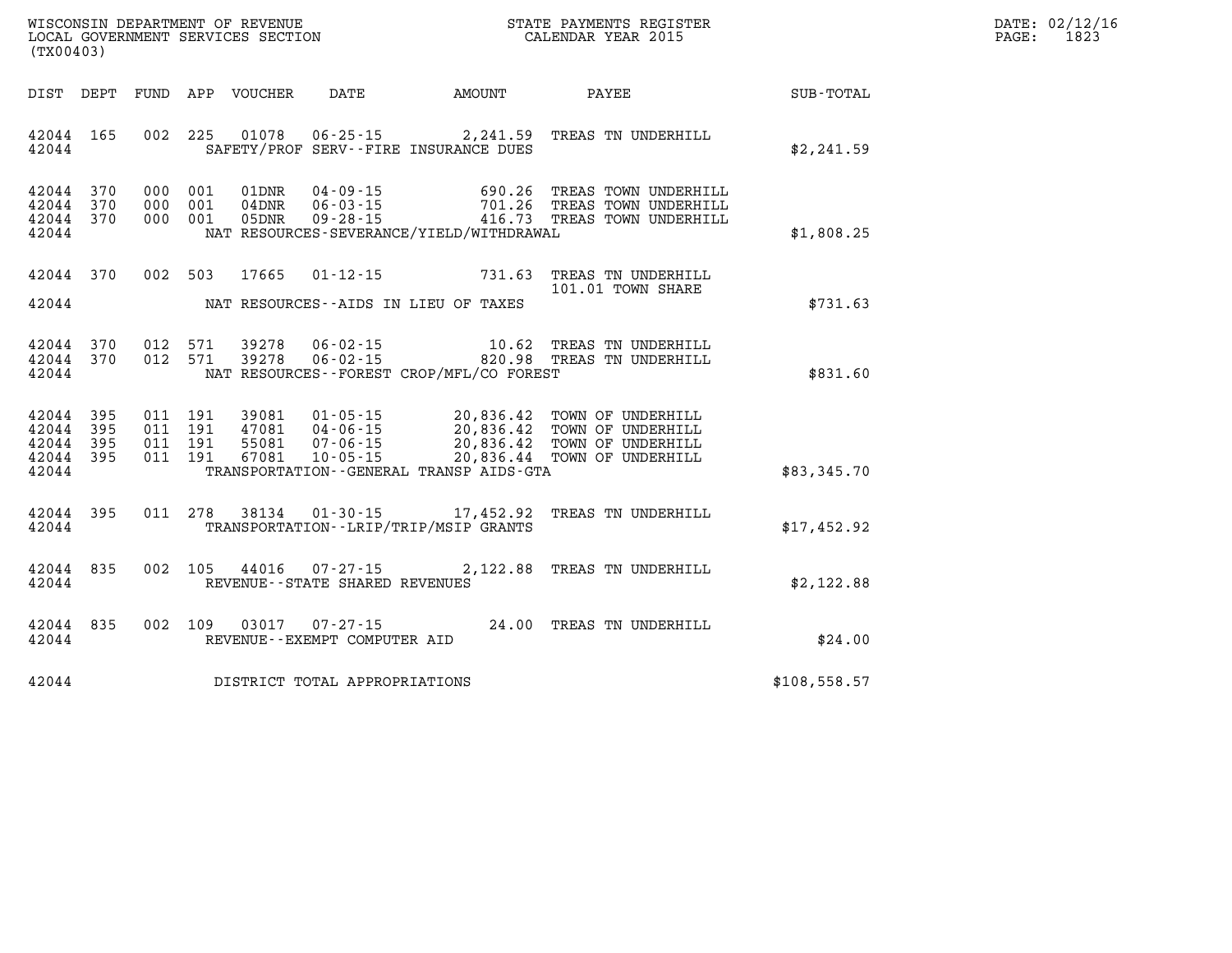| $\mathtt{DATE}$ : | 02/12/16 |
|-------------------|----------|
| PAGE:             | 1824     |

| (TX00403)                                                             |                                                                                          |                                                                                                                                  |                                                                                                           |                  |
|-----------------------------------------------------------------------|------------------------------------------------------------------------------------------|----------------------------------------------------------------------------------------------------------------------------------|-----------------------------------------------------------------------------------------------------------|------------------|
| DIST<br>DEPT                                                          | FUND<br>APP<br>VOUCHER                                                                   | DATE<br>AMOUNT                                                                                                                   | PAYEE                                                                                                     | <b>SUB-TOTAL</b> |
| 165<br>42146<br>42146                                                 | 002<br>225<br>01079                                                                      | $06 - 25 - 15$ 1, 228.28<br>SAFETY/PROF SERV--FIRE INSURANCE DUES                                                                | TREAS VIL LENA                                                                                            | \$1,228.28       |
| 42146<br>395<br>42146<br>395<br>42146<br>395<br>42146<br>395<br>42146 | 191<br>39082<br>011<br>011<br>191<br>47082<br>191<br>011<br>55082<br>011<br>191<br>67082 | $01 - 05 - 15$<br>$04 - 06 - 15$<br>8,035.54<br>$07 - 06 - 15$<br>$10 - 05 - 15$<br>TRANSPORTATION - - GENERAL TRANSP AIDS - GTA | 8,035.54 VILLAGE OF LENA<br>VILLAGE OF LENA<br>8,035.54<br>VILLAGE OF LENA<br>8,035.55<br>VILLAGE OF LENA | \$32,142.17      |
| 455<br>42146<br>42146                                                 | 002<br>231<br>15                                                                         | $04 - 13 - 15$<br>JUSTICE - - LAW ENFORCEMENT TRAINING                                                                           | 480.00<br>TREAS VIL LENA                                                                                  | \$480.00         |
| 42146<br>505<br>505<br>42146<br>42146<br>505<br>42146                 | 002<br>743<br>05189<br>743<br>002<br>06164<br>002<br>743<br>07038                        | $01 - 29 - 15$<br>$03 - 03 - 15$<br>$04 - 02 - 15$<br>41,581.00<br>DOA--HOUSING ASSISTANCE GRANTS                                | 192,412.00 TREAS VIL LENA<br>234, 274.00 TREAS VIL LENA<br>TREAS VIL LENA                                 | \$468, 267.00    |
| 835<br>42146<br>42146                                                 | 002<br>105                                                                               | 44017 07-27-15 27,290.91<br>REVENUE - - STATE SHARED REVENUES                                                                    | TREAS VIL LENA                                                                                            | \$27,290.91      |
| 42146<br>835<br>42146                                                 | 002<br>109<br>03018                                                                      | $07 - 27 - 15$<br>REVENUE - - EXEMPT COMPUTER AID                                                                                | 356.00<br>TREAS VIL LENA                                                                                  | \$356.00         |
| 42146                                                                 |                                                                                          | DISTRICT TOTAL APPROPRIATIONS                                                                                                    |                                                                                                           | \$529,764.36     |

WISCONSIN DEPARTMENT OF REVENUE **STATE PAYMENTS REGISTER**<br>LOCAL GOVERNMENT SERVICES SECTION

LOCAL GOVERNMENT SERVICES SECTION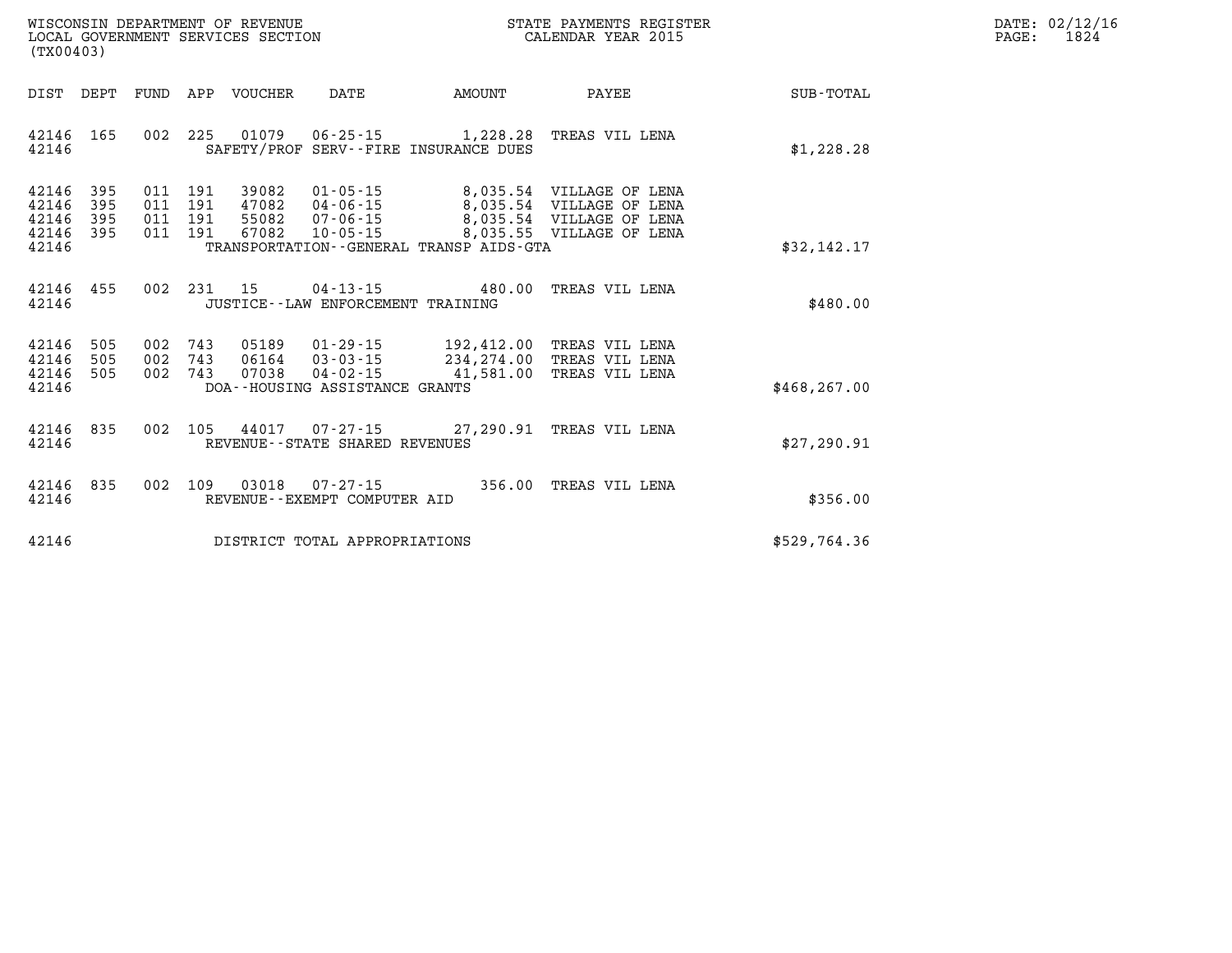| WISCONSIN DEPARTMENT OF REVENUE   | PAYMENTS REGISTER ?<br>STATE | $\mathtt{DATE}$ : | 02/12/16 |
|-----------------------------------|------------------------------|-------------------|----------|
| LOCAL GOVERNMENT SERVICES SECTION | CALENDAR YEAR 2015           | PAGE.             | 1825     |

| (TX00403)                                 |                          |                          |                          |                                  |                                                                      |                                         |                                                                                                                      |             |
|-------------------------------------------|--------------------------|--------------------------|--------------------------|----------------------------------|----------------------------------------------------------------------|-----------------------------------------|----------------------------------------------------------------------------------------------------------------------|-------------|
| DIST DEPT                                 |                          | FUND                     |                          | APP VOUCHER DATE                 |                                                                      | AMOUNT                                  | <b>PAYEE</b>                                                                                                         | SUB-TOTAL   |
| 42181<br>42181                            | 165                      | 002                      | 225                      |                                  |                                                                      | SAFETY/PROF SERV--FIRE INSURANCE DUES   | 01080  06-25-15  1,079.31  TREAS VIL SURING                                                                          | \$1,079.31  |
| 42181<br>42181                            | 370                      |                          | 002 503                  |                                  | 17667 01-12-15                                                       | NAT RESOURCES--AIDS IN LIEU OF TAXES    | 130.14 TREAS VIL SURING<br>56.12 VIL SHARE                                                                           | \$130.14    |
|                                           |                          |                          |                          |                                  |                                                                      |                                         |                                                                                                                      |             |
| 42181<br>42181<br>42181<br>42181<br>42181 | 395<br>395<br>395<br>395 | 011<br>011<br>011<br>011 | 191<br>191<br>191<br>191 | 39083<br>47083<br>55083<br>67083 | $01 - 05 - 15$<br>$04 - 06 - 15$<br>$07 - 06 - 15$<br>$10 - 05 - 15$ | TRANSPORTATION--GENERAL TRANSP AIDS-GTA | 7,489.59 VILLAGE OF SURING<br>7,489.59 VILLAGE OF SURING<br>7,489.59 VILLAGE OF SURING<br>7,489.59 VILLAGE OF SURING | \$29,958.36 |
|                                           |                          |                          |                          |                                  |                                                                      |                                         |                                                                                                                      |             |
| 42181<br>42181                            | 455                      | 002                      | 231                      | 10                               | $03 - 19 - 15$<br>JUSTICE - - LAW ENFORCEMENT TRAINING               | 160.00                                  | TREAS VIL SURING                                                                                                     | \$160.00    |
| 42181<br>42181                            | 505                      | 002                      | 743                      |                                  | DOA--HOUSING ASSISTANCE GRANTS                                       |                                         | 05231  02-13-15  20,000.00 TREAS VIL SURING                                                                          | \$20,000.00 |
| 42181<br>42181                            | 835                      | 002                      | 105                      |                                  | 44018 07-27-15<br>REVENUE - - STATE SHARED REVENUES                  |                                         | 32,672.98 TREAS VIL SURING                                                                                           | \$32,672.98 |
| 42181<br>42181<br>42181                   | 835<br>835               | 002<br>002               | 109<br>109               | 03019<br>05227                   | $07 - 27 - 15$<br>REVENUE--EXEMPT COMPUTER AID                       | 281.00                                  | 07-27-15 1,117.00 TREAS VIL SURING<br>TREAS VIL SURING                                                               | \$1,398.00  |
| 42181<br>42181                            | 835                      | 021                      | 363                      | 35783                            | $03 - 23 - 15$<br>REVENUE - - LOTTERY CREDIT -                       |                                         | 546.38 TREAS VIL SURING                                                                                              | \$546.38    |
| 42181                                     |                          |                          |                          |                                  | DISTRICT TOTAL APPROPRIATIONS                                        |                                         |                                                                                                                      | \$85,945.17 |

WISCONSIN DEPARTMENT OF REVENUE **STATE PAYMENTS REGISTER**<br>LOCAL GOVERNMENT SERVICES SECTION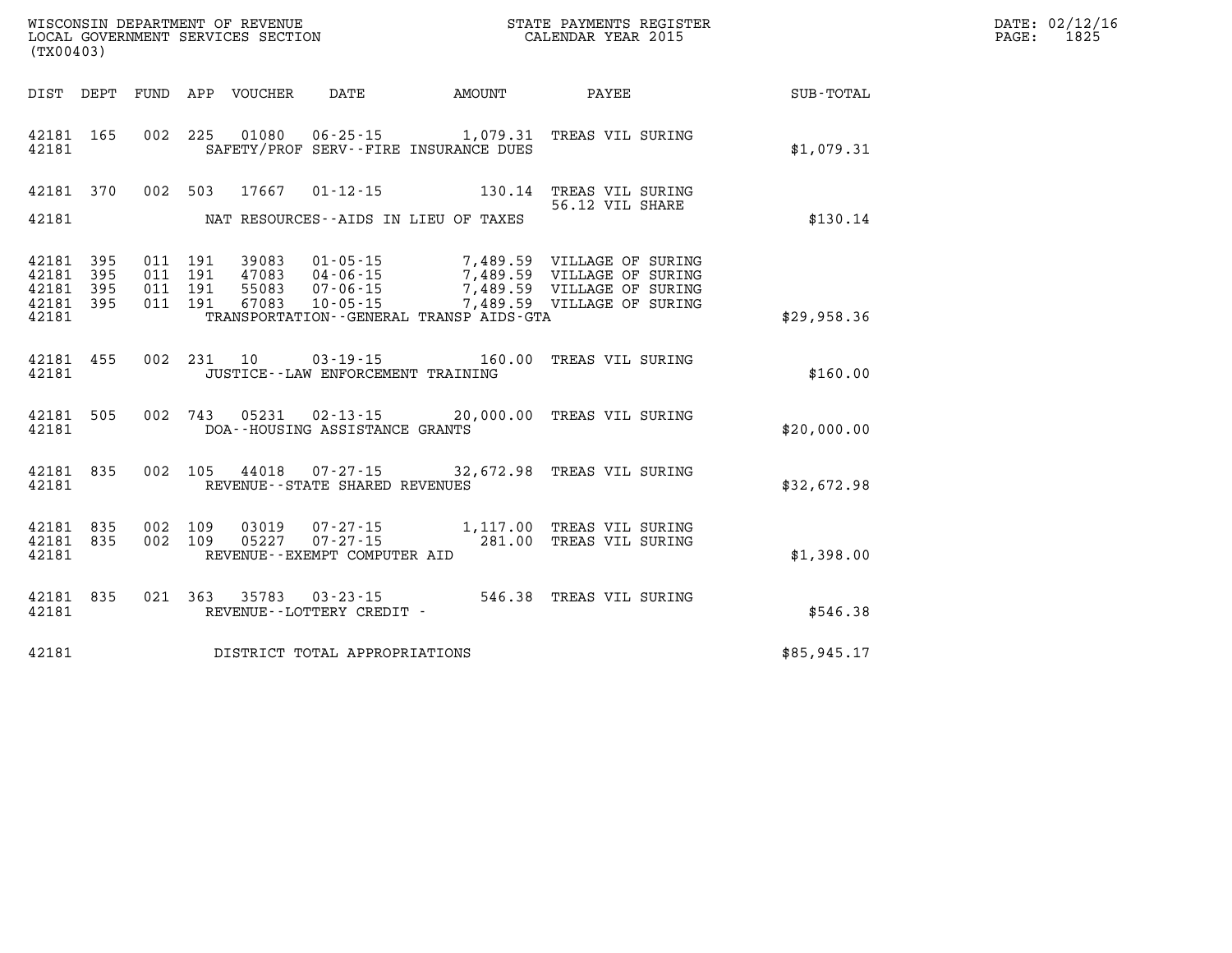| WISCONSIN DEPARTMENT OF REVENUE<br>LOCAL GOVERNMENT SERVICES SECTION<br>(TX00403) |                   |                          |                          |                |                                                    |                                                                  |                                                                                                                  |                  |
|-----------------------------------------------------------------------------------|-------------------|--------------------------|--------------------------|----------------|----------------------------------------------------|------------------------------------------------------------------|------------------------------------------------------------------------------------------------------------------|------------------|
| DIST                                                                              | DEPT              | FUND                     |                          | APP VOUCHER    | DATE                                               | AMOUNT                                                           | PAYEE                                                                                                            | <b>SUB-TOTAL</b> |
| 42231<br>42231                                                                    | 165               | 002                      | 225                      | 01081          |                                                    | $06 - 25 - 15$ 2,483.11<br>SAFETY/PROF SERV--FIRE INSURANCE DUES | TREAS CITY GILLETT                                                                                               | \$2,483.11       |
| 42231<br>42231                                                                    | 370               | 012                      | 571                      |                |                                                    | NAT RESOURCES - - FOREST CROP/MFL/CO FOREST                      | 39279  06-02-15  8.47  TREAS CITY GILLETT                                                                        | \$8.47           |
| 42231<br>42231<br>42231 395<br>42231<br>42231                                     | 395<br>395<br>395 | 011<br>011<br>011<br>011 | 191<br>191<br>191<br>191 | 67084          | 39084 01-05-15<br>55084 07-06-15<br>$10 - 05 - 15$ | TRANSPORTATION--GENERAL TRANSP AIDS-GTA                          | 22,711.30 CITY OF GILLETT<br>22,711.30 CITY OF GILLETT<br>22,711.30 CITY OF GILLETT<br>22,711.33 CITY OF GILLETT | \$90,845.23      |
| 42231<br>42231                                                                    | 455               | 002                      | 231                      | 11             | JUSTICE - - LAW ENFORCEMENT TRAINING               | $03 - 19 - 15$ 800.00                                            | TREAS CITY GILLETT                                                                                               | \$800.00         |
| 42231<br>42231                                                                    | 835               | 002                      | 105                      |                | REVENUE - - STATE SHARED REVENUES                  | 44019 07-27-15 82,500.77                                         | TREAS CITY GILLETT                                                                                               | \$82,500.77      |
| 42231<br>42231<br>42231                                                           | 835<br>835        | 002<br>002               | 109<br>109               | 03020<br>05228 | $07 - 27 - 15$<br>REVENUE--EXEMPT COMPUTER AID     | $07 - 27 - 15$ 574.00<br>915.00                                  | TREAS CITY GILLETT<br>TREAS CITY GILLETT                                                                         | \$1,489.00       |
| 42231<br>42231                                                                    | 835               | 021                      | 363                      | 35784 03-23-15 | REVENUE - - LOTTERY CREDIT -                       | 1,865.52                                                         | TREAS CITY GILLETT                                                                                               | \$1,865.52       |
| 42231                                                                             |                   |                          |                          |                | DISTRICT TOTAL APPROPRIATIONS                      |                                                                  |                                                                                                                  | \$179,992.10     |

**DATE: 02/12/16<br>PAGE: 1826**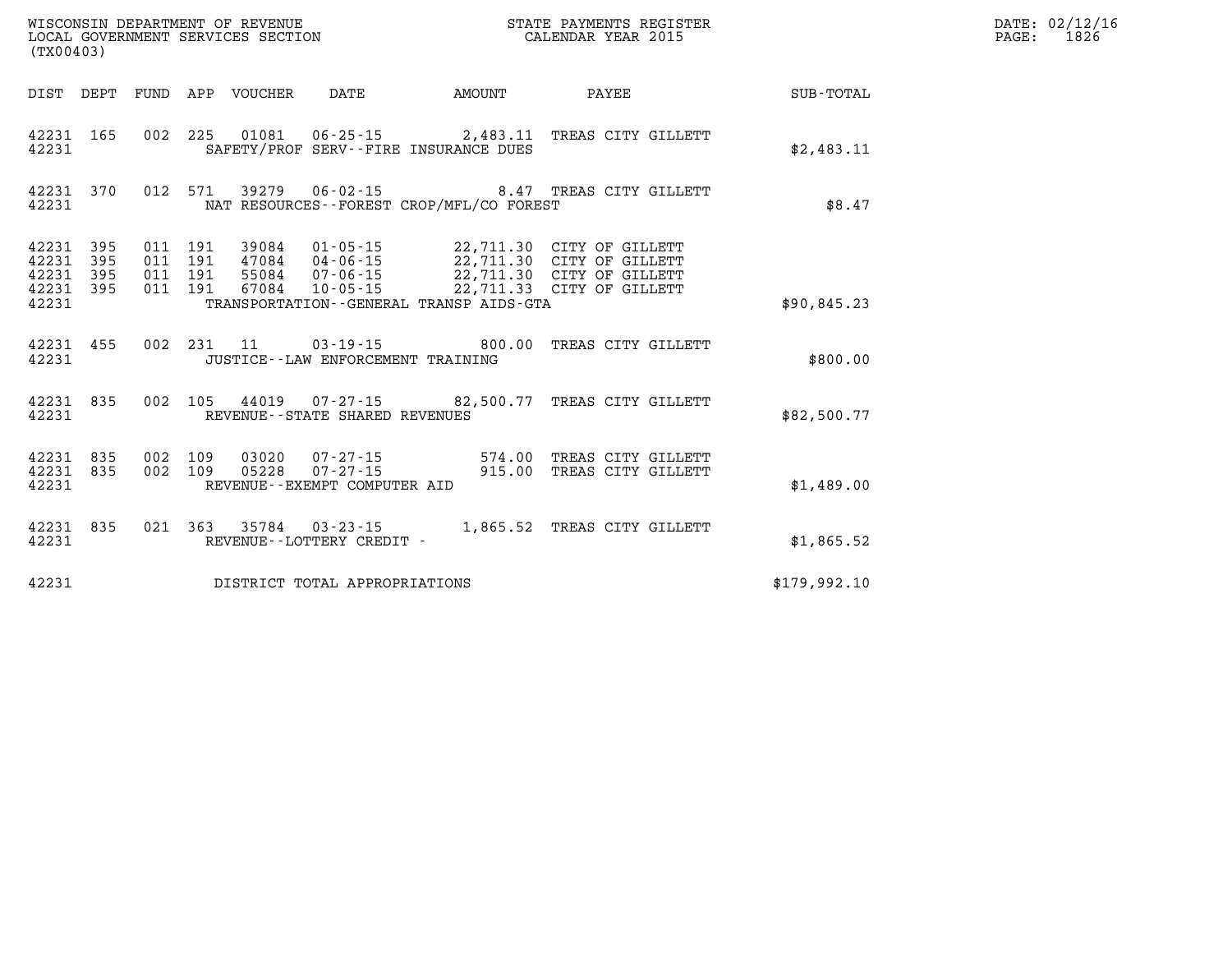| WISCONSIN DEPARTMENT OF REVENUE   | PAYMENTS REGISTER<br>ТТАТЕ | DATE: | 02/12/16 |
|-----------------------------------|----------------------------|-------|----------|
| LOCAL GOVERNMENT SERVICES SECTION | CALENDAR YEAR 2015         | PAGE  | 1827     |

|                                                    | LOCAL GOVERNMENT SERVICES SECTION<br>(TX00403) |  |                                                     |                                           |                                                                                | CALENDAR YEAR 2015                                                                                                                                                                          |                                                                                                                                |              | PAGE: | 1827 |
|----------------------------------------------------|------------------------------------------------|--|-----------------------------------------------------|-------------------------------------------|--------------------------------------------------------------------------------|---------------------------------------------------------------------------------------------------------------------------------------------------------------------------------------------|--------------------------------------------------------------------------------------------------------------------------------|--------------|-------|------|
| DIST DEPT                                          |                                                |  |                                                     | FUND APP VOUCHER                          |                                                                                | DATE AMOUNT PAYEE SUB-TOTAL                                                                                                                                                                 |                                                                                                                                |              |       |      |
| 42265 165<br>42265                                 |                                                |  |                                                     | 002 225 01082                             |                                                                                | 06-25-15 7,517.36 TREAS CITY OCONTO<br>SAFETY/PROF SERV--FIRE INSURANCE DUES                                                                                                                |                                                                                                                                | \$7,517.36   |       |      |
| 42265<br>42265<br>42265<br>42265<br>42265<br>42265 | 370<br>370<br>370<br>370<br>370                |  | 012 579<br>012 579<br>012 579<br>012 579<br>012 579 | 20487<br>20487<br>20487<br>20487<br>20487 | $04 - 03 - 15$<br>04 - 03 - 15<br>04 - 03 - 15<br>04 - 03 - 15<br>04 - 03 - 15 | 11.74<br>NAT RESOURCES--AIDS IN LIEU OF TAXES                                                                                                                                               | 22.26 TREAS CITY OCONTO<br>224.87 TREAS CITY OCONTO<br>21.54 TREAS CITY OCONTO<br>10.82 TREAS CITY OCONTO<br>TREAS CITY OCONTO | \$291.23     |       |      |
| 42265 370<br>42265                                 |                                                |  | 095 512                                             | 03029                                     | NAT RESOURCES - - STEWARDSHIP 2000                                             | 06-24-15 4,095.00 TREAS CITY OCONTO                                                                                                                                                         |                                                                                                                                | \$4,095.00   |       |      |
| 42265<br>42265<br>42265<br>42265<br>42265          | 395<br>395<br>395<br>395                       |  | 011 191<br>011 191<br>011 191<br>011 191            | 39085<br>47085<br>55085<br>67085          |                                                                                | 01-05-15 57,140.32 CITY OF OCONTO<br>04-06-15 57,140.32 CITY OF OCONTO<br>07-06-15 57,140.32 CITY OF OCONTO<br>10-05-15 57,140.33 CITY OF OCONTO<br>TRANSPORTATION--GENERAL TRANSP AIDS-GTA |                                                                                                                                | \$228,561.29 |       |      |
| 42265 435<br>42265                                 |                                                |  | 005 162                                             | 01DHS                                     | $09 - 11 - 15$                                                                 | HS--AMBULANCE FUNDING ASSISTANCE GRANTS                                                                                                                                                     | 5,183.17 CITY OF OCONTO AMBULANCE                                                                                              | \$5,183.17   |       |      |
| 42265 435<br>42265                                 |                                                |  | 005 163                                             | 01LGS                                     |                                                                                | 11-16-15 11,359.84 DHS PREPAID MEDICAL TRANSPORT<br>HS--PREPAID MEDICAL TRANSPORT REIMBURSE                                                                                                 |                                                                                                                                | \$11,359.84  |       |      |
| 42265<br>42265                                     | 455                                            |  | 002 231 12                                          |                                           | $03 - 23 - 15$<br>JUSTICE - - LAW ENFORCEMENT TRAINING                         |                                                                                                                                                                                             | 1,440.00 TREAS CITY OCONTO                                                                                                     | \$1,440.00   |       |      |
| 42265<br>42265                                     | 835                                            |  | 002 105                                             | 44020                                     | $07 - 27 - 15$<br>REVENUE--STATE SHARED REVENUES                               | 309,154.26 TREAS CITY OCONTO                                                                                                                                                                |                                                                                                                                | \$309,154.26 |       |      |
| 42265<br>42265<br>42265                            | 835<br>835                                     |  | 002 109<br>002 109                                  | 03021<br>05229                            | 07-27-15<br>$07 - 27 - 15$<br>REVENUE--EXEMPT COMPUTER AID                     |                                                                                                                                                                                             | 4,298.00 TREAS CITY OCONTO<br>5,550.00 TREAS CITY OCONTO                                                                       | \$9,848.00   |       |      |
| 42265 835<br>42265                                 |                                                |  |                                                     | 002 501 00003                             |                                                                                | 02-02-15 449.98 TREAS CITY OCONTO<br>DOA-PAYMENT FOR MUNICIPAL SERVICES AID                                                                                                                 |                                                                                                                                | \$449.98     |       |      |
| 42265 835<br>42265                                 |                                                |  |                                                     |                                           | 021 363 35785 03-23-15<br>REVENUE--LOTTERY CREDIT -                            |                                                                                                                                                                                             | 4,114.21 TREAS CITY OCONTO                                                                                                     | \$4, 114.21  |       |      |

**42265 DISTRICT TOTAL APPROPRIATIONS \$582,014.34**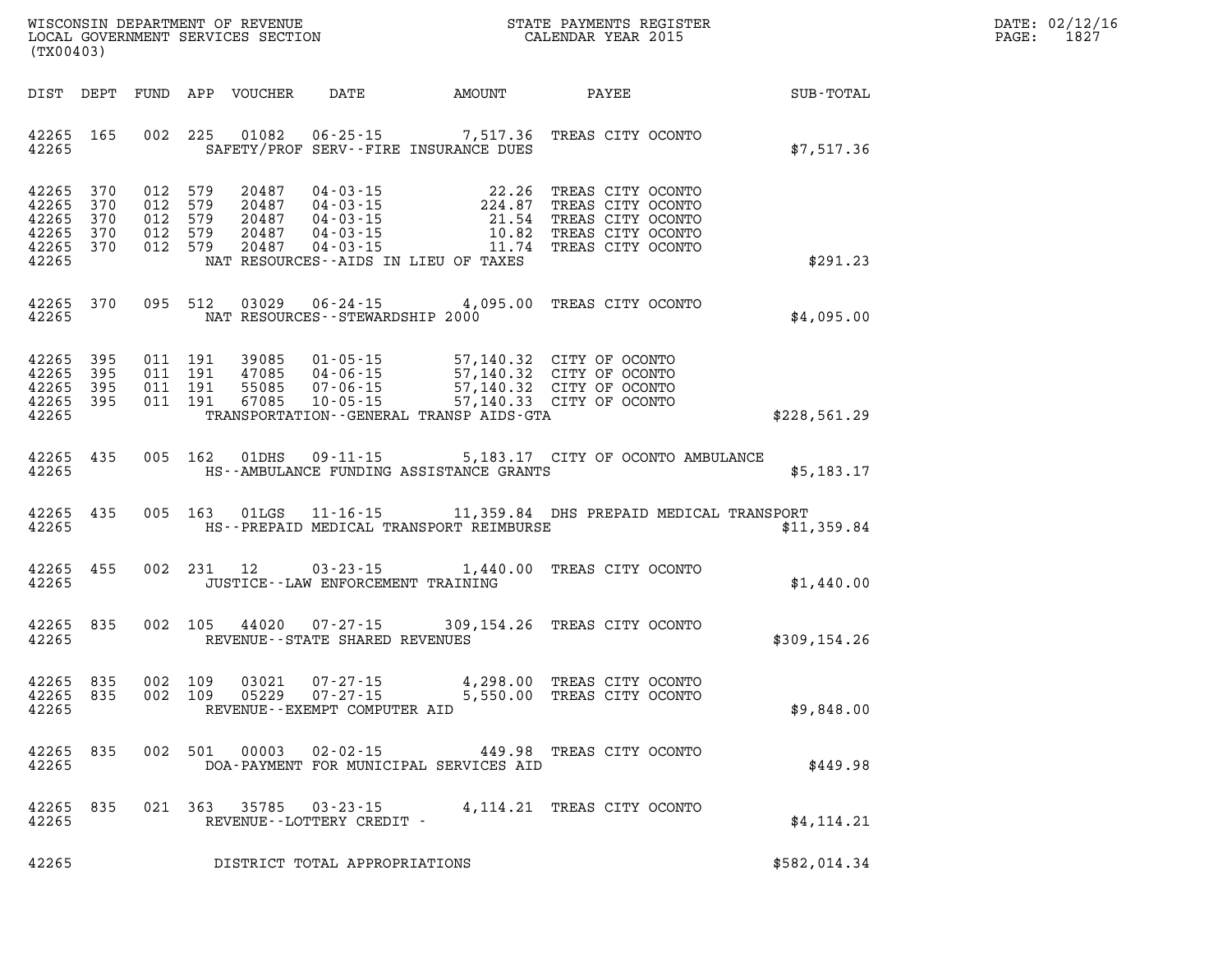|                                                       | STATE PAYMENTS REGISTER<br>CALENDAR YEAR 2015<br>WISCONSIN DEPARTMENT OF REVENUE<br>LOCAL GOVERNMENT SERVICES SECTION<br>(TX00403) |                                          |            |                                  |                                                                     |                                              |                                                                                                                                                                                      |               | DATE: 02/12/16<br>$\mathtt{PAGE:}$<br>1828 |
|-------------------------------------------------------|------------------------------------------------------------------------------------------------------------------------------------|------------------------------------------|------------|----------------------------------|---------------------------------------------------------------------|----------------------------------------------|--------------------------------------------------------------------------------------------------------------------------------------------------------------------------------------|---------------|--------------------------------------------|
|                                                       |                                                                                                                                    |                                          |            | DIST DEPT FUND APP VOUCHER       | DATE AMOUNT                                                         |                                              | <b>PAYEE</b>                                                                                                                                                                         | SUB-TOTAL     |                                            |
| 42266 165<br>42266                                    |                                                                                                                                    |                                          |            | 002 225 01083                    | SAFETY/PROF SERV--FIRE INSURANCE DUES                               |                                              | 06-25-15 6,193.80 TREAS CITY OCONTO FALLS                                                                                                                                            | \$6,193.80    |                                            |
| 42266                                                 | 42266 370                                                                                                                          |                                          | 012 579    | 20488                            | NAT RESOURCES -- AIDS IN LIEU OF TAXES                              |                                              | 04-03-15 7.90 TREAS CITY OCONTO FALLS                                                                                                                                                | \$7.90        |                                            |
| 42266 395<br>42266<br>42266<br>42266 395<br>42266     | 395<br>395                                                                                                                         | 011 162<br>011 162<br>011 162<br>011 162 |            | 40069<br>48069<br>56069<br>68069 | $01 - 05 - 15$<br>04 - 06 - 15<br>07 - 06 - 15<br>$10 - 05 - 15$    | TRANSPORTATION--CONNECTING HIGHWAY AIDS      | 5,290.50 CITY OF OCONTO FALLS<br>5,290.50 CITY OF OCONTO FALLS<br>5,290.50 CITY OF OCONTO FALLS<br>5,290.53 CITY OF OCONTO FALLS                                                     | \$21,162.03   |                                            |
| 42266 395<br>42266<br>42266 395<br>42266 395<br>42266 | 395                                                                                                                                | 011 191<br>011 191<br>011 191<br>011 191 |            | 39086<br>47086<br>55086<br>67086 | 04-06-15                                                            | TRANSPORTATION - - GENERAL TRANSP AIDS - GTA | 01-05-15 38,096.72 CITY OF OCONTO FALLS<br>04-06-15<br>04-06-15 38,096.72 CITY OF OCONTO FALLS<br>07-06-15 38,096.72 CITY OF OCONTO FALLS<br>10-05-15 38,096.72 CITY OF OCONTO FALLS | \$152,386.88  |                                            |
| 42266 455<br>42266                                    |                                                                                                                                    |                                          | 002 231 12 |                                  | JUSTICE - - LAW ENFORCEMENT TRAINING                                |                                              | 03-23-15 480.00 TREAS CITY OCONTO FALLS                                                                                                                                              | \$480.00      |                                            |
| 42266 835<br>42266                                    |                                                                                                                                    |                                          |            | 002 105 44021                    | REVENUE--STATE SHARED REVENUES                                      |                                              | 07-27-15 104,449.87 TREAS CITY OCONTO FALLS                                                                                                                                          | \$104, 449.87 |                                            |
| 42266 835<br>42266 835<br>42266                       |                                                                                                                                    | 002 109<br>002 109                       |            | 03022                            | $07 - 27 - 15$<br>05230 07-27-15<br>REVENUE - - EXEMPT COMPUTER AID |                                              | 2,267.00 TREAS CITY OCONTO FALLS<br>4,258.00 TREAS CITY OCONTO FALLS                                                                                                                 | \$6,525.00    |                                            |
| 42266 835<br>42266                                    |                                                                                                                                    |                                          |            | 002 501 00003                    | 02-02-15                                                            | DOA-PAYMENT FOR MUNICIPAL SERVICES AID       | 429.20 TREAS CITY OCONTO FALLS                                                                                                                                                       | \$429.20      |                                            |
| 42266 835<br>42266                                    |                                                                                                                                    |                                          |            |                                  | REVENUE--LOTTERY CREDIT -                                           |                                              | 021 363 35786 03-23-15 1,157.26 TREAS CITY OCONTO FALLS                                                                                                                              | \$1,157.26    |                                            |
| 42266                                                 |                                                                                                                                    |                                          |            |                                  | DISTRICT TOTAL APPROPRIATIONS                                       |                                              |                                                                                                                                                                                      | \$292,791.94  |                                            |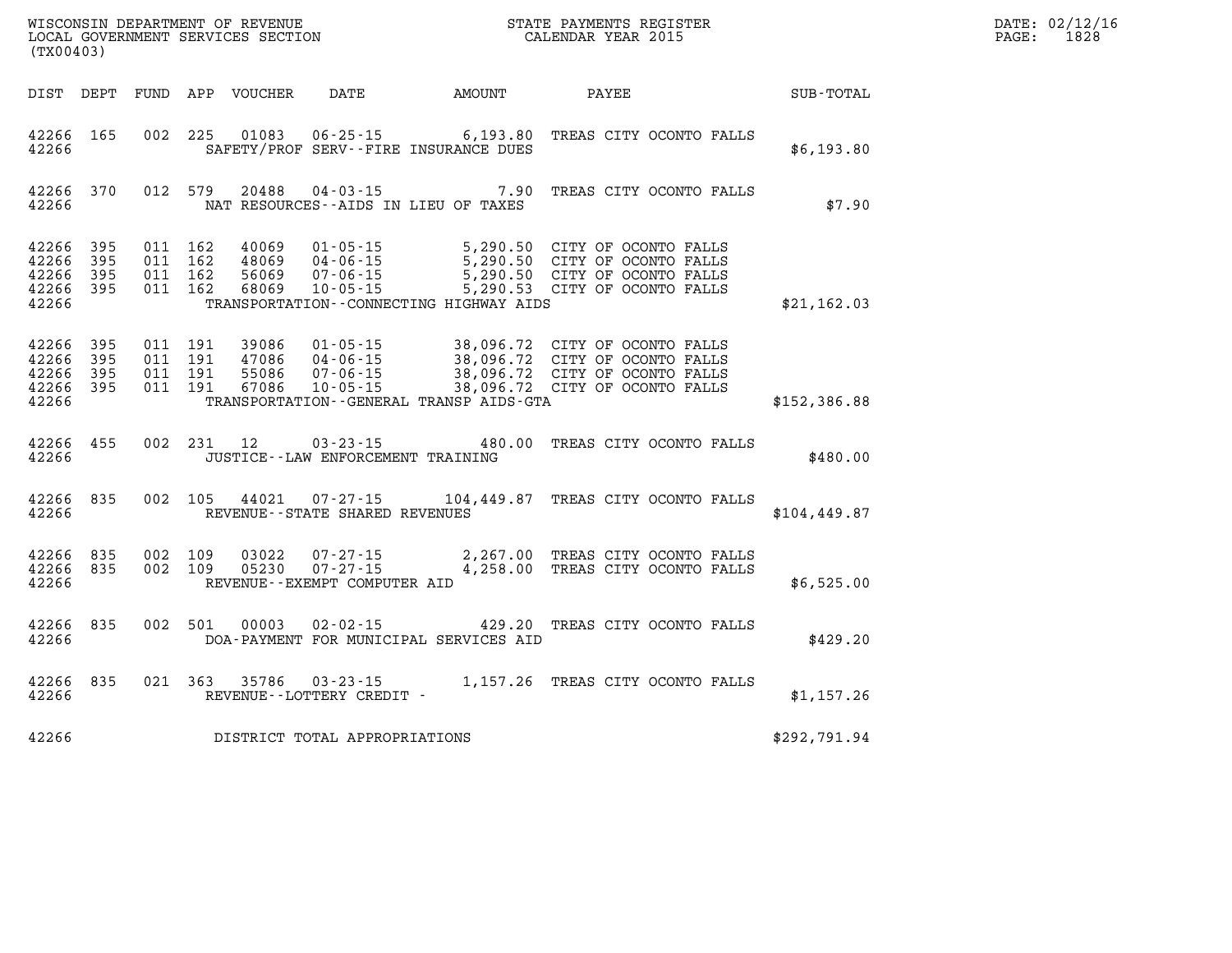| <b>District</b> | <b>District Name (Payee)</b> | Dept. | Agency Name                    | Fund  | Appropriation | <b>Payment Description</b>         | Voucher  | Date            | <b>Payment Amount</b>                |
|-----------------|------------------------------|-------|--------------------------------|-------|---------------|------------------------------------|----------|-----------------|--------------------------------------|
| M42000          | Oconto County                | 11500 | Dept of Ag, Trade & Cons Protc | 10000 | 70300         | Soil_Water Resource Mgmt           | 00003227 | 12/10/2015      | \$<br>29,974.27                      |
| M42000          | Oconto County                | 11500 | Dept of Ag, Trade & Cons Protc | 27400 | 76300         | Soil_Water Mgmt_Cnty Staffing      | 00003227 | 12/10/2015      | \$<br>89,093.00                      |
| M42000          | Oconto County                | 16500 | Dept of Safety & Prof Services | 10000 | 20200         | Private sewage system replace      | 00000417 | 11/13/2015 \$   | 39,369.14                            |
| M42000          | Oconto County                | 37000 | Dept of Natural Resources      | 10000 | 94100         | GPO - federal funds                | 00009194 | 11/12/2015 \$   | 11,995.00                            |
| M42000          | Oconto County                | 37000 | Dept of Natural Resources      | 21200 | 54700         | Recreation aids- utility terra     | 00016209 | 12/17/2015 \$   | 3,863.00                             |
| M42000          | Oconto County                | 37000 | Dept of Natural Resources      | 21200 | 54800         | RA- utv prj aids, gas tax pymt     | 00016209 | 12/17/2015 \$   | 262.00                               |
| M42000          | Oconto County                | 37000 | Dept of Natural Resources      | 21200 | 55300         | Wildlife damage claims & abat      | 00012324 | 11/27/2015 \$   | 4,215.02                             |
| M42000          | Oconto County                | 37000 | Dept of Natural Resources      | 21200 | 57600         | RA- atv prj aids, gas tax pymt     | 00016206 | 12/17/2015 \$   | 24,300.00                            |
| M42000          | Oconto County                | 37000 | Dept of Natural Resources      | 21200 | 57700         | RA- atv project aids               | 00016211 | 12/17/2015 \$   | 849.06                               |
| M42000          | Oconto County                | 41000 | Department of Corrections      | 10000 | 11600         | Reimbursing counties for proba     | 00009417 | 11/18/2015 \$   | 17,382.40                            |
| M42000          | Oconto County                | 41000 | Department of Corrections      | 10000 | 31300         | Community youth and family aid     | 00005714 | 11/3/2015 \$    | 52,988.00                            |
| M42000          | Oconto County                | 41000 | Department of Corrections      | 10000 | 31300         | Community youth and family aid     | 00010676 | 11/24/2015 \$   | 30,156.50                            |
| M42000          | Oconto County                | 43500 | Department of Health Services  | 10000 | 97500         | <b>GENERAL RCPT/CLRING</b><br>975- | 00003861 | 10/23/2015 \$   | 264.94                               |
| M42000          | Oconto County                | 45500 | Department of Justice          | 10000 | 24100         | Federal aid, state operations      | 00002778 | 12/4/2015 \$    | 272.61                               |
| M42000          | Oconto County                | 46500 | Department of Military Affairs | 10000 | 30500         | Disaster recovery aid              | 00000263 | 10/26/2015 \$   | 83.08                                |
| M42000          | Oconto County                | 46500 | Department of Military Affairs | 10000 | 34200         | Federal aid, local assistance      | 00000263 | $10/26/2015$ \$ | 498.52                               |
| M42000          | Oconto County                | 48500 | Department of Veterans Affairs | 58200 | 28000         | Veterans transportation grant      | 00004067 | 12/21/2015 \$   | 2,722.84                             |
| M42000          | Oconto County                | 50500 | Department of Administration   | 10000 | 15500         | Federal aid, local assistance      | 00001039 | 10/15/2015 \$   | 9,514.80                             |
| M42000          | Oconto County                | 50500 | Department of Administration   | 10000 | 15500         | Federal aid, local assistance      | 00004673 | $12/2/2015$ \$  | 1,455.16                             |
| M42000          | Oconto County                | 50500 | Department of Administration   | 10000 | 15500         | Federal aid, local assistance      | 00004693 | 12/2/2015 \$    | 2,182.31                             |
| M42000          | Oconto County                | 50500 | Department of Administration   | 10000 | 15500         | Federal aid, local assistance      | 00007109 | 12/29/2015 \$   | 8,018.51                             |
| M42000          | Oconto County                | 50500 | Department of Administration   | 10000 | 74300         | Federal aid, local assistance      | 00004635 | 12/4/2015 \$    | 4,866.53                             |
| M42000          | Oconto County                | 50500 | Department of Administration   | 10000 | 74300         | Federal aid, local assistance      | 00004636 | 12/4/2015 \$    | 4,654.00                             |
| M42000          | Oconto County                | 50500 | Department of Administration   | 10000 | 74300         | Federal aid, local assistance      | 00004637 | $12/4/2015$ \$  | 3,676.00                             |
| M42000          | Oconto County                | 50500 | Department of Administration   | 10000 | 74300         | Federal aid, local assistance      | 00004638 | 12/4/2015       | \$<br>4,172.14                       |
| M42000          | Oconto County                | 50500 | Department of Administration   | 23500 | 37100         | Low-income assistance grants       | 00001039 | 10/15/2015 \$   | 9,031.09                             |
| M42000          | Oconto County                | 50500 | Department of Administration   | 23500 | 37100         | Low-income assistance grants       | 00004673 | 12/2/2015 \$    | 562.33                               |
| M42000          | Oconto County                | 50500 | Department of Administration   | 23500 | 37100         | Low-income assistance grants       | 00004693 | 12/2/2015 \$    | 1,030.56                             |
| M42000          | Oconto County                | 50500 | Department of Administration   | 23500 | 37100         | Low-income assistance grants       | 00007109 | 12/29/2015 \$   | 4,869.94                             |
| M42000          | Oconto County                | 83500 | Department of Revenue          | 10000 | 10500         | County and Municipal Aid           | 00001437 | 11/16/2015 \$   | 529,552.02                           |
| M42002          | Town Of Abrams               | 83500 | Department of Revenue          | 10000 | 10500         | County and Municipal Aid           | 00001409 | 11/16/2015 \$   | 30,393.64                            |
| M42006          | Town Of Bagley               | 83500 | Department of Revenue          | 10000 | 10500         | County and Municipal Aid           | 00001410 | 11/16/2015 \$   | 7,908.65                             |
| M42008          | Town Of Brazeau              | 83500 | Department of Revenue          | 10000 | 10500         | County and Municipal Aid           | 00001411 | 11/16/2015 \$   | 17,863.66                            |
| M42010          | Town Of Breed                | 83500 | Department of Revenue          | 10000 | 10500         | County and Municipal Aid           | 00001412 | 11/16/2015 \$   | 9,413.82                             |
| M42012          | Chase, Town of               | 83500 | Department of Revenue          | 10000 | 10500         | County and Municipal Aid           | 00001413 | $11/16/2015$ \$ | 29,073.73                            |
| M42014          | Town Of Doty                 | 83500 | Department of Revenue          | 10000 | 10500         | County and Municipal Aid           | 00001414 | 11/16/2015 \$   | 2,685.64                             |
| M42016          | Town Of Gillett              | 83500 | Department of Revenue          | 10000 | 10500         | County and Municipal Aid           | 00001415 | 11/16/2015 \$   | 41,472.01                            |
| M42018          | Town Of How                  | 83500 | Department of Revenue          | 10000 | 10500         | County and Municipal Aid           | 00001416 | 11/16/2015 \$   | 33,952.12                            |
| M42019          | Town Of Lakewood             | 83500 | Department of Revenue          | 10000 | 10500         | County and Municipal Aid           | 00001417 | 11/16/2015 \$   | 15,991.69                            |
| M42020          | Town Of Lena                 | 83500 | Department of Revenue          | 10000 | 10500         | County and Municipal Aid           | 00001418 | 11/16/2015 \$   | 45,628.88                            |
| M42022          | Town Of Little River         | 83500 | Department of Revenue          | 10000 | 10500         | County and Municipal Aid           | 00001419 | 11/16/2015 \$   | 37,589.82                            |
| M42024          | Little Suamico, Town of      | 83500 | Department of Revenue          | 10000 | 10500         | County and Municipal Aid           | 00001420 | 11/16/2015      | $\sqrt[6]{\frac{1}{2}}$<br>53,811.47 |